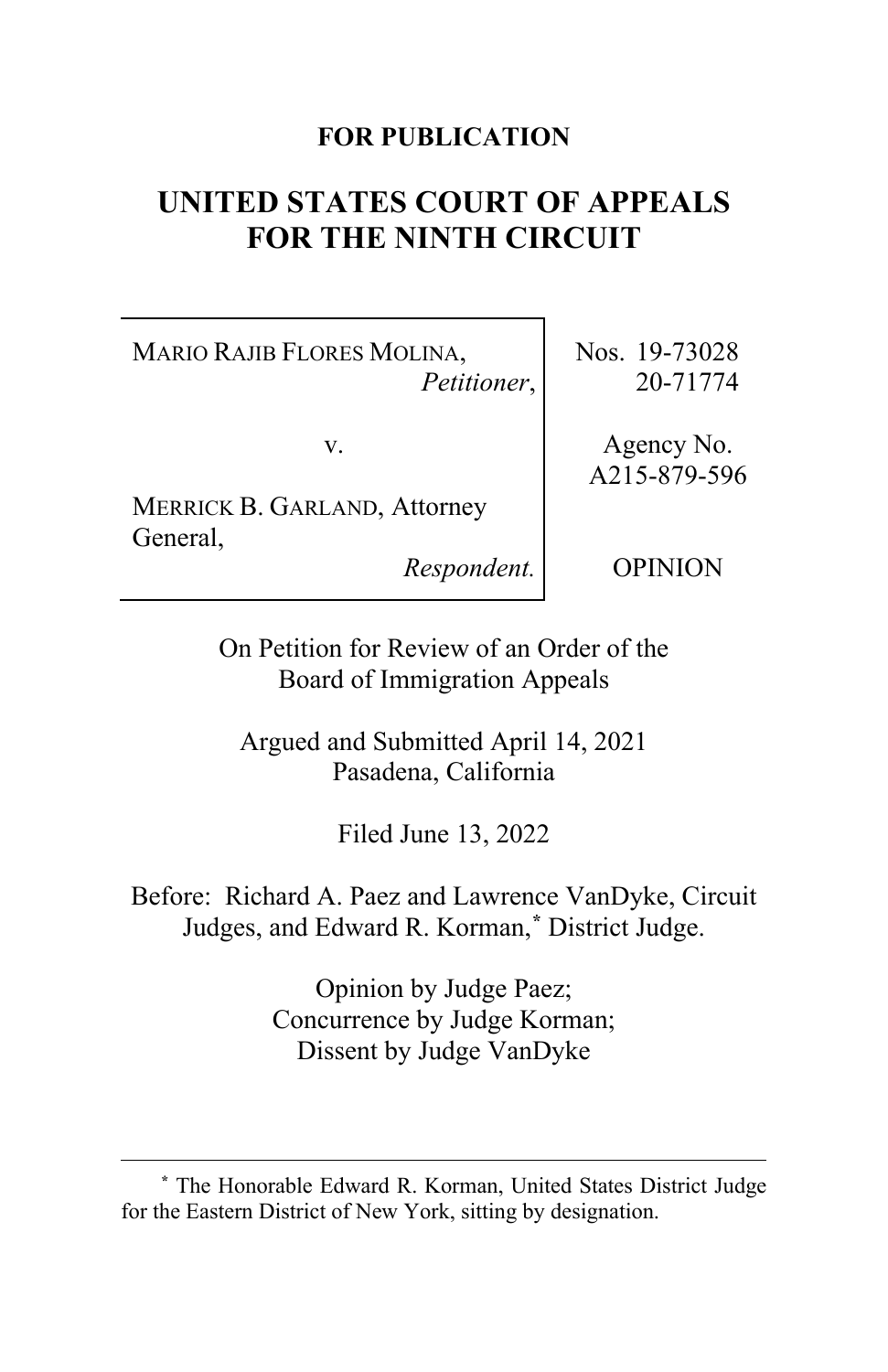# **SUMMARY[\\*\\*](#page-1-0)**

#### **Immigration**

The panel (1) granted Mario Rajib Flores Molina's petition for review of the Board of Immigration Appeals' decision affirming an immigration judge's denial of asylum and related relief, and remanded, holding that the record compelled a finding that Flores Molina's past experiences constituted persecution and that the Board erred in its analysis of other issues; and (2) dismissed as moot Flores Molina's petition for review of the Board's denial of his motion to reopen.

Flores Molina was publicly marked as a terrorist and threatened with torture over social media by Nicaraguan government operatives, repeatedly verbally threatened with death by supporters of the Ortega regime, received a death threat painted on his home by masked men likely affiliated with the government, and received a second death threat this time during a direct confrontation—after he was seriously beaten by six members of the Sandinista Youth. Flores Molina also had a near confrontation with an armed paramilitary group that located him at a hideaway. The panel explained that the threats were credible given the history and context of the Ortega regime's killing and torture of its political opponents.

The panel observed that this court has stated in various opinions that both the de novo and the substantial evidence standard of review apply to the question of whether

<span id="page-1-0"></span>**<sup>\*\*</sup>** This summary constitutes no part of the opinion of the court. It has been prepared by court staff for the convenience of the reader.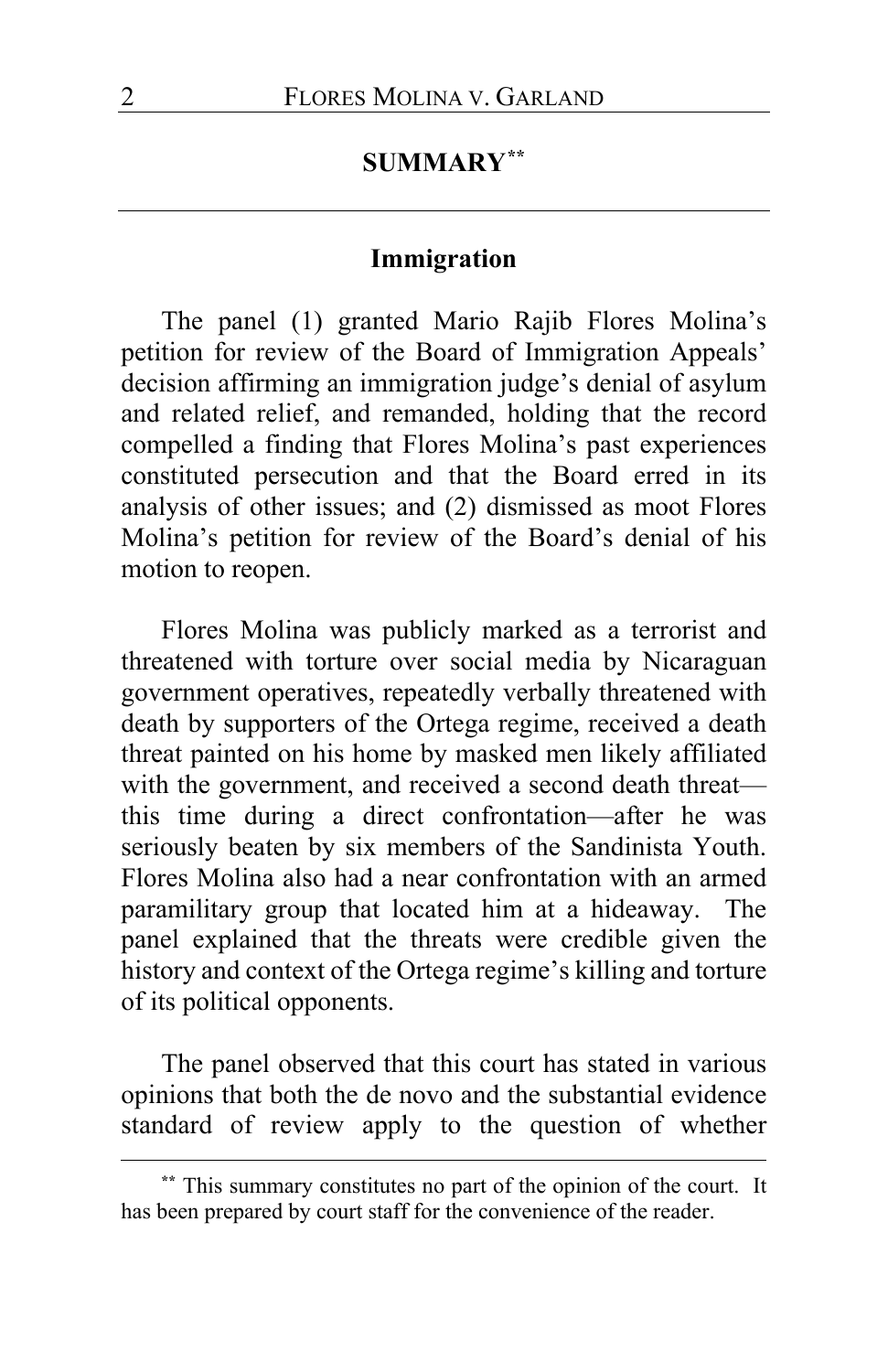particular acts constitute persecution. The panel wrote that it need not address the nuances of the two standards, or which standard should apply, because the harm Flores Molina suffered rose to the level of persecution under the more deferential substantial evidence standard of review.

The panel held that the record compelled the conclusion that Flores Molina's experiences in Nicaragua constituted persecution. First, the panel wrote that this court has consistently recognized that being forced to flee from one's home in the face of an immediate threat of severe physical violence or death is squarely encompassed within the rubric of persecution. Here, Flores Molina was forced to flee three separate times after being personally targeted with violence and threatened with death for his political views.

Second, the panel wrote that this court has repeatedly held that threats may be compelling evidence of past persecution, particularly when they are specific and menacing and are accompanied by evidence of violent confrontations, near-confrontations and vandalism, as was the case here. Moreover, this court has consistently held that death threats alone can constitute persecution. The panel concluded that any reasonable adjudicator would be compelled to hold that the repeated and specific threats that Flores Molina experienced, amid violence and menacing confrontations, amount to persecution.

Third, the panel wrote that that an applicant may suffer persecution based on the cumulative effect of several incidents, even if no single incident rises to the level of persecution. The panel explained that this is a fact-bound endeavor that is not reducible to a set formula, but rather requires that the relevant facts be evaluated in combination with each other to form a sufficiently negative portrait of the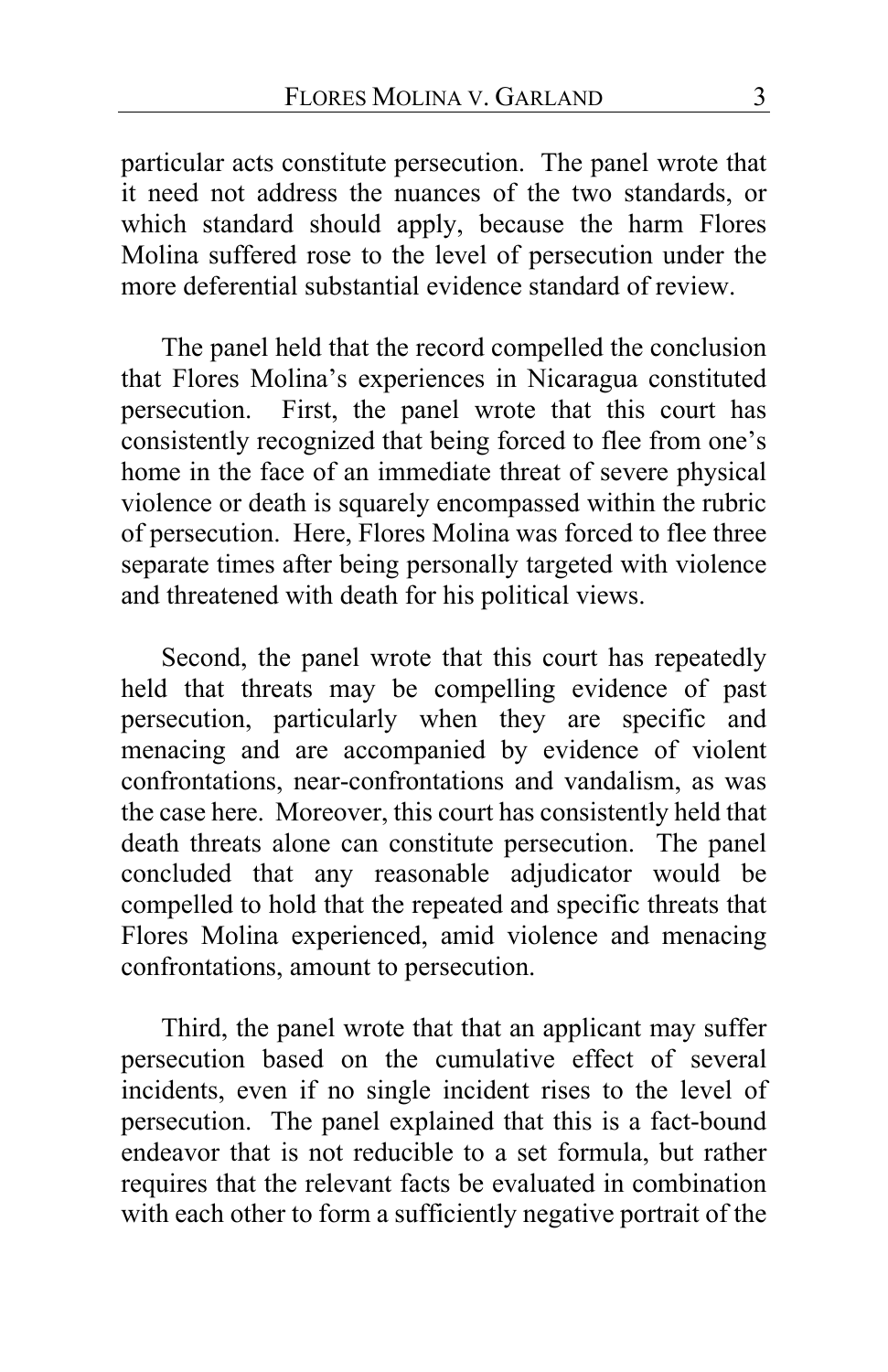petitioner's experience in his or her own country that not only allows a finding of past persecution but requires it. Here, Flores Molina was repeatedly threatened and subjected to violence, in an escalating fashion, all within the welldocumented backdrop of the Ortega regime's violent crackdown on members of the political opposition.

Turning to the issue of Flores Molina's claim that he has a well-founded fear of future persecution, the panel held that the Board erred by failing to address highly probative evidence. The panel explained that the Board cited the record selectively, relying on two news reports of the Ortega regime's release of 100 prisoners and its intention to release more, to support its assertion that Flores Molina's fear of future persecution was speculative, while ignoring other evidence that documented the conditions released prisoners faced, delays in releasing political prisoners, the detention and disappearance of additional activists and protesters in the interim, and gross human rights violations in Nicaragua. Moreover, the Board failed to discuss whether the repeated death threats and threats of violence Flores Molina faced were sufficient to inspire a well-founded fear of future persecution. Likewise, the Board failed to address highly probative evidence concerning the likelihood of torture.

The panel remanded for the Board to consider the remaining elements of past persecution, Flores Molina's claim for humanitarian asylum, and all of the probative evidence concerning whether Flores Molina established a well-founded fear of future persecution or clear probability of torture.

Because it granted Flores Molina's petition as to the denial of asylum and related relief, the panel dismissed as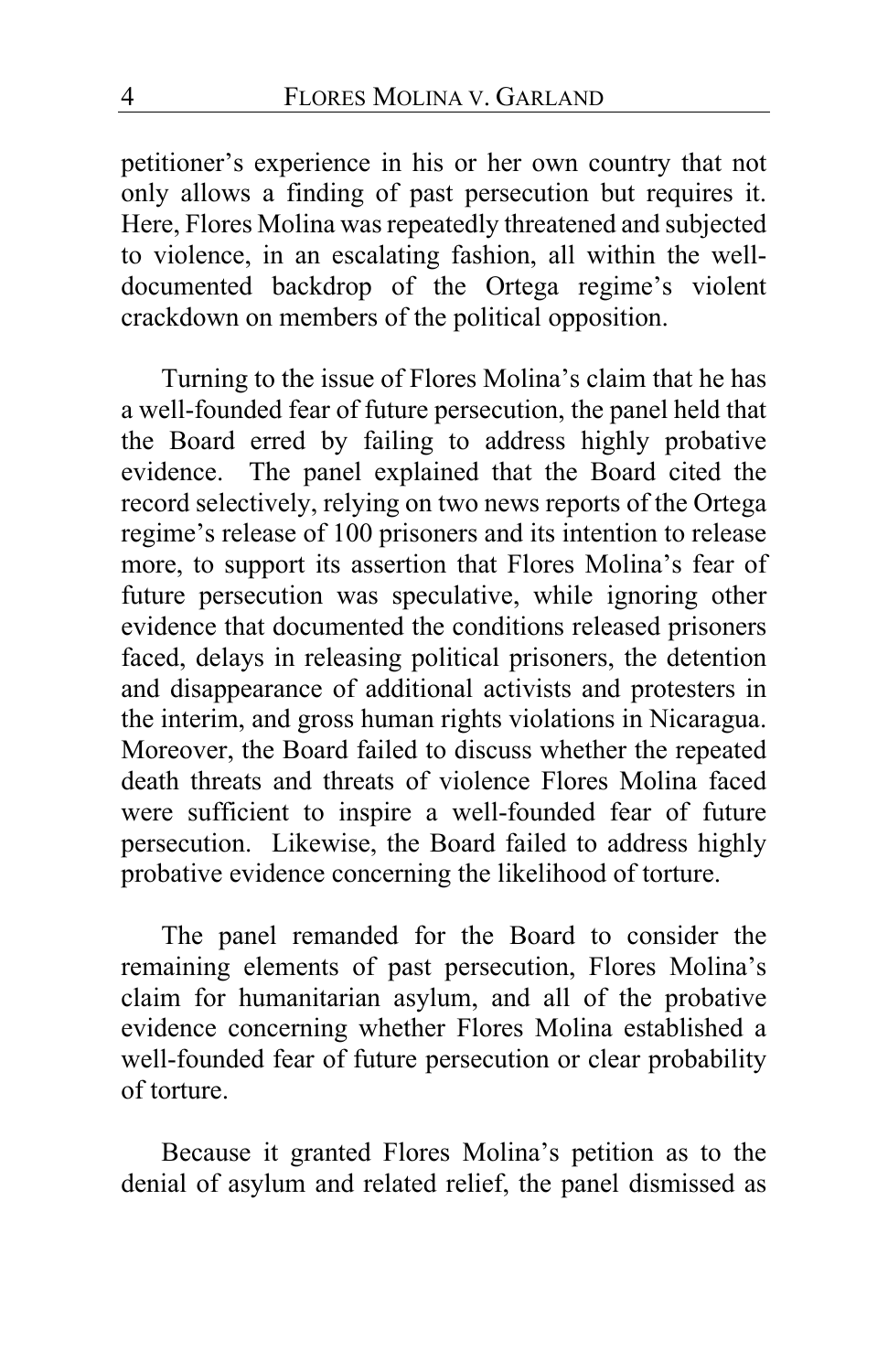moot Flores Molina's petition as to the denial of his motion to reopen.

Concurring, District Judge Korman wrote separately to address the standard of review applicable to the Board's past persecution determination. Judge Korman wrote that although this court owes deference under the substantial evidence standard to the administrative findings of fact, whether particular facts constitute persecution for asylum purposes is a legal question reviewed de novo. Judge Korman explained that the substantial evidence standard is not a good fit for questions, like the one presented in this case, regarding the application of a legal standard to settled facts. Judge Korman agreed with the majority that the decision in this case would be the same regardless of which standard applied, but noted that he would also have concurred in a majority opinion concluding that the Board legally erred in concluding that Flores Molina's hardships did not amount to persecution.

Dissenting, Judge VanDyke would deny the petition because the record does not compel the conclusion that (1) the past harassment Molina suffered rose to the level of past persecution, or that (2) such harassment—together with the most recent country conditions evidence that was before the agency—demonstrated a well-founded fear of future persecution. Judge VanDyke would also hold that the record does not compel a contrary conclusion with respect to Flores Molina's remaining applications for withholding of removal, humanitarian asylum, or protection under CAT, and that the Board did not abuse its discretion in denying Flores Molina's motion to reopen.

Judge VanDyke addressed the three interconnected layers of deference this court owes to immigration agency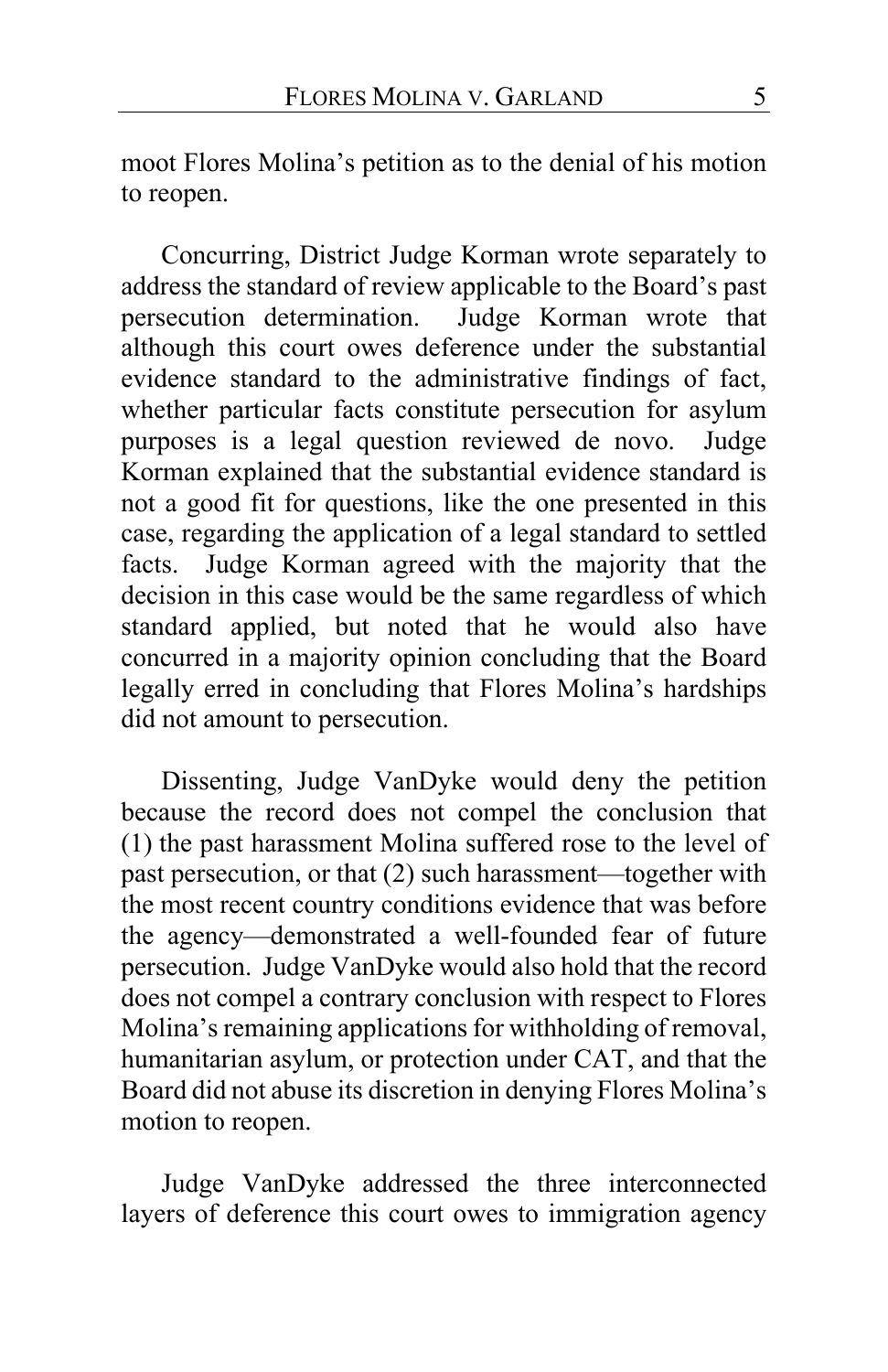decisions, which combine to form what should be one of the most deferential standards of review in our legal system. First, the scope of the court's review is tightly circumscribed by the extraordinarily deferential standard that Congress has commanded—yielding to the agency's determinations unless a different conclusion is compelled. Second, the court applies that extreme deference to the extraordinarily difficult and often indeterminate factual inquiries that the agency alone is charged with making. And third, as the Supreme Court recently reiterated in *Garland v. Dai*, 141 S. Ct. 1669 (2021), the agency enjoys extraordinary discretion in making the difficult determinations of how much credibility, weight, and persuasiveness to afford different parts of the record in reaching its factual conclusions.

Judge VanDyke wrote that his view of Flores Molina's past harms is not far from that of his colleagues— the facts present a close call, and he is sympathetic to the majority's view that Flores Molina may have suffered past persecution. Judge VanDyke wrote that he diverges with the majority regarding its approach to the agency's decision and the record, explaining that the majority admittedly travels a well-trodden path looking for a basis to overturn the agency instead of scouring the record as a whole looking for a way to uphold the agency if even a single reasonable factfinder could agree with its ultimate conclusion. Judge VanDyke wrote that this court's edifice of immigration caselaw has obfuscated the correct standard of review, making the proper approach harder to see and even harder to execute. These small differences of opinion, as illustrated in this case, have been multiplied over time in many decisions, leading to the lopsided edifice that is currently improperly driving much of this court's immigration caselaw.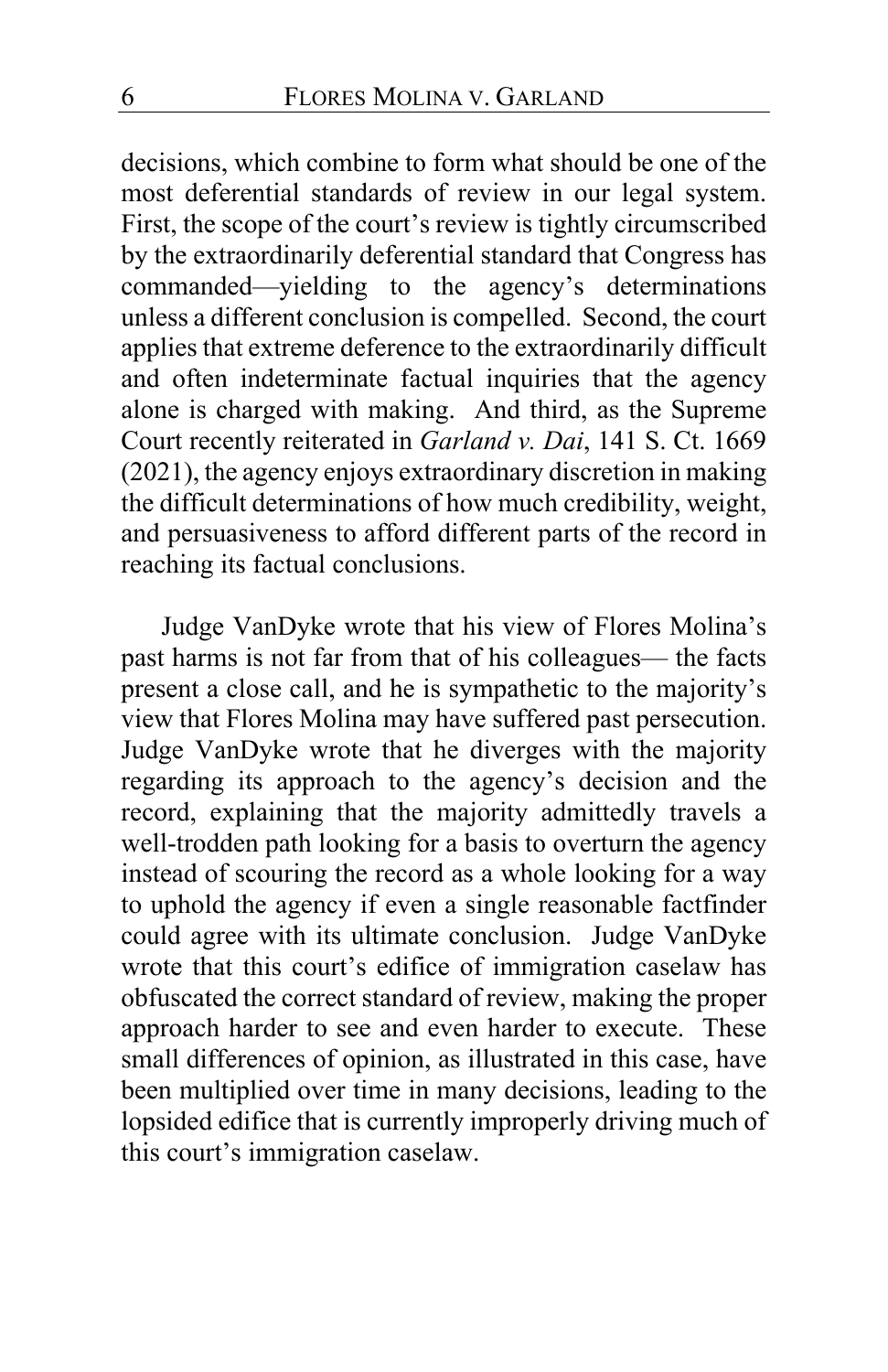#### **COUNSEL**

Mary-Christine Sungaila (argued) and Joshua R. Ostrer, Buchalter APC, Irvine, California; Paula M. Mitchell, Attorney; Tina Kuang (argued) and Natalie Kalbakian (argued), Certified Law Students, Loyola Law School, Los Angeles, California; for Petitioners.

Jeffrey R. Leist (argued), Senior Litigation Counsel; Anthony C. Payne, Assistant Director; Office of Immigration Litigation, Civil Division, United States Department of Justice, Washington, D.C.; for Respondent.

#### **OPINION**

PAEZ, Circuit Judge:

Petitioner Mario Rajib Flores Molina ("Flores Molina") participated in demonstrations against the ruling regime in his native Nicaragua, where he witnessed the murder of his friend and fellow protester by police and paramilitary members. Thereafter, he was publicly marked as a terrorist, threatened with torture and death by government operatives, and forced to flee his home. Flores Molina, however, was tracked down at his hideaway by armed paramilitary members, and was forced to flee for his life a second time. Flores Molina still was not safe. He was discovered, yet again, assaulted, and threatened with death by a governmentaligned group. Flores Molina ultimately fled a third time from Nicaragua altogether—out of fear for his safety. He eventually presented himself to authorities at the United States border and sought asylum and other relief.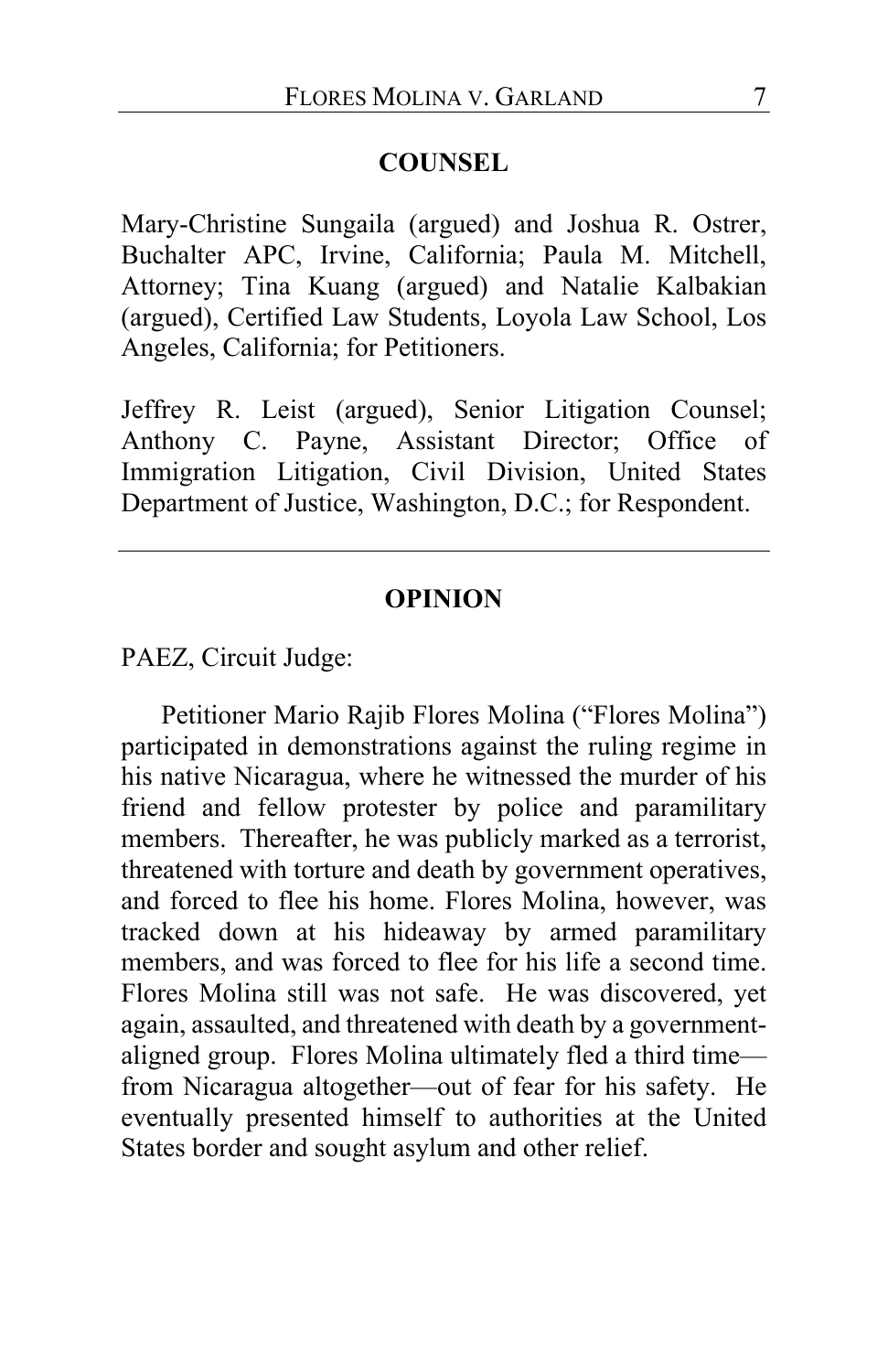When Flores Molina sought asylum, withholding of removal and protection under the Convention Against Torture ("CAT"), an Immigration Judge ("IJ") and the Board of Immigration Appeals ("BIA") determined that his past experiences in Nicaragua did not rise to the level of persecution. They also determined that Flores Molina did not establish a well-founded fear of future persecution. The IJ and BIA denied all forms of relief and ordered Flores Molina's removal to Nicaragua. Flores Molina petitions for review of the BIA's denial of his appeal of the IJ's decision, as well as of the BIA's subsequent denial of his motion to reopen proceedings. Because the record compels a finding that Flores Molina's past experiences constitute persecution and because the BIA erred in its analysis of the other issues, we grant the first petition and remand for further proceedings. Accordingly, we dismiss the second petition as moot.

## I. *Factual and Procedural Background*

# A. *Political Context: 2018 Protests and Violent Suppression in Nicaragua*

The Sandinista National Liberation Front or "Frente Sandinista de Liberación Nacional" ("FSLN") regained control of the Nicaraguan government in 2007 under Daniel Ortega. The FSLN maintains power in part through Citizen Power Councils ("CPCs"), FSLN party-based grassroots organizations that operate in neighborhoods and districts across Nicaragua. The CPCs function as intelligencegathering entities for the Nicaraguan government. They also assist the government in suppressing dissent. CPCs and police work with paramilitary groups associated with the Sandinista Party to target the homes of protesters. In recent years, they have abducted and detained protesters, and raided homes of suspected protesters across Nicaragua.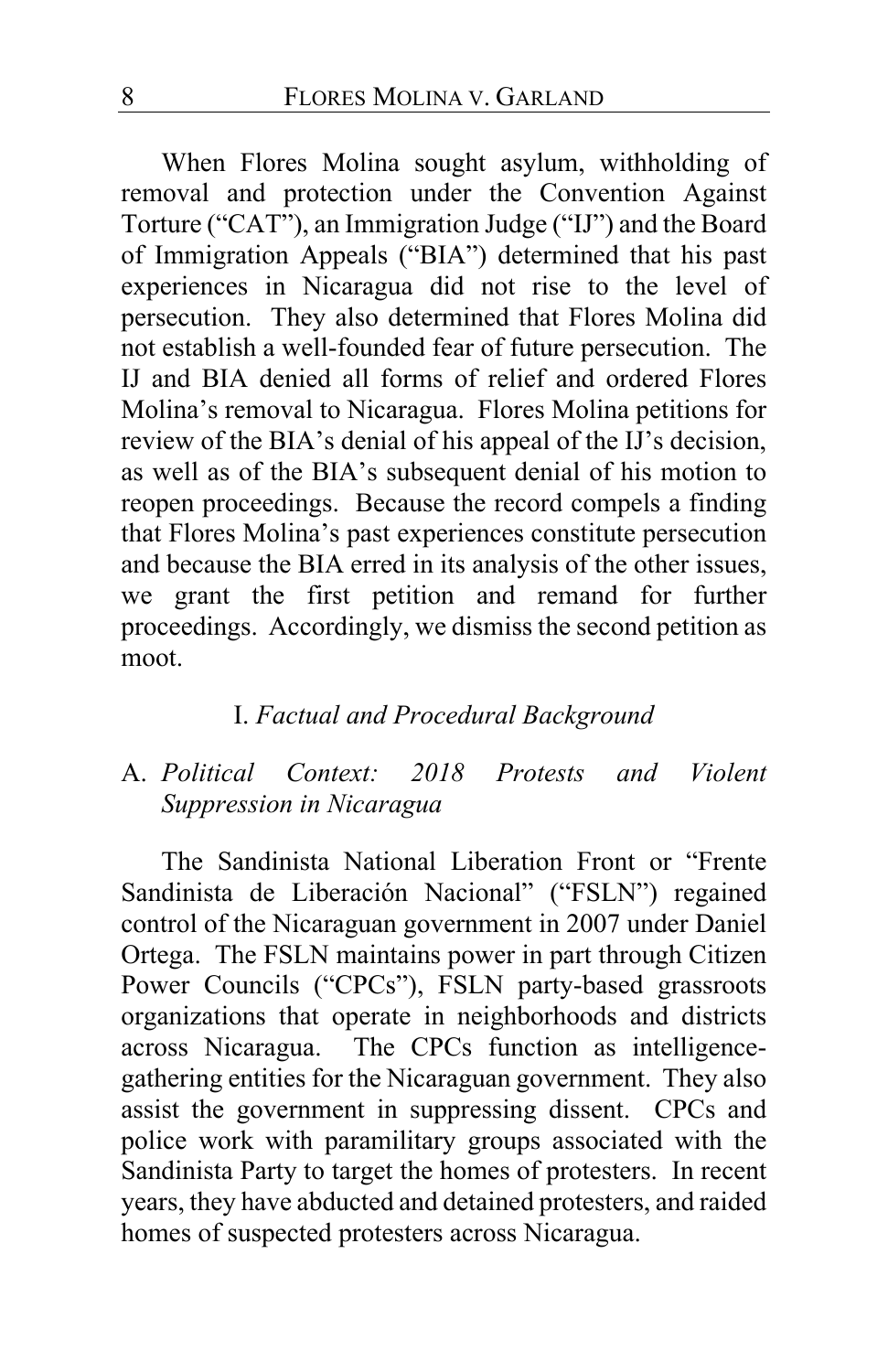In April 2018, political opposition groups, university students and farmers organized protests against pension reform and government corruption. The protests developed into a wider movement in opposition to the Ortega regime, which was met with violent suppression by the FSLN, CPCs, police and paramilitary groups. Shortly after the police and paramilitary groups. commencement of the protest movement, the Nicaraguan parliament passed a law enabling the Ortega regime to prosecute protesters as terrorists, and to impose harsh penalties. The Guardian reported that between April and July 2018, it was estimated that over 300 protesters were killed by the police and government operatives.

# B. *Flores Molina's Participation in Protests and the Consequences*

Flores Molina is a graduate of the Autonomous National University of Nicaragua, married, and the father of two children. He has been an active member of the opposition Liberal Party since 2006. In April 2018, Flores Molina began to participate in the opposition protest movement in the city of Estelí. At the second protest he attended that month, police and paramilitary personnel shot bullets into the crowd of demonstrators. As he fled the shooting, Flores Molina learned that his friend, and fellow demonstrator, Franco Valdivia, had been shot in the head. Flores Molina stopped, turned around, and tended to Valdivia as he lay in a pool of his own blood, before Valdivia ultimately died of his injuries.

Flores Molina participated in protests in Estelí throughout May 2018, as police and paramilitary members regularly shot at, wounded and killed demonstrators. As Flores Molina's presence at the protests continued, he received escalating threats on his life from government operatives and paramilitary members.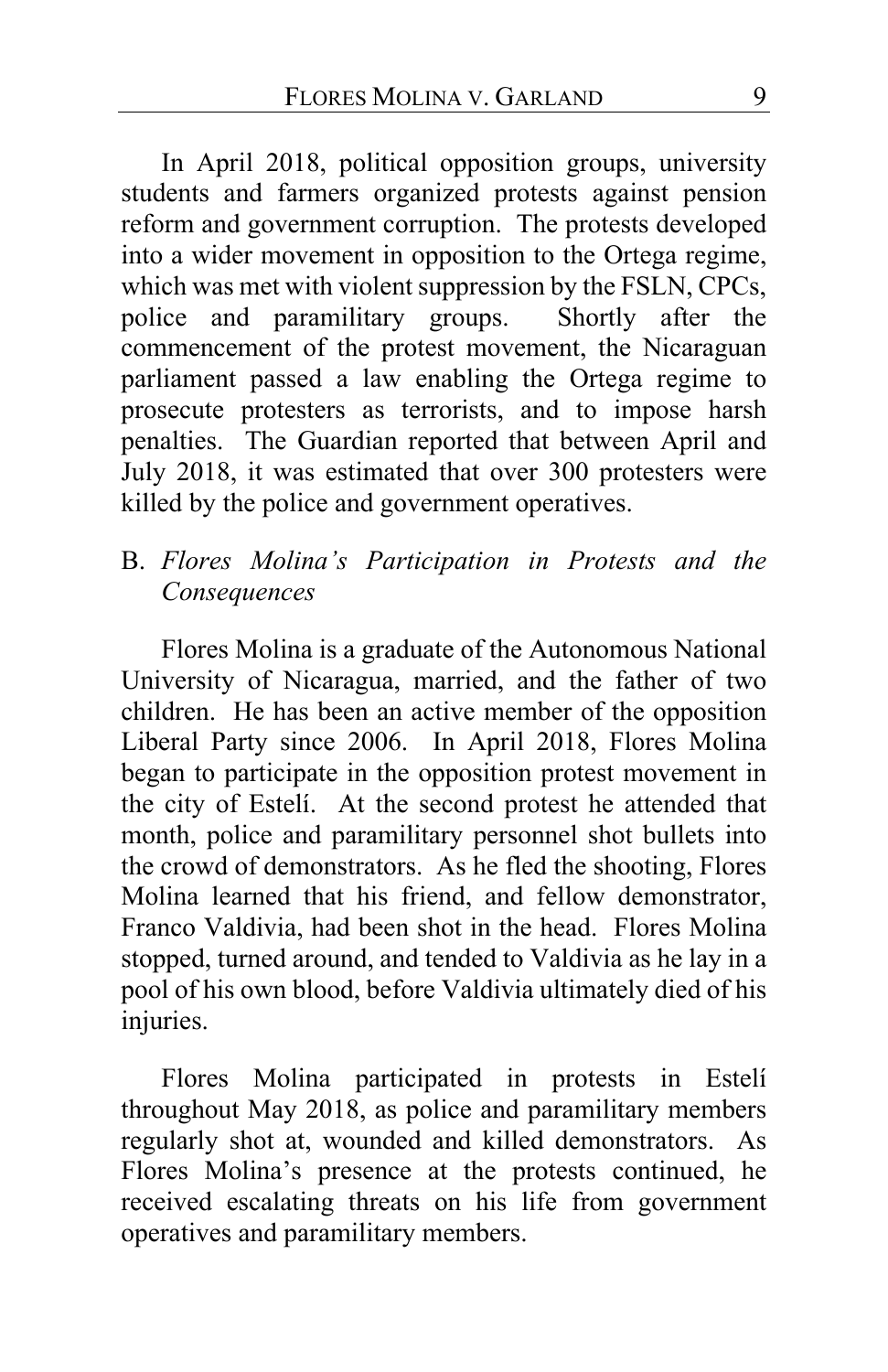Government operatives publicly circulated posts on social media identifying Flores Molina as an instigator of hate and violence and threatened to send him to "El Chipote" prison, notorious as a site for torture. Flores Molina continued to receive threats over WhatsApp and was aware of at least five public posts on Facebook that were widely circulated identifying him as a dangerous opponent of the government. The public posts galvanized Ortega supporters to locate and drive to Flores Molina's home and verbally threaten him. Then, in June, Flores Molina found his home vandalized, with the words "Bullets to Strikers" spray painted on the walls by a group of masked individuals who arrived in an unmarked truck commonly known as the type of vehicle used by government operatives.

The escalating digital and verbal threats, the death threat painted on his house, and the increasing number of killings of protesters by the Ortega regime forced Flores Molina to flee his home for safety. But five months after Flores Molina fled to a hideaway, a truck full of police officers and paramilitary members arrived at his refuge wearing ski masks, army jackets and carrying assault rifles. The paramilitary squad demanded that Flores Molina come out, climbed on the roof, and looked through the windows. Flores Molina hid in the backyard to evade detection; immediately after, he fled, for the second time, to a new hideaway.

On November 20, 2018, six masked members of the pro-Ortega Sandinista Youth assaulted Flores Molina as he returned to his second hideaway. They struck him in the head, causing him to lose a tooth and leaving scarring on his lip. As they beat him, the attackers warned Flores Molina, "This is what happens to the ones that want to be part of the coup. And at the next encounter, we're going to kill you."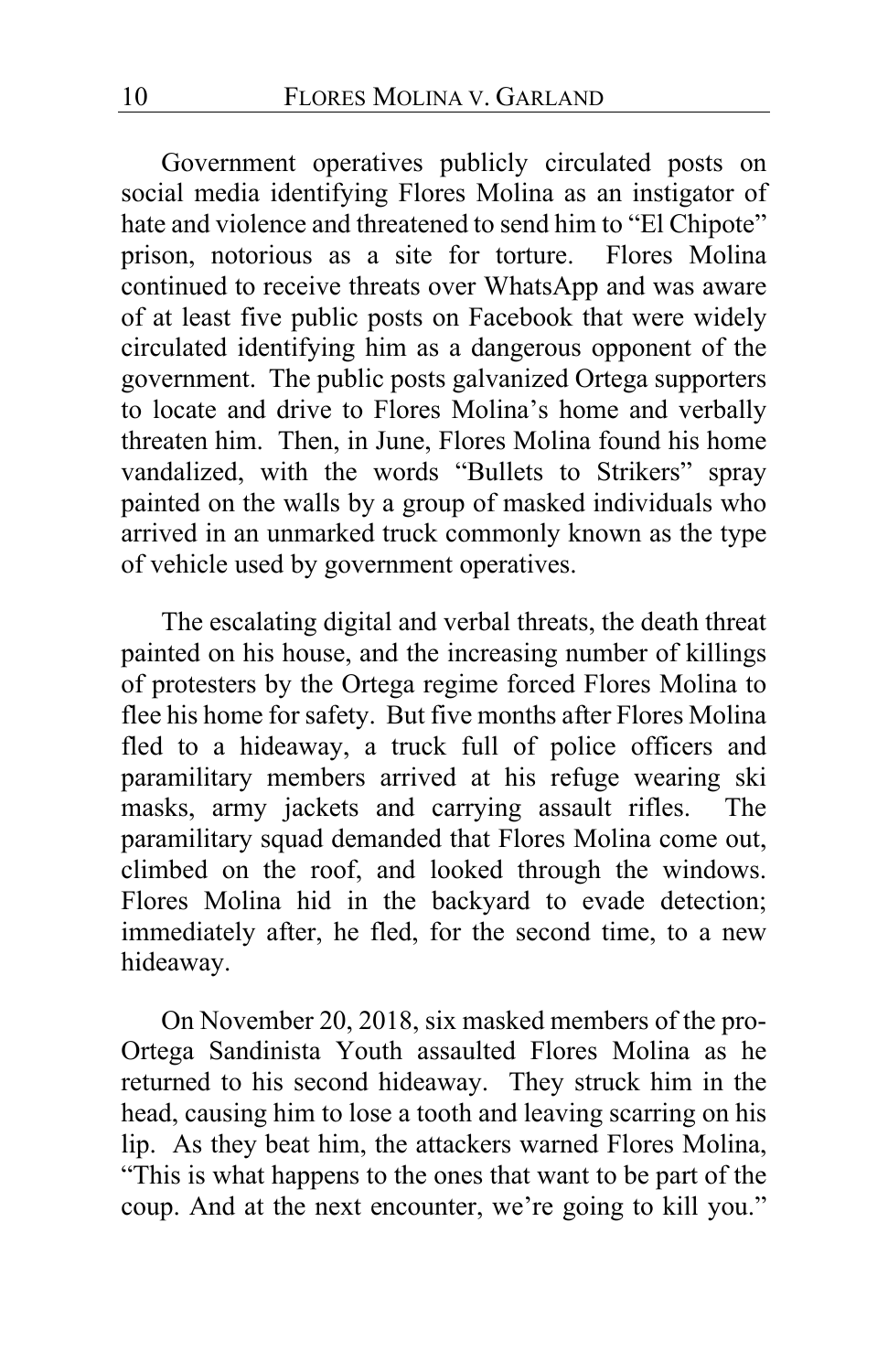Flores Molina could not see a doctor because the hospital entrance was full of police and the paramilitary members. The United States Department of State Country Report on Human Rights Practices in Nicaragua for 2018 ("2018 State Department Report") shows that the Ortega regime directed the Ministry of Health to deprive protesters of medical attention and instructed public hospitals and clinics not to provide medical care to wounded protesters.

Flores Molina fled Nicaragua and ultimately arrived at the United States-Mexico border. He presented himself at a port of entry and requested protection.

### C. *Administrative Proceedings*

Flores Molina appeared pro se and testified before an IJ on June 10, 2019, where he requested asylum, withholding of removal and protection under CAT. At the hearing, Flores Molina and the Department of Homeland Security submitted, as exhibits, news articles and country conditions reports on Nicaragua and the 2018 protest movement. The IJ found Flores Molina's testimony consistent with the declaration he submitted in support of his application for relief, but determined that he had not shown that his past experiences constituted persecution for the purposes of asylum and withholding of removal. The IJ also held that, because Flores Molina failed to show past persecution, he had not demonstrated a well-founded fear of future persecution. The IJ denied Flores Molina's application for asylum, withholding of removal and CAT protection.

In November 2019, the BIA dismissed Flores Molina's appeal, finding that "[t]he claimed past harm, cumulatively considered, [did] not rise to the level of past persecution" and that the "threats are not the sort of 'extreme' or 'especially menacing' threats necessary to establish past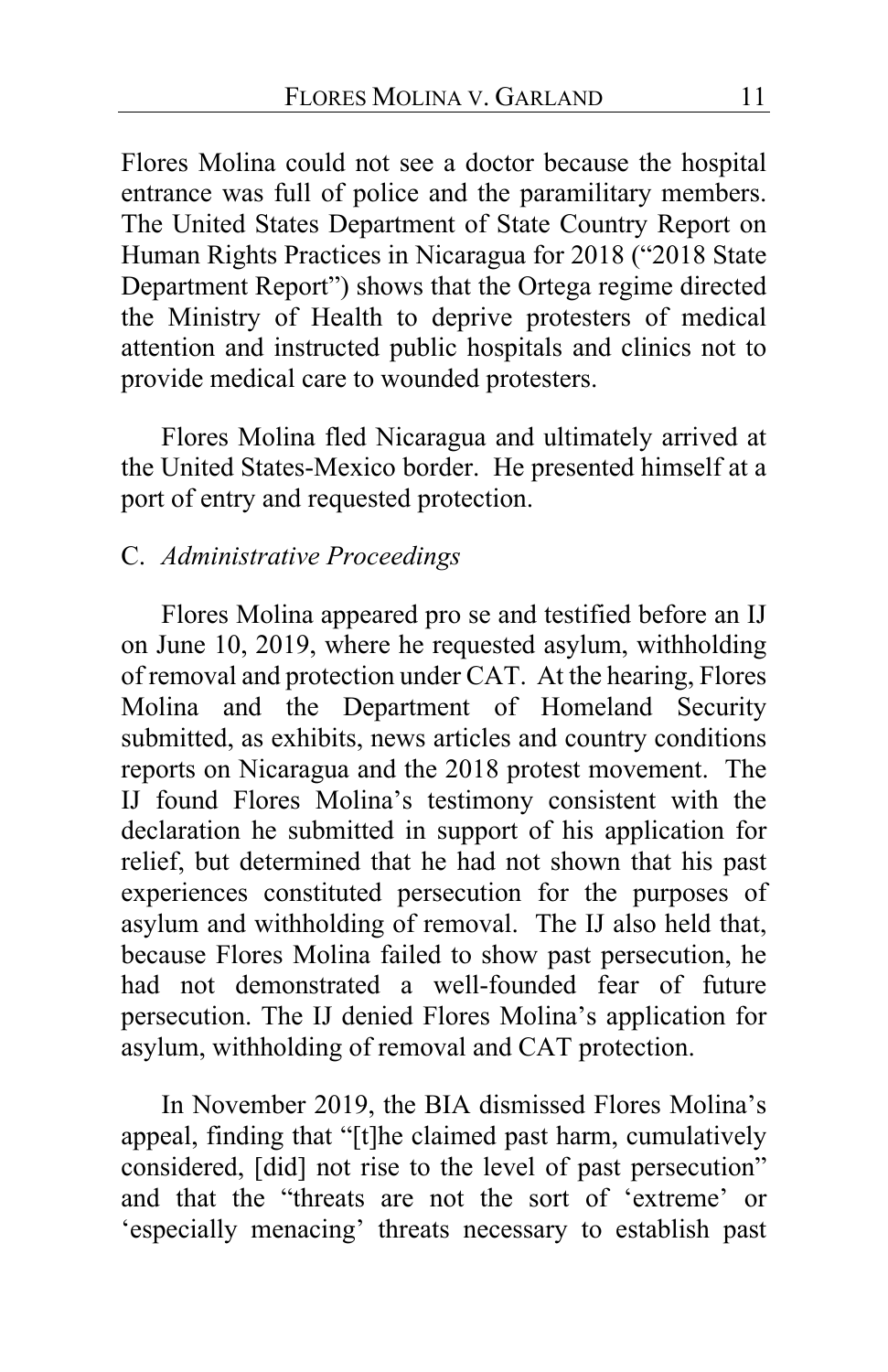persecution." The BIA also concluded that Flores Molina lacked an objectively well-founded fear of future persecution because he was physically assaulted only once, and because the number of political activists detained in Nicaragua is small compared to the number of individuals who participated in the protest movement. As for CAT relief, the BIA determined that the past harm Flores Molina experienced did not rise to the level of torture and that the risk he would be tortured upon removal to Nicaragua was too speculative to merit relief. The BIA affirmed the IJ's denial of asylum, withholding of removal and CAT protection.

In June 2020, the BIA denied Flores Molina's motion to reopen his removal proceedings to seek a continuance while the United States Citizenship and Immigration Services ("USCIS") adjudicated his pending application for an immigrant visa.

Flores Molina timely petitioned for review of the BIA's denial of asylum, withholding of removal and CAT protection (No. 19-73028), and the BIA's denial of his motion to reopen (No. 20-71774). We address both petitions.

## II. *Standards of Review*

"Where the BIA conducts its own review of the evidence and law, rather than adopting the IJ's decision, our review is limited to the BIA's decision, except to the extent the IJ's opinion is expressly adopted." *Rodriguez v. Holder*, 683 F.3d 1164, 1169 (9th Cir. 2012) (citation and quotation marks omitted). Here, the BIA dismissed Flores Molina's appeal, agreeing with several of the immigration judge's findings while adding its own reasoning. Thus, we review the decisions of both the BIA and the immigration judge to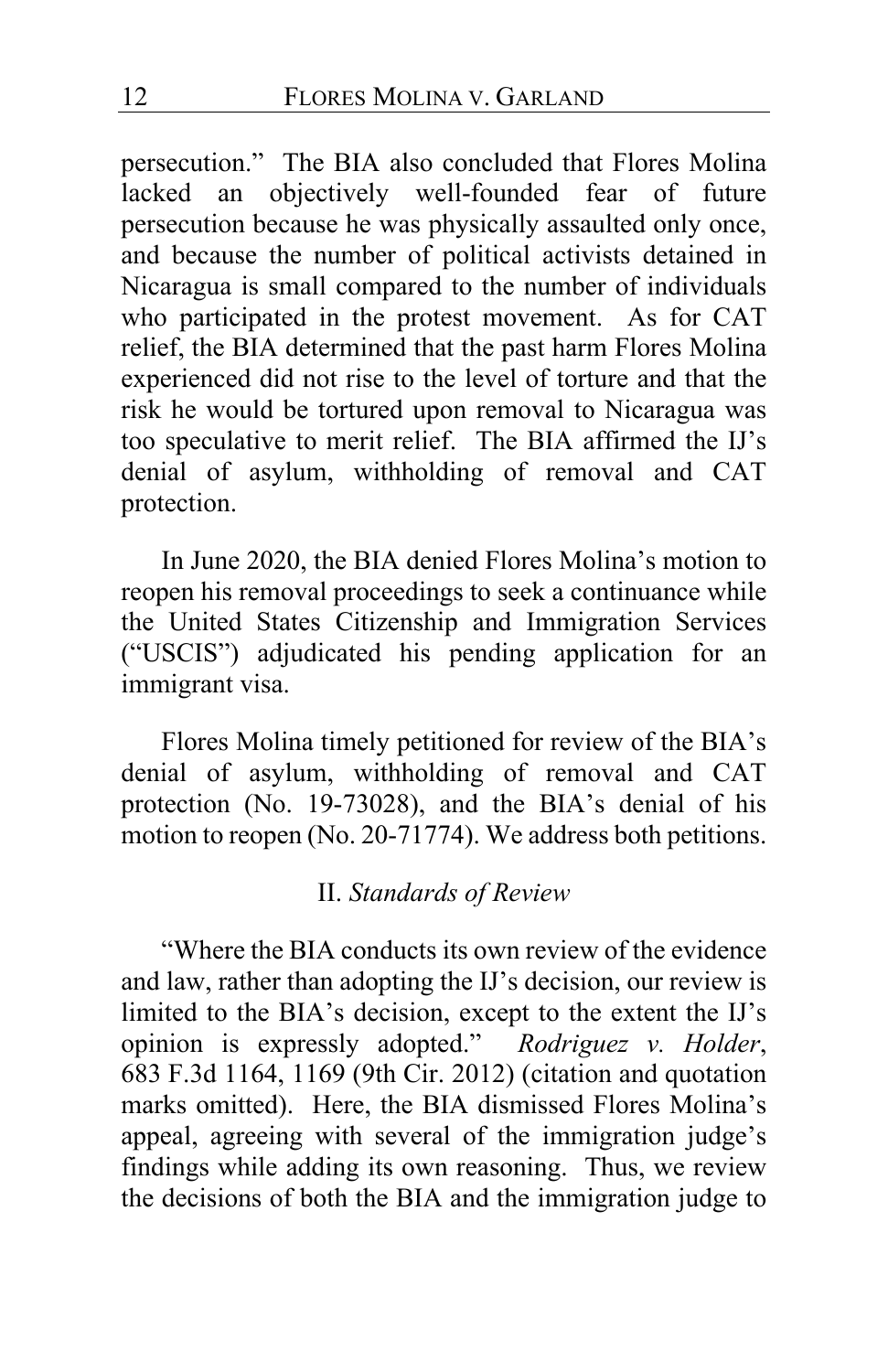the extent that the BIA agreed with the immigration judge's conclusions. *Id*.

"We review factual findings for substantial evidence and legal questions de novo." *Guerra v. Barr*, 974 F.3d 909, 911 (9th Cir. 2020). In particular, "[w]e review denials of asylum, withholding of removal, and CAT relief for substantial evidence." *Guo v. Sessions*, 897 F.3d 1208, 1212 (9th Cir. 2018) (citation and quotation marks omitted). Those findings are "conclusive unless any reasonable adjudicator would be compelled to conclude to the contrary." 8 U.S.C.  $\S 1252(b)(4)(B)$ . Where the BIA does not consider all the evidence before it, either by "misstating the record [or] failing to mention highly probative or potentially dispositive evidence," its decision is legal error and "cannot stand." *Cole v. Holder*, 659 F.3d 762, 772 (9th Cir. 2011).

#### III. *Discussion*

We address the two petitions in turn. We first review the BIA's denial of asylum, withholding of removal, and CAT relief to Flores Molina.**[1](#page-12-0)**

<span id="page-12-0"></span>**<sup>1</sup>** Our dissenting colleague sharply criticizes our court's immigration jurisprudence. This is not the first time he has expressed such views. *See, e.g.*, *Nababan v. Garland*, 18 F.4th 1090, 1096, 1103 (9th Cir. 2021) (VanDyke, J., dissenting) (expressing "perpetual[] embarrass[ment]" by "[o]ur circuit's immigration jurisprudence" and describing it as a "nasty habit" that we "should at least try to kick"); *Reyes v. Garland*, 11 F.4th 985, 998 (9th Cir. 2021) (VanDyke, J., dissenting) (lamenting that "the Ninth Circuit's abysmal and indefensible immigration precedents are the gifts that keep on taking"); *id.* at 1007 (discussing some "of our more blatant recent immigration gaffes" and describing the majority as "missing an opportunity to right our circuit's badly listing immigration ship"); *Avila-Arias v. Garland*, 847 F.App'x 468, 472–73 (9th Cir. 2021)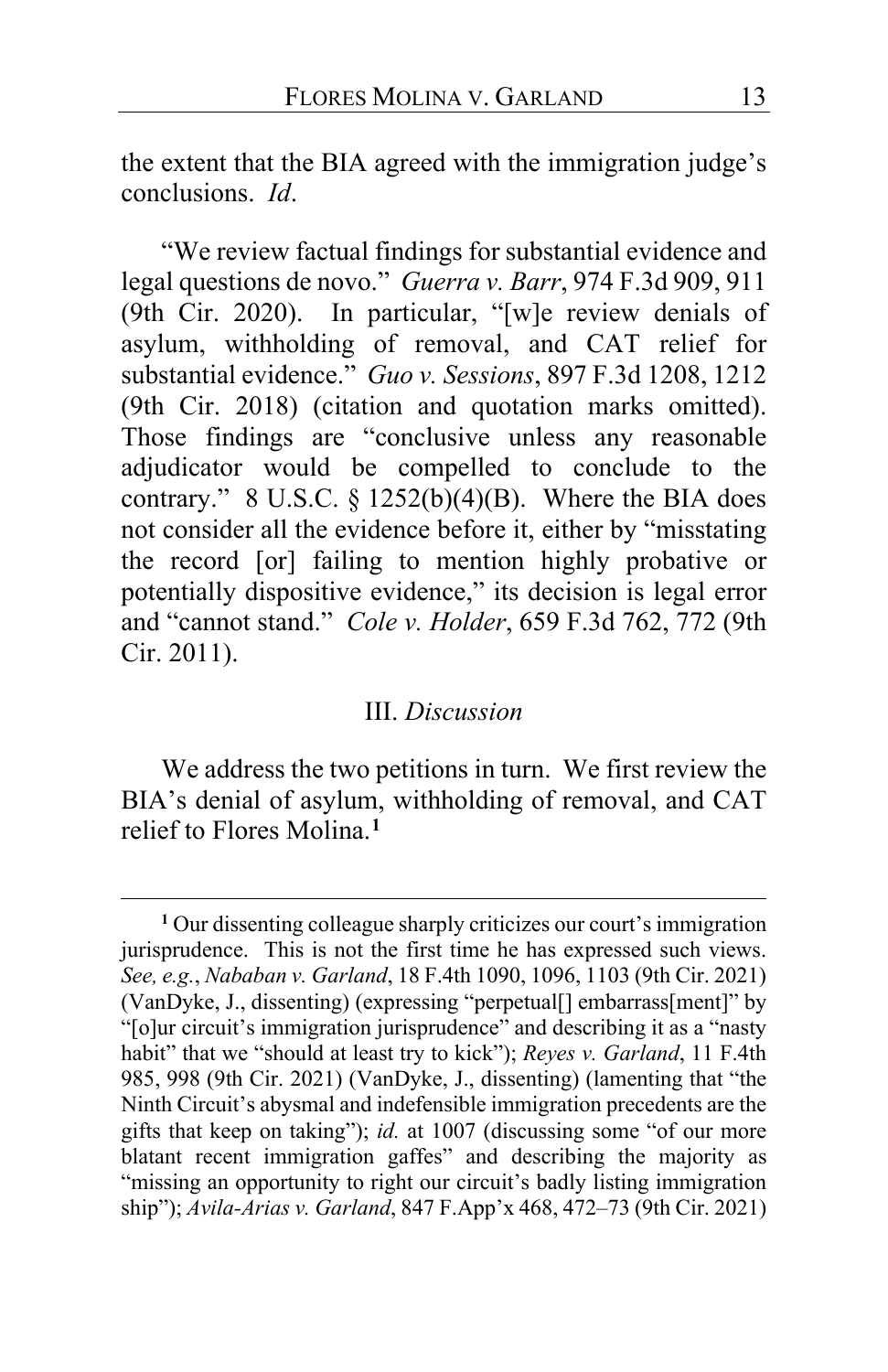#### A. *Asylum*

To be statutorily eligible for asylum, Flores Molina must show that he is a refugee.  $8$  U.S.C.  $§$  1158(b)(1). A refugee is one who is "unable or unwilling to avail himself or herself of the protection of [his or her native] country because of persecution or a well-founded fear of persecution on account of race, religion, nationality, membership in a particular social group, or political opinion." *Id.* § 1101(a)(42)(A). "Persecution is defined as 'the infliction of suffering or harm . . . in a way regarded as offensive.'" *Mendoza-Pablo v. Holder*, 667 F.3d 1308, 1313 (9th Cir. 2012) (quoting *Li v. Ashcroft*, 356 F.3d 1153, 1158 (9th Cir. 2004) (en banc)). "Either past persecution or a well-founded fear of future persecution provides eligibility for a discretionary grant of asylum." *Ratnam v. INS*, 154 F.3d 990, 994 (9th Cir. 1998). An individual "who establishes past persecution is presumed to have a well-founded fear of persecution." *Id.* (citation omitted).

<sup>(</sup>VanDyke, J., dissenting) (advocating for our court "to emulate the BIA" more and to pay special attention to deferring to the BIA when the petitioner has a criminal history); *Aguilar-Osorio v. Garland*, 991 F.3d 997, 1000–01 (9th Cir. 2021) (per curiam) (declaring that the majority's remand for the BIA to consider an issue in the first instance was "lawless" and that "[w]e make it very difficult, if not impossible, for the BIA to properly do the job Congress gave it"); *Sanchez Rosales v. Barr*, 980 F.3d 716, 721 (9th Cir. 2020) (VanDyke, J., dubitante) (writing separately "because [our] precedent is silly and well illustrates our court's nasty habit of muddying immigration law"). While we note the dissent's critique, it fails to engage with our analysis of the issues in this case. Our task is to apply existing precedent—whether or not we agree with it—as we faithfully do here.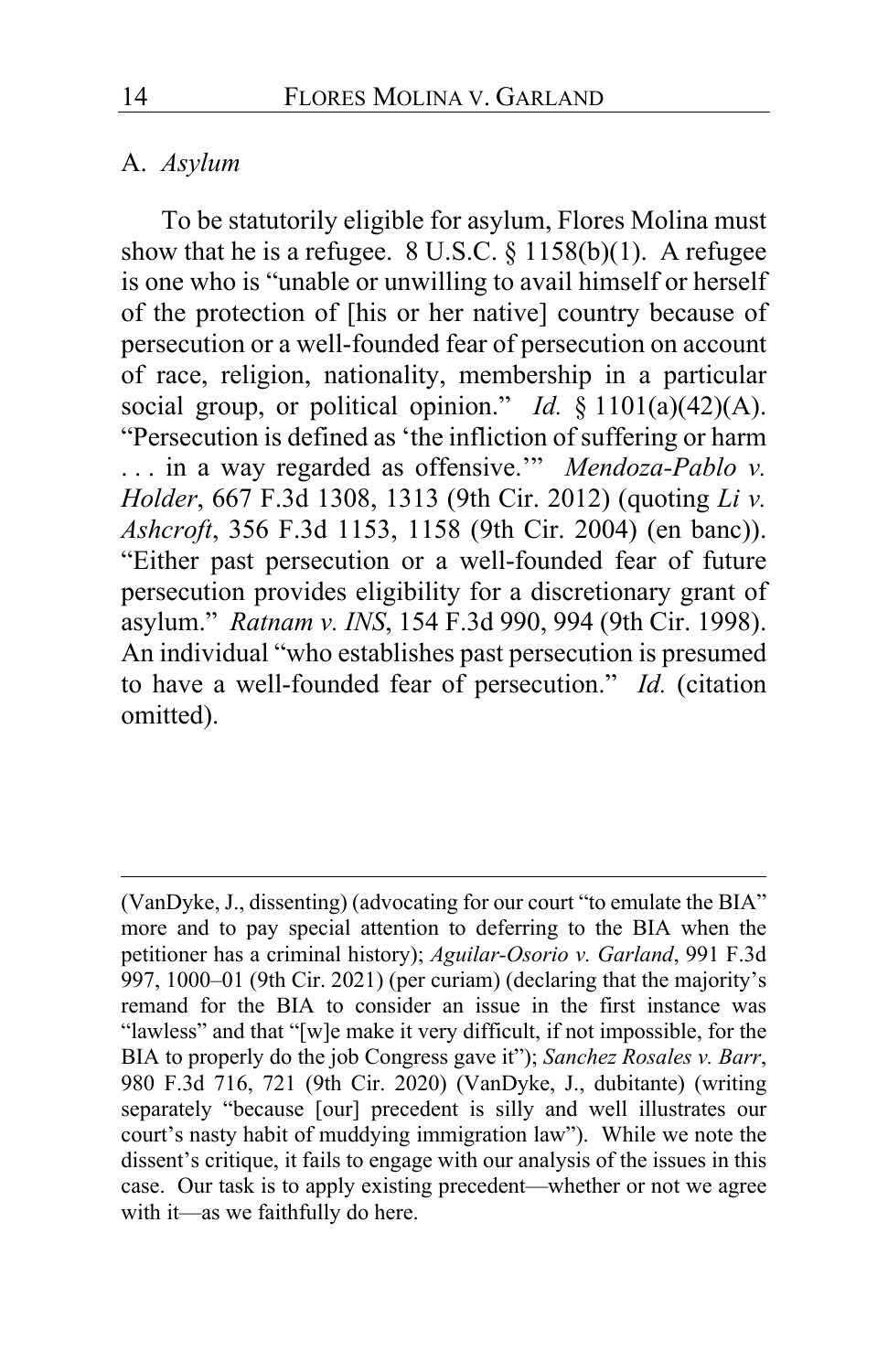The BIA determined that Flores Molina did not experience past persecution and concluded that his fear of future persecution was "too speculative" to be well-founded.

### 1. *Past Persecution*

<span id="page-14-1"></span>We hold that the BIA's determination that Flores Molina did not suffer past persecution in Nicaragua is not supported by substantial evidence.**[2](#page-14-0)** To show past persecution, Flores Molina "has the burden of establishing that (1) his treatment rises to the level of persecution; (2) the persecution was on account of one or more protected grounds; and (3) the persecution was committed by the government, or by forces that the government was unable or unwilling to control." *Baghdasaryan v. Holder*, 592 F.3d 1018, 1023 (9th Cir. 2010) (citation omitted). Here, the BIA ended its analysis at the first element, determining that Flores Molina's past experiences did not rise to the level of persecution. Applying our court's binding caselaw to the record evidence,

<span id="page-14-2"></span><span id="page-14-0"></span>**<sup>2</sup>** We have previously stated that "[w]hether particular acts constitute persecution for asylum purposes is a legal question reviewed de novo." *Kaur v. Wilkinson*, 986 F.3d 1216, 1221 (9th Cir. 2021) (alterations adopted) (citation omitted). We have also stated that we "review for substantial evidence the BIA's particular determination that a petitioner's past harm 'does not amount to past persecution.'" *Sharma v. Garland*, 9 F.4th 1052, 1060 (9th Cir. 2021) (alteration adopted) (citation omitted). We need not address whether de novo review should apply, or discuss the nuances of the two standards, because the harm Flores Molina suffered rose to the level of persecution under the more deferential "substantial evidence" standard of review. *See Fon v. Garland*, — F.4th —, 2022 WL 1562281 at \*4 n.1 (9th Cir. May 18, 2022) (applying the "substantial evidence" standard of review and declining to address whether de novo review applies because the outcome was the same under any standard). *See generally id.* at \*7–8 (Graber, J., concurring) (discussing the proper standard of review as applied to whether acts rise to the level of persecution); *id.* at \*9–12 (Collins, J., concurring) (same).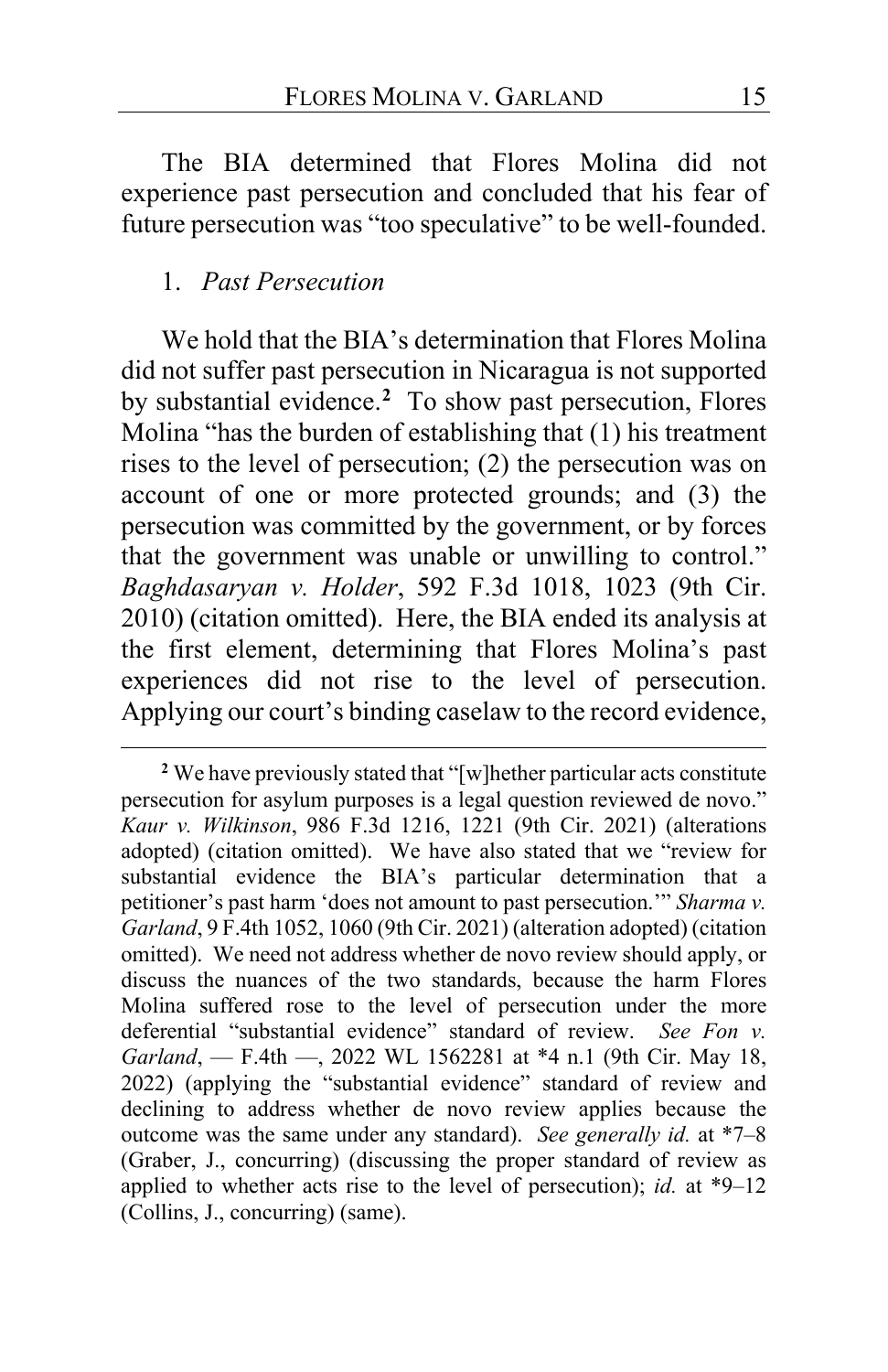there are three bases that compel our conclusion that Flores Molina's past experiences constitute persecution.

a.

First, "[a]s we have consistently recognized, being forced to flee from one's home in the face of an immediate threat of severe physical violence or death is squarely encompassed within the rubric of persecution, as long as the persecutors' actions are motivated" by a protected ground. *Mendoza-Pablo*, 667 F.3d at 1314 (citation omitted) (finding past persecution because petitioner "fled from her home village as a result of her (eminently-reasonable) belief that her life ... was in severe and immediate danger because Guatemalan military forces had specifically targeted the village's inhabitants on the basis of their racial and ethnic background"); *see also Knezevic v. Ashcroft*, 367 F.3d 1206, 1211–12 (9th Cir. 2004) (finding past persecution where ethnically Serbian petitioners fled their hometown to escape hostile Croatian forces because they "realized the threat of harm—and possibly death—was imminent").

Here, Flores Molina was forced to flee three separate times after being personally targeted for his political views with violence and threatened with death.**[3](#page-15-0)** He was forced to

<span id="page-15-0"></span>**<sup>3</sup>** The dissent disregards our holdings in *Mendoza-Pablo* and *Knezevic* by arguing that those petitioners only suffered persecution because their homes were "completely destroyed." Dissent [49.](#page-48-0) To be sure, various homes were burned after the petitioner's mother fled in *Mendoza-Pablo*. 667 F.3d at 1311, 1314. In *Knezevic*, the petitioners' home was also destroyed after they fled and partially restored later. 367 F.3d at 1212. While their homes were subsequently destroyed, that was not the lynchpin of our holdings in those cases. Rather, we held that the petitioners were persecuted because, like Flores Molina, they fled "in the face of an immediate threat of severe physical violence or death." *Mendoza-Pablo*, 667 F.3d at 1314.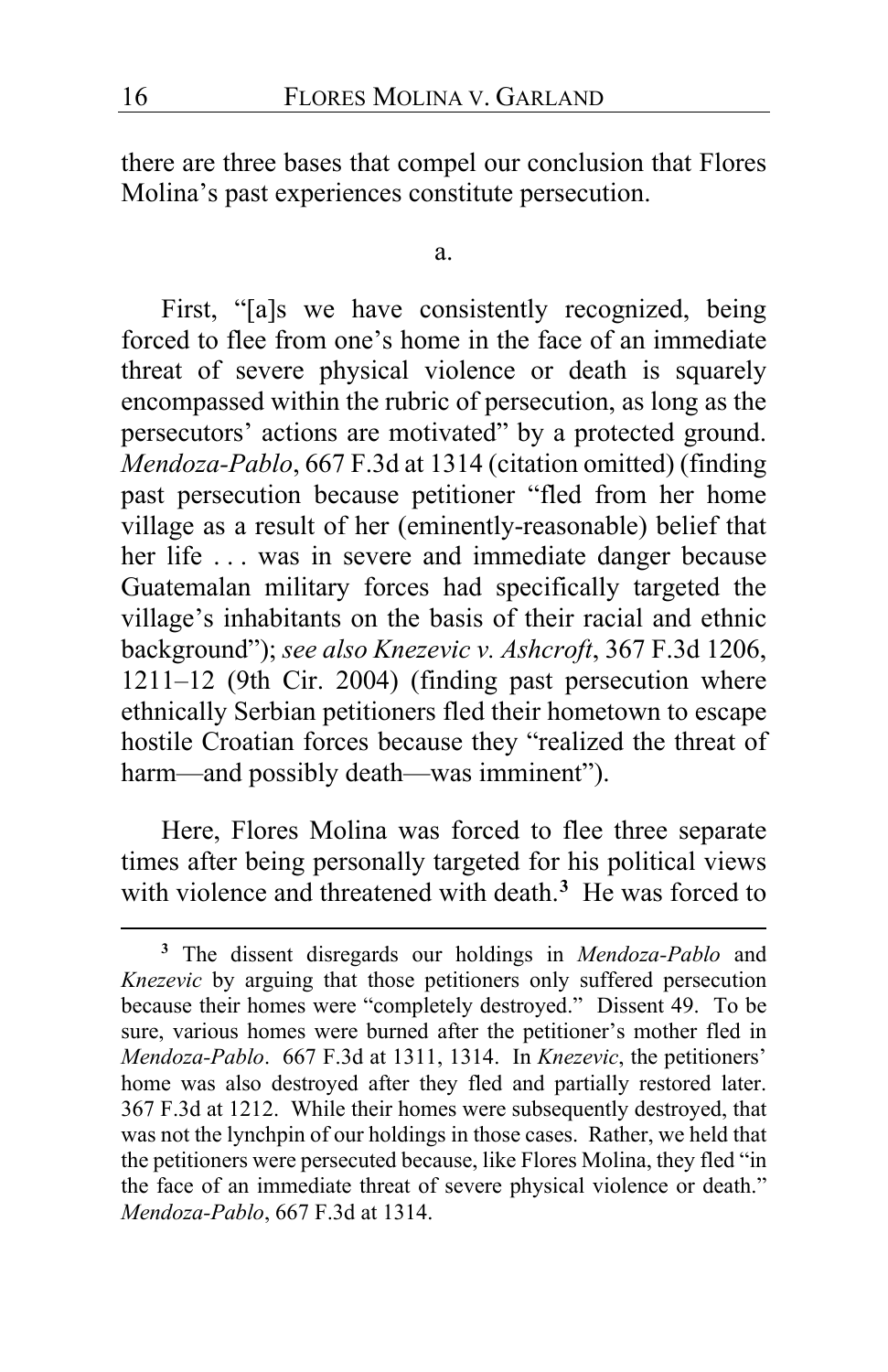flee, first, after a series of escalating threats culminated in a death threat painted on his home, second, after being discovered at his hideaway and narrowly evading detection by a group of armed paramilitary members, and third, after being assaulted and threatened with death by a gang of Sandinista Youth. The "severe and immediate danger" that he faced arose within the broader context of mass killings and violent reprisals by the Ortega regime and its affiliates against protestors like him, including the killing of his friend Valdivia that he witnessed firsthand. The repeated incidents in which Flores Molina fled were each "in the face of an immediate threat of severe physical violence or death," and thus rise to the level of persecution. *Mendoza-Pablo*, 667 F.3d at 1314*.* [4](#page-16-0)

#### $h_{\cdot}$

Second, we have "repeatedly held that threats may be compelling evidence of past persecution, particularly when they are specific and menacing and are accompanied by evidence of violent confrontations, near-confrontations and vandalism." *Mashiri v. Ashcroft*, 383 F.3d 1112, 1119 (9th Cir. 2004) (holding that a single written death threat was "strong evidence of persecution" particularly in light of the broader violence and escalating harm); *see also Ruano v. Ashcroft*, 301 F.3d 1155, 1160–61 (9th Cir. 2002) (finding past persecution where petitioner experienced multiple death threats, "near face-to-face confrontations" with armed persecutors, and persecutors directly confronted his family); *Baballah v. Ashcroft*, 367 F.3d 1067, 1074 (9th Cir. 2004) ("Threats and attacks can constitute persecution even where an applicant has not been beaten or physically harmed."

<span id="page-16-0"></span>**<sup>4</sup>** The BIA did not address the fact that Flores Molina was forced to repeatedly flee in the wake of violence and death threats.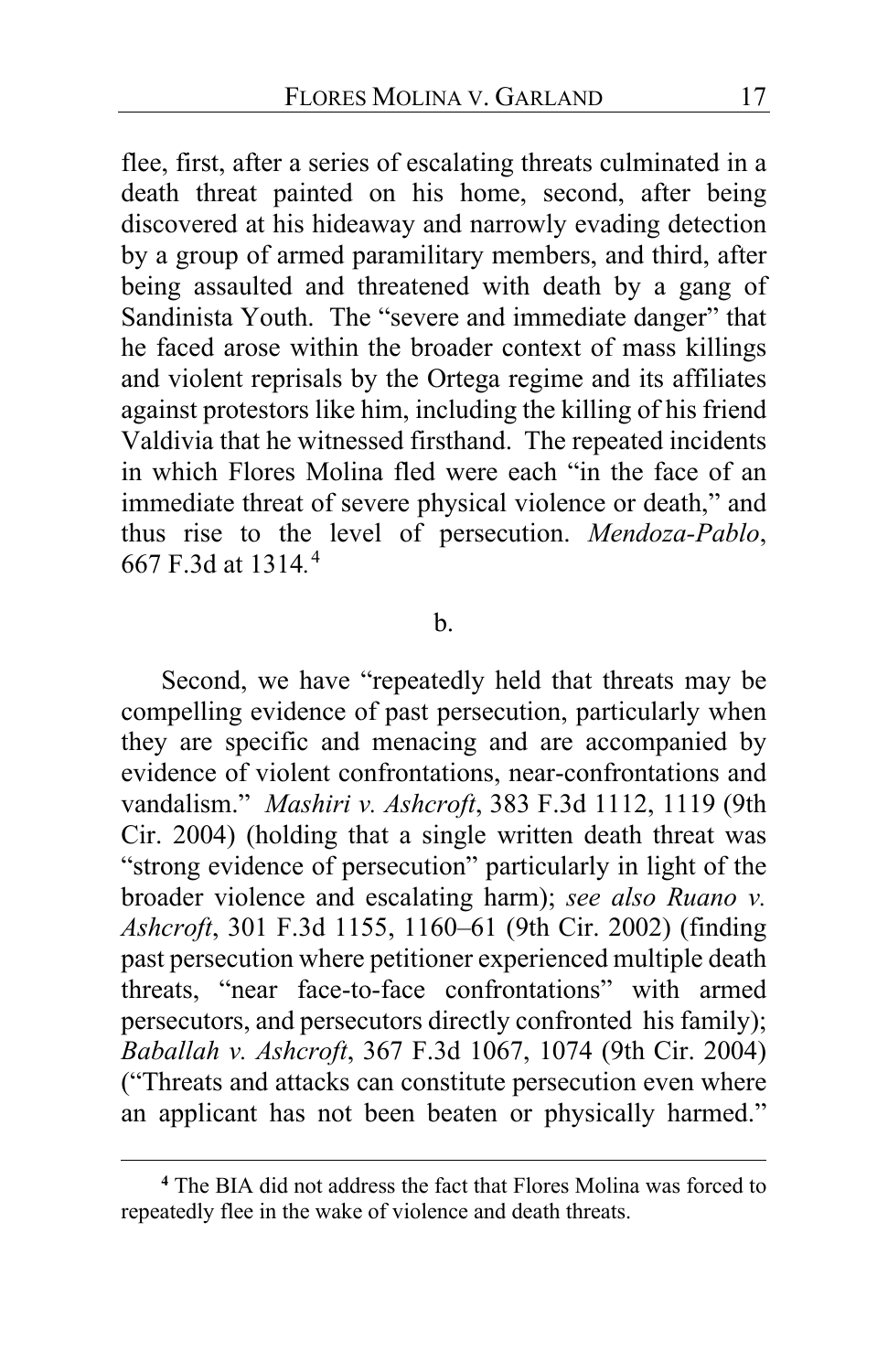(citations omitted)); *Del Carmen Molina v. INS*, 170 F.3d 1247, 1249 (9th Cir. 1999) (finding past persecution where the petitioner's family had been killed by guerrilla forces and the petitioner received two threatening notes related to their killing). And we have "consistently held that *death* threats *alone* can constitute persecution." *Navas v. INS*, 217 F.3d 646, 658 (9th Cir. 2000) (emphasis added) (collecting cases); *see also Kaur v. Wilkinson*, 986 F.3d 1216, 1227 (9th Cir. 2021) (reiterating that death threats "alone" can constitute persecution "because murder is perhaps the ultimate threat to bodily integrity" (citing *Lim*, 224 F.3d at 936)).

Flores Molina was publicly marked as a terrorist and threatened with torture over social media by government operatives, repeatedly verbally threatened with death by supporters of the Ortega regime, received a death threat painted on his home by masked men likely affiliated with the government, and received a second death threat—this time during a direct confrontation—after he was seriously beaten by six members of the Sandinista Youth. In addition, Flores Molina had a near confrontation with an armed paramilitary group that located him at a hideaway. The threats were credible given the history and context of the Ortega regime's killing and torture of its political opponents. Indeed, Flores Molina witnessed the killing of his friend and fellow protester when his friend was shot in the head at a demonstration. *See Salazar-Paucar v. INS*, 281 F.3d 1069, 1075 (9th Cir.), *as amended*, 290 F.3d 964 (9th Cir. 2002) (holding that "[e]vidence of harm to individuals who held the same political positions" to the petitioner supported a finding of past persecution). Such "[r]epeated death threats, especially when those threats occurred in conjunction with other forms of abuse, require a finding of past persecution." *Smolniakova v. Gonzales*, 422 F.3d 1037, 1049 (9th Cir. 2005); *see also Aden v. Wilkinson*, 989 F.3d 1073, 1082 (9th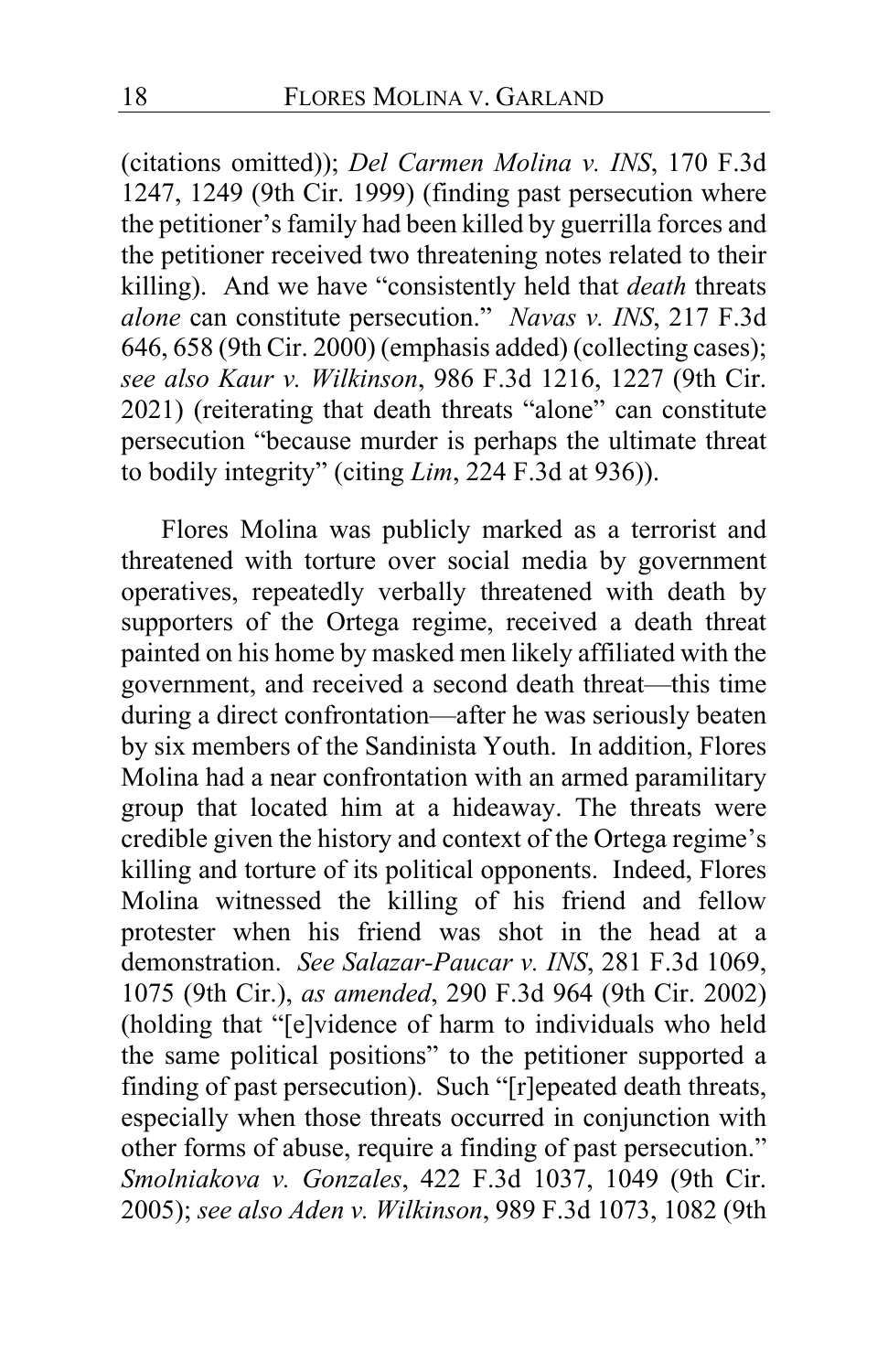Cir. 2021) ("[W]hen the incidents have involved physical harm *plus something more*, such as credible death threats, we have not hesitated to conclude that the petitioner suffered persecution." (emphasis in original)).

The BIA cited two cases to support its determination that the threats Flores Molina experienced did not constitute persecution. The BIA's reliance on those cases, however, is misplaced. The BIA cited *Lim v. INS*, 224 F.3d 929, 936 (9th Cir. 2000) for its conclusion that "these threats are not the sort of 'extreme' or 'especially menacing' threats necessary to establish past persecution." But the *Lim* court declined to find past persecution precisely because "[n]either Lim nor his family was ever touched, robbed, imprisoned, forcibly recruited, detained, interrogated, trespassed upon, or even closely confronted." *Id.* Flores Molina, by contrast, was publicly singled out on multiple occasions, his home was trespassed upon, and he was closely confronted and beaten, at the behest of a coordinated campaign by a brutal regime that credibly acted on its threats against other similarly situated political opponents. This is not a situation as the one the *Lim* court described where "[t]hreats themselves are sometimes hollow." *Id. Lim* is not on-point. *See also Ruano*, 301 F.3d at 1160 (distinguishing *Lim* because Ruano had been "closely confronted" and pursued "by men he knew were armed").

Next, the BIA cited *Gu v. Gonzales*, 454 F.3d 1014, 1020 (9th Cir. 2006) for the proposition that the physical harm Flores Molina suffered at the hands of six Sandinista Youth assailants was insufficient to constitute past persecution. The BIA referred to *Gu* as holding that "a single instance of detention and beating, which resulted in non-serious injuries" was insufficient to establish past persecution, but ignored the surrounding circumstances that are relevant to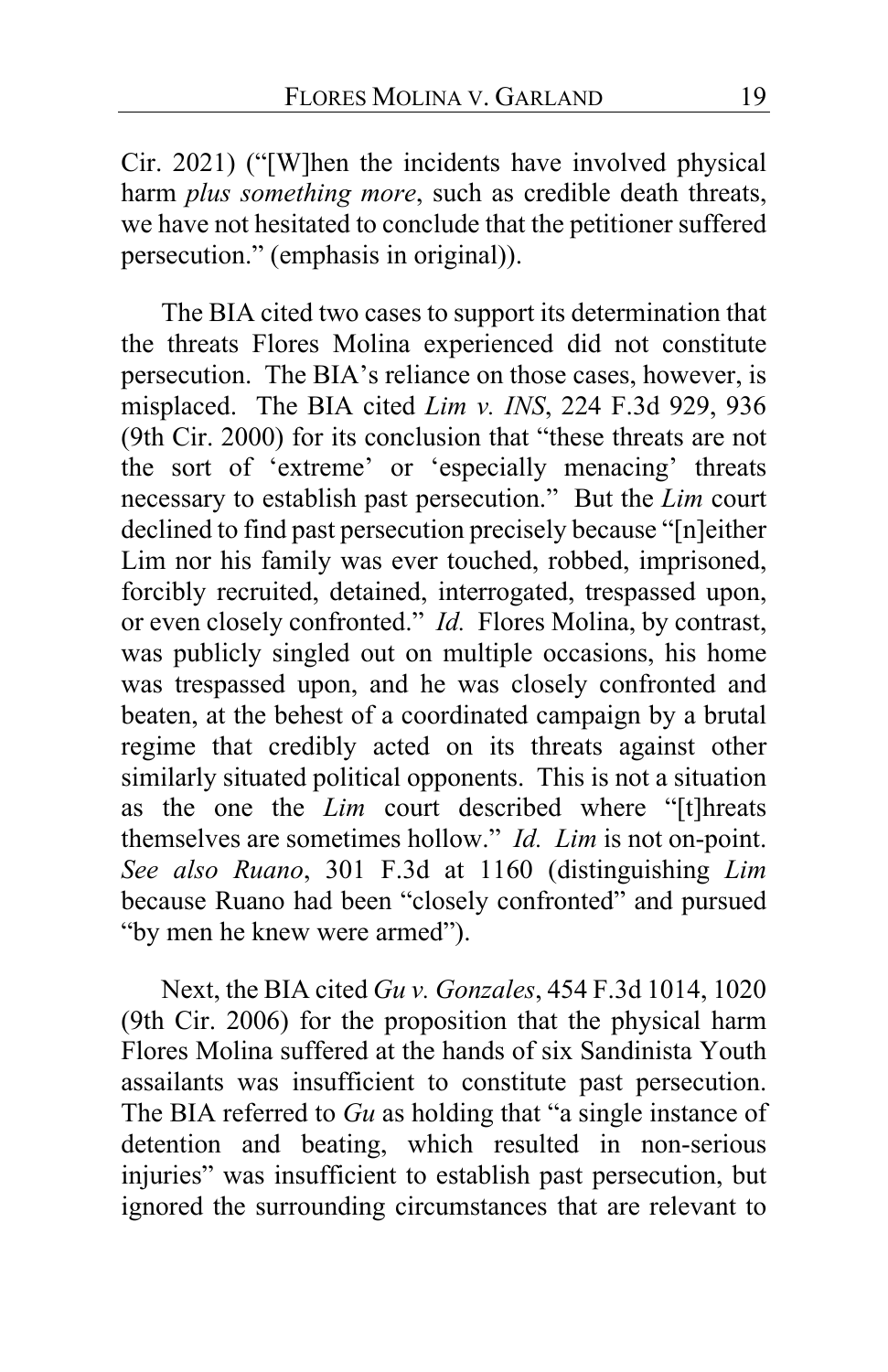Flores Molina's claim. Flores Molina does not contend that he experienced past persecution on the *sole* basis of his beating by a group of Sandinista Youth, but rather based on the sequence of escalating threats and the broader context of violence targeted at him and other political dissidents like him. The BIA's citation to *Gu* does not support its analysis and does not relieve it of its obligation to consider the "totality of the circumstances" in deciding whether past persecution is shown. *Guo v. Ashcroft*, 361 F.3d 1194, 1203 (9th Cir. 2004); *see also Aden*, 989 F.3d at 1082–84 (distinguishing *Gu*, 545 F.3d at 1020, where Aden was physically assaulted only once but also received repeated threats within the context of "political and social turmoil" in Somalia). Further, "it is the conduct of the persecutor" that is relevant to evaluating whether past treatment rises to the level of persecution—not "the level of harm" or "subjective suffering" the petitioner experienced. *Kaur*, 986 F.3d at 1226 (citations omitted). Accordingly, the severity of Flores Molina's injuries is not dispositive to whether the threats and violence constituted persecution. *Id.*

Any reasonable adjudicator would be compelled to hold that the repeated and specific death threats that Flores Molina experienced, amid the violence and menacing confrontations to which he was subjected, amount to persecution.

c.

The third basis for our holding is that "[a]n applicant may suffer persecution because of the cumulative effect of several incidents," even if no single incident rises to the level of persecution. *Chand v. INS*, 222 F.3d 1066, 1074 (9th Cir. 2000). "[T]he key question is whether, looking at the cumulative effect of all the incidents that [Flores Molina] suffered, the treatment he received rises to the level of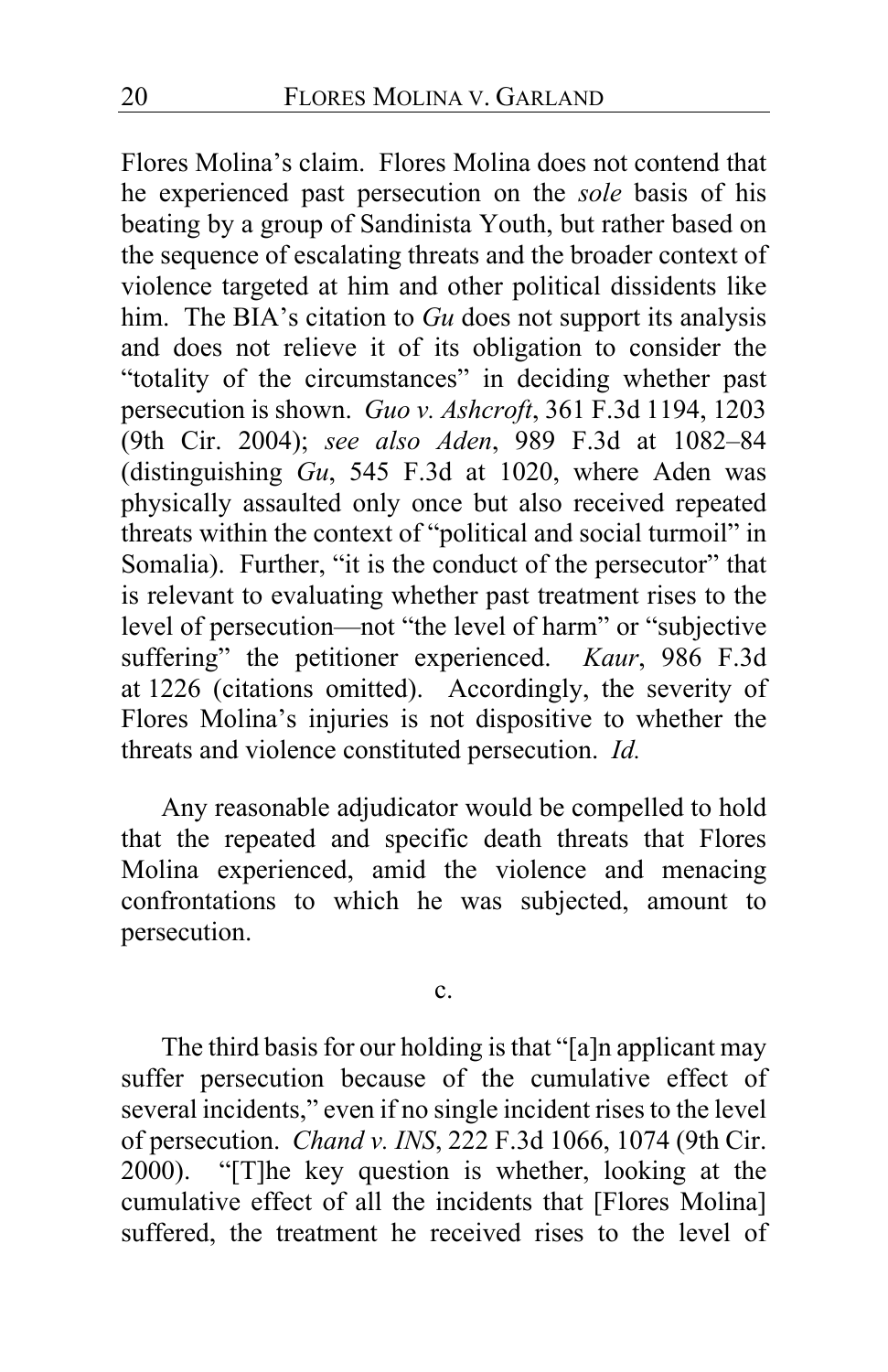persecution." *Sharma v. Garland*, 9 F.4th 1052, 1061 (9th Cir. 2021) (citation omitted). Our inquiry is "a fact-bound endeavor that is not reducible to a set formula," but rather requires that the relevant facts "be evaluated in combination with each other to form a sufficiently negative portrait of the petitioner's experience in his or her own country that not only allows a finding of past persecution but requires it." *Id.* (citations omitted).

Flores Molina was repeatedly threatened, in an escalating fashion—from threats and public blacklisting on social media by government operatives, to a spray-painted death threat on the walls of his home forcing him to flee, to armed paramilitary members searching for him at his first hideaway and forcing him to flee again, to a gang of Sandinista Youth beating and threatening to kill him near his second hideaway location. *See Cordon-Garcia v. INS*, 204 F.3d 985, 991 (9th Cir. 2000) ("The determination that actions rise to the level of persecution is very fact-dependent, though threats of violence and death are enough." (citations omitted)). The progression of threats and violence that Flores Molina experienced was set against the welldocumented backdrop of the Ortega regime's violent crackdown on members of the political opposition. Where "evidence of a specific threat on [a petitioner's] life, and here there were many, is presented in conjunction with evidence of political and social turmoil, the [petitioner] has succeeded in establishing a prima facie eligibility for asylum." *Korablina v. INS*, 158 F.3d 1038, 1045 (9th Cir. 1998); *see also Aden*, 989 F.3d at 1083–84 (concluding that the evidence of political and social turmoil, along with the persecutors' physical assault and continued pursuit of the applicant, compelled a finding a past persecution).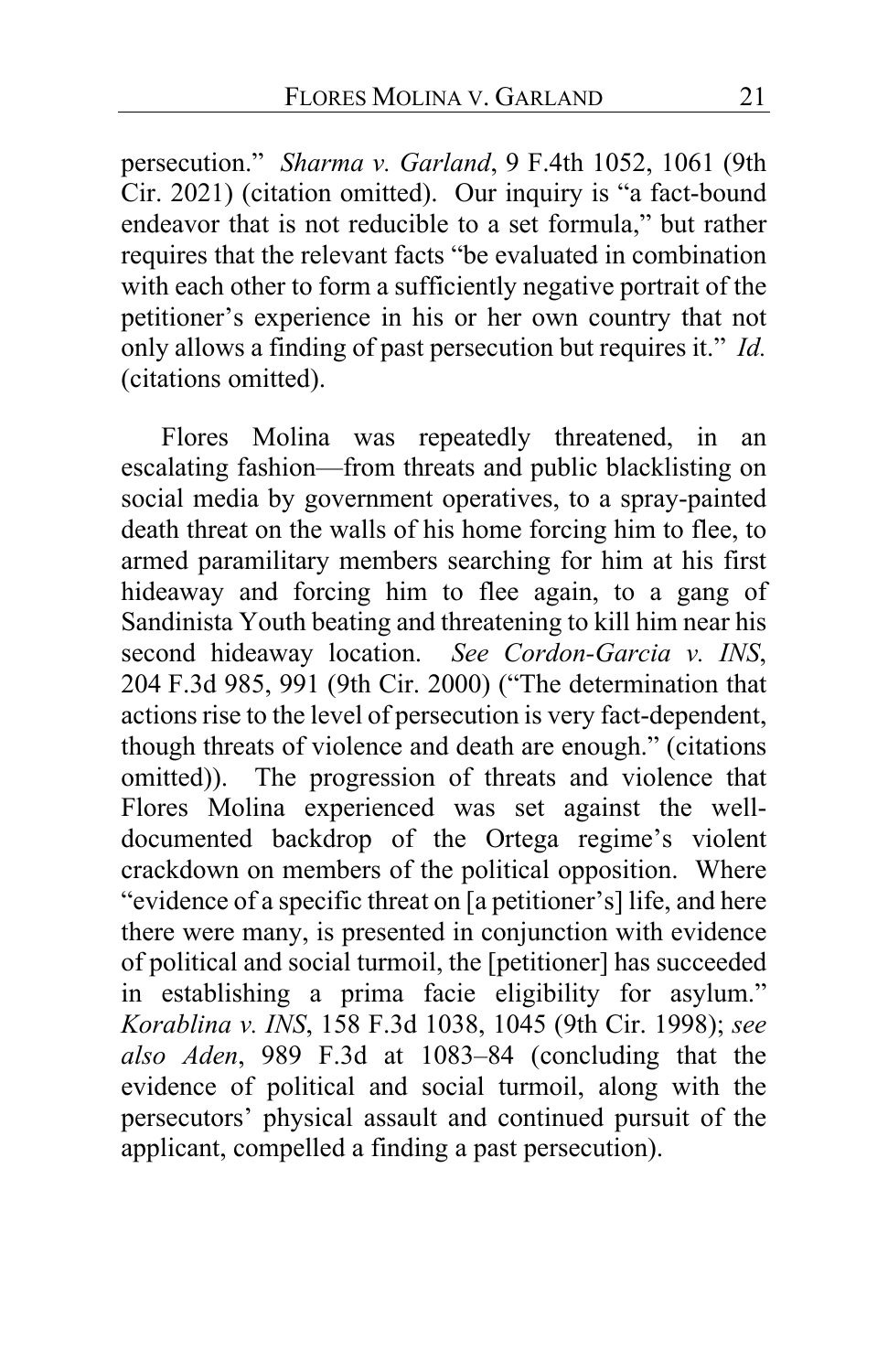The two citations the BIA provided as examples of cases where the "cumulative effect of several incidents" was insufficient bear no resemblance to the threats and violence that Flores Molina experienced. In *Wakkary v. Holder*, we held that the petitioner's experiences of "being beaten by youths and robbed of his sandals and pocket money in 1985 and 1990 (seventeen and twelve years, respectively, before he filed his asylum application), and being accosted by a threatening mob while his family was driving to Bible school in 1998," did not "cumulatively amount to past persecution." 558 F.3d 1049, 1059–60 (9th Cir. 2009). And in *Hoxha v. Ashcroft*, we relied on *Lim*, 224 F.3d at 936, to hold that the nonspecific and "unfulfilled" threats by various individuals with no connection to the government constituted "harassment rather than persecution." 319 F.3d 1179, 1182 (9th Cir. 2003). Although we acknowledged that physical violence "ordinarily" establishes persecution, the one instance of violence the petitioner faced "was not connected with any particular threat," there was "no evidence indicating that the incident was officially sponsored," and there was "no evidence that the attackers knew who [the petitioner] was or that they showed any continuing interest in him." *Id.* at 1182, 1182 n.5. Neither of these factual scenarios are *close* to the sustained, repeated, specific, government-aligned, and politically motivated threats and violence to which Flores Molina was subjected.

In sum, applying our caselaw to the record evidence, there are three bases that would compel any reasonable adjudicator to find that Flores Molina's past experiences "rose to the level of persecution." *Baghdasaryan*, 592 F.3d at 1023. On remand, the BIA must address the remaining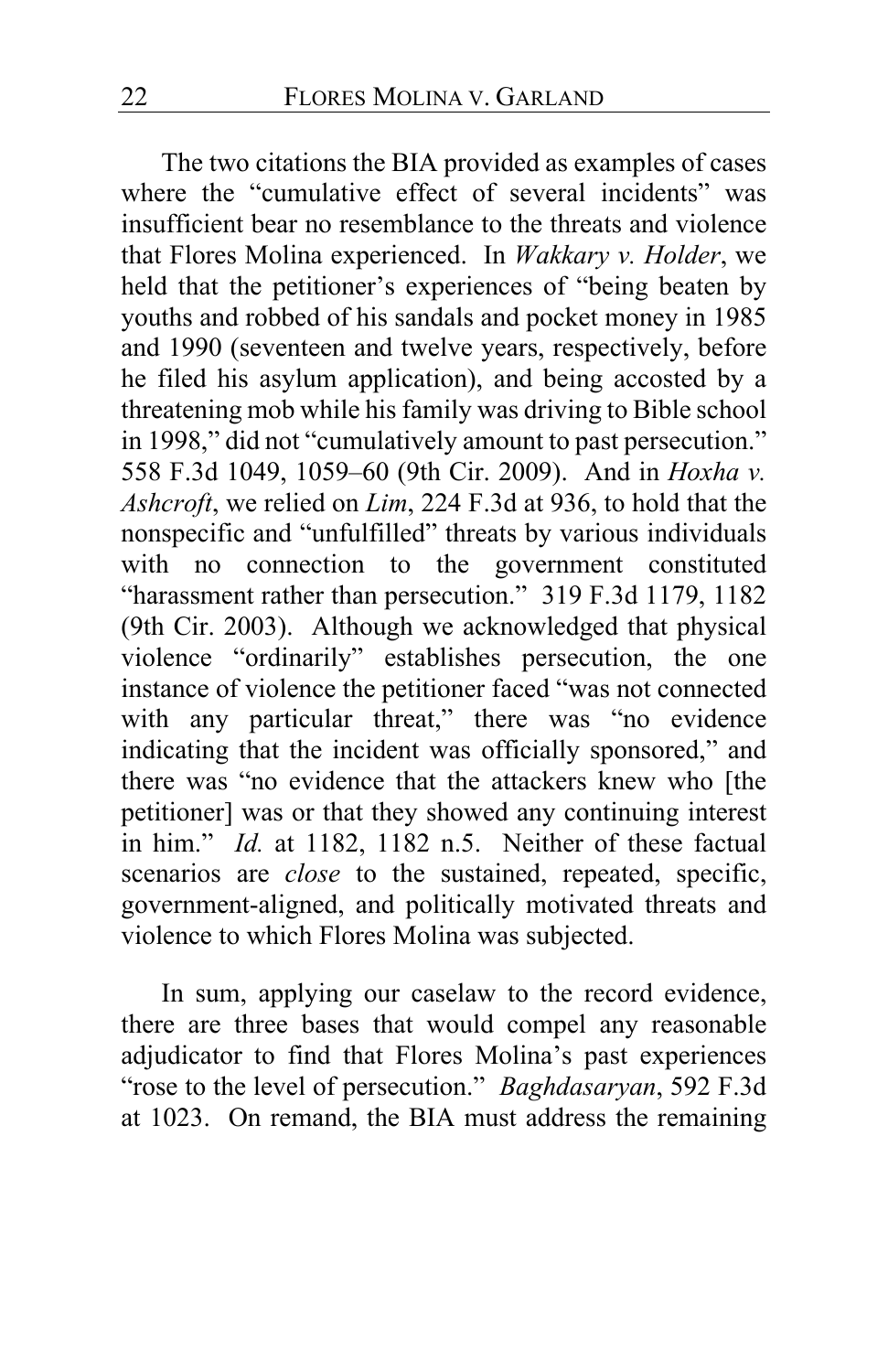elements of past persecution.**[5](#page-22-0)** If Flores Molina establishes the remaining elements, "a rebuttable presumption of a wellfounded fear arises, 8 C.F.R. § 208.13(b)(1), and the burden [then] shifts to the government to demonstrate that there has been a fundamental change in circumstances such that the applicant no longer has a well-founded fear." *Tawadrus v. Ashcroft*, 364 F.3d 1099, 1103 (9th Cir. 2004) (citation and quotation marks omitted).

#### 2. *Fear of Future Persecution*

Because Flores Molina also challenges the BIA's determination that he failed to demonstrate a well-founded fear of future persecution, we proceed to address that issue. The BIA was "required to evaluate all relevant evidence in the record" to determine whether Flores Molina carried his burden. *Davila v. Barr*, 968 F.3d 1136, 1143 (9th Cir. 2020) (citation omitted). In rejecting Flores Molina's claim that he has a well-founded fear of future persecution, the BIA erred by failing to address highly probative evidence.

The BIA cited the record selectively to support its assertion that Flores Molina's fears of future persecution were speculative. *See id.* (concluding that "the BIA's extreme selectivity in using the Country Report evidence belie[d] any attempt" to evaluate all relevant evidence). The BIA cited two May 2019 news reports about the Ortega

<span id="page-22-0"></span>**<sup>5</sup>** The BIA must determine whether the persecution Flores Molina experienced was on account of one or more protected grounds, and whether the persecution was committed by the government, or by forces that the government was unable or unwilling to control. *Baghdasaryan*, 592 F.3d at 1023. The record evidence strongly suggests that Flores Molina was persecuted on account of his political opinion by individuals affiliated with Nicaragua's ruling Ortega regime. However, that is a determination the agency must make in the first instance.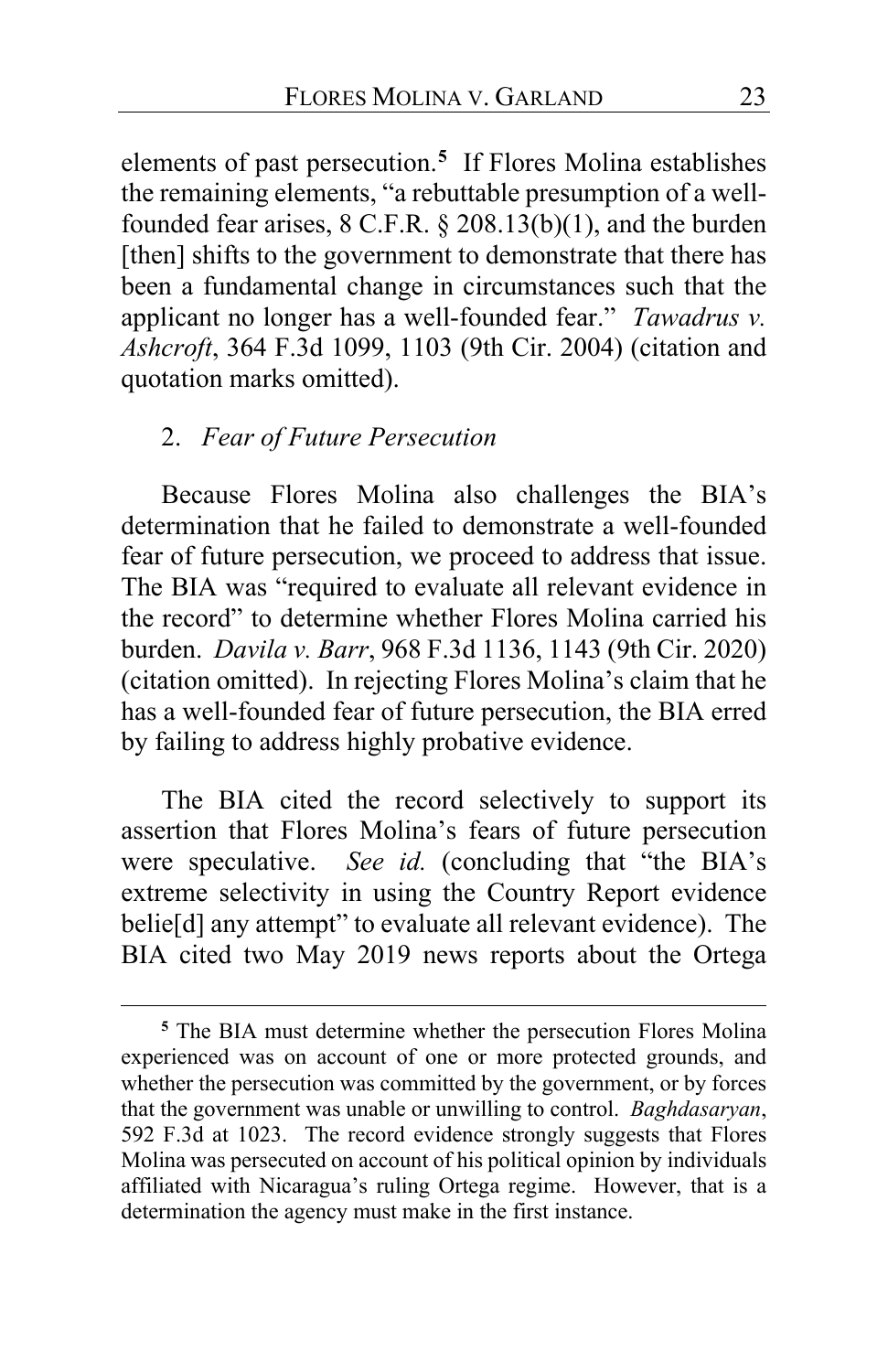regime's release of 100 prisoners and announcement of the regime's intentions to release more. But the BIA ignored news reports that documented the conditions released prisoners faced, delays in releasing political prisoners, and that the Ortega regime detained and disappeared additional activists and protesters in the interim. The BIA also ignored the 2018 State Department Report, Amnesty International's 2018 report on political persecution within Nicaragua, and the Inter-American Commission of Human Rights' 2018 report on gross human rights violations in Nicaragua. Moreover, the BIA failed to discuss whether the repeated death threats and threats of violence Flores Molina faced were sufficient to "inspire a well-founded fear of future persecution." *Lim*, 224 F.3d at 937 (emphasis deleted); *see also id.* at 936–37 (discussing cases where threats that were insufficient to establish *past* persecution were, nonetheless, sufficient to demonstrate a well-founded fear of *future*  persecution); *Kaiser v. Ashcroft*, 390 F.3d 653, 658 (9th Cir. 2004) ("Threats on one's life, within a context of political and social turmoil or violence, have long been held sufficient to satisfy a petitioner's burden of showing an objective basis for fear of persecution." (citation omitted)). All this record evidence contextualizes the Nicaraguan government's actions and Flores Molina's specific fears of persecution upon removal.**[6](#page-23-0)** Where the BIA fails to consider highly

<span id="page-23-0"></span>**<sup>6</sup>** The BIA's assertion that Flores Molina is not sufficiently at risk of future persecution because the "number of detained activists" in Nicaragua "is relatively small when considering that upwards of a million people participated in the aforementioned protests," makes no sense. Assessing the threat of political persecution to Flores Molina depends on his personal circumstances, including the threats, violence and targeting he experienced prior to fleeing Nicaragua. The BIA's calculation of the percentage of activists who have been detained as a portion of those who protested is meaningless for the purpose of assessing whether Flores Molina's fear of future persecution is well-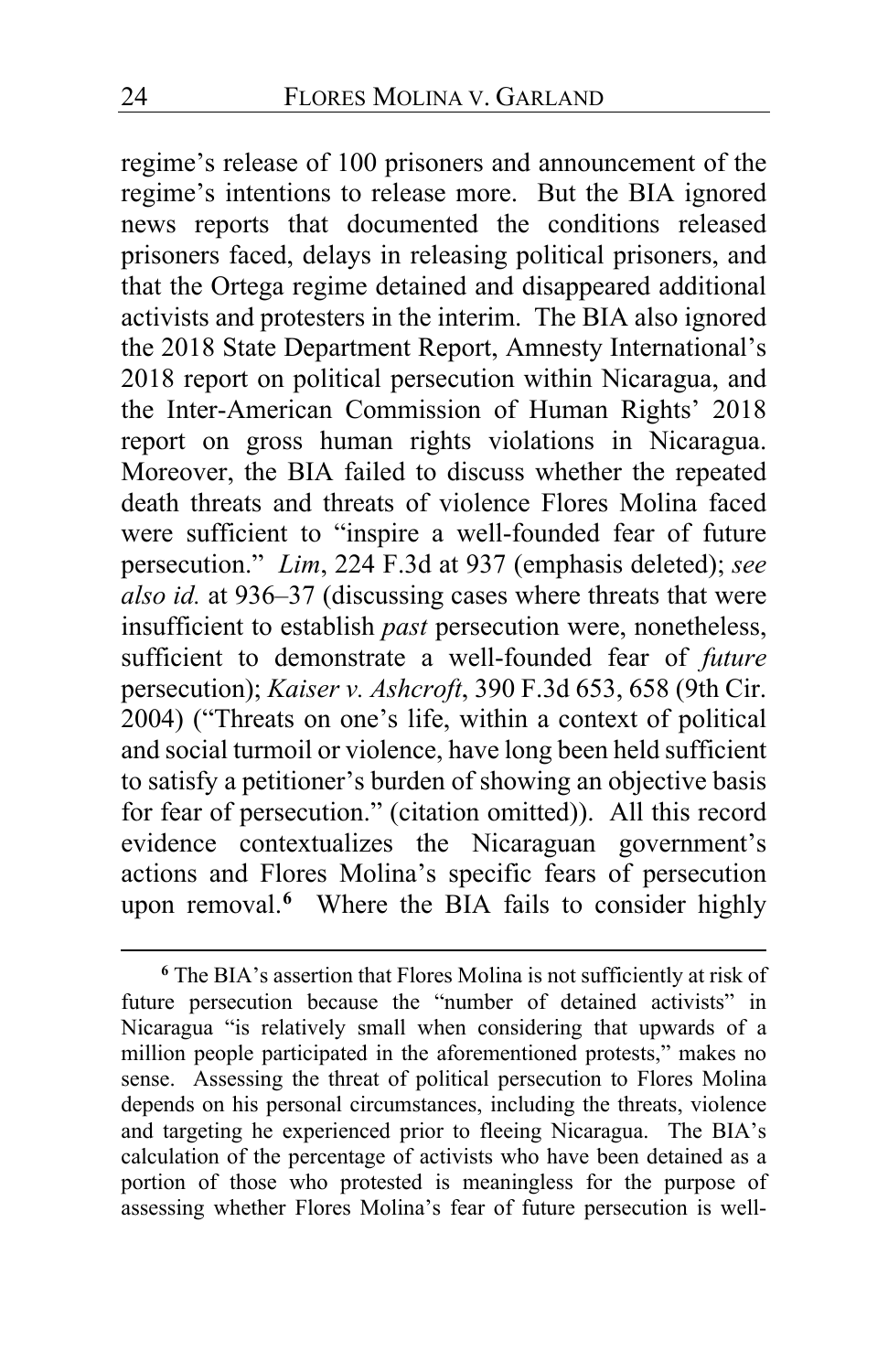probative record evidence, its "decision cannot stand." *Cole*, 659 F.3d at 771–72.

## 3. *Humanitarian Asylum*

The BIA denied Flores Molina humanitarian asylum, pursuant to  $8$  C.F.R.  $\frac{6}{5}$  1208.13(b)(1)(iii), because it determined he failed to make "a showing of past persecution." Because the BIA erred in its finding that Flores Molina failed to show he suffered past persecution, we vacate the denial of humanitarian asylum and remand for further consideration.

Flores Molina further contends that we should remand his humanitarian asylum claim to the IJ to fully develop the record related to the elements of that relief. Because the BIA failed to analyze the merits of Flores Molina's humanitarian asylum claim, however, we remand to the BIA to assess the merits of this claim in the first instance (which the BIA may remand to the IJ in its discretion).

### B. *Withholding of Removal*

The BIA's sole basis for denying Flores Molina's claim for withholding of removal was because it determined he had "not established eligibility for asylum." Because the BIA erred in its denial of asylum, we remand Flores Molina's withholding of removal claim for further consideration.

founded, in light of the evidence that Flores Molina himself had been targeted. The BIA's unreasonably deficient analysis on this point constitutes reversible error on its own. *Tadevosyan v. Holder*, 743 F.3d 1250, 1252–53 (9th Cir. 2014) ("The BIA abuses its discretion when it acts arbitrarily, irrationally, or contrary to the law, and when it fails to provide a reasoned explanation for its actions." (internal quotation marks omitted)).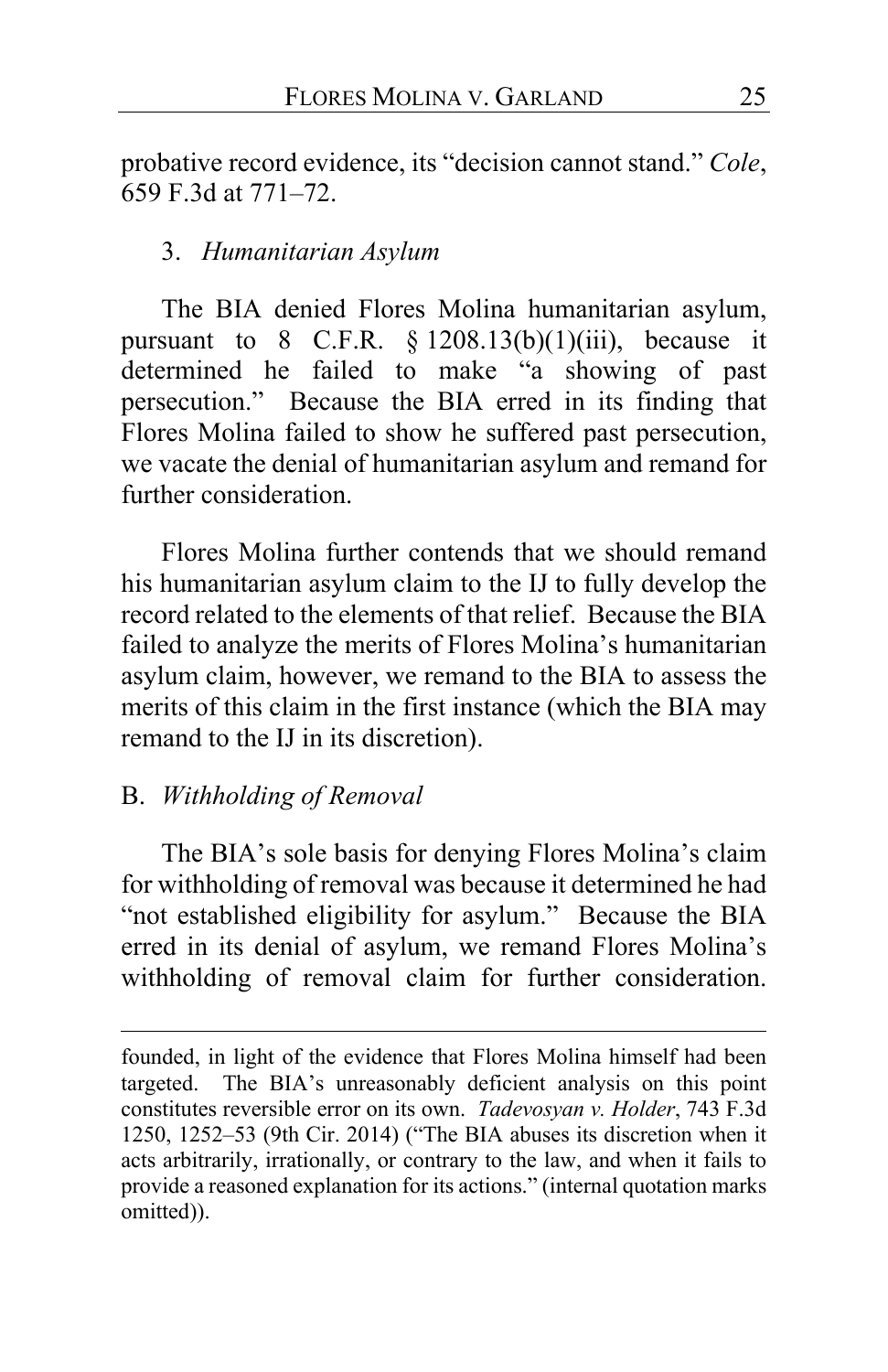Moreover, if the BIA determines that Flores Molina experienced past persecution on account of a protected ground, the BIA must credit Flores Molina with a rebuttable presumption of eligibility for withholding of removal. 8 C.F.R § 1208.16(b)(l)(i); *Ahmed v. Keisler*, 504 F.3d 1183, 1199 (9th Cir. 2007). Finally, even if the BIA determines that Flores Molina is not entitled to a presumption of eligibility for withholding of removal, it must consider all probative evidence related to Flores Molina's fear of future persecution. *See supra* Discussion § I(B).

#### C. *Convention Against Torture*

To qualify for CAT relief, an applicant must establish that it is "more likely than not" that he would be tortured if removed to the proposed country of removal. *See* 8 C.F.R. § 1208.16(c)(2). In assessing whether it is more likely than not an individual would be tortured, "all evidence relevant to the possibility of future torture shall be considered." § 1208.16(c)(3); *Maldonado v. Lynch*, 786 F.3d 1155, 1162 (9th Cir. 2015) (en banc).

Just as the BIA legally erred in rejecting Flores Molina's well-founded fear of future persecution by failing to examine relevant evidence, it repeated the error in rejecting his CAT claim. *See supra* Discussion § I(B). The BIA failed to mention highly probative country conditions reports which reflect the Nicaraguan government's continued jailing and mistreatment of political protesters like Flores Molina, including immediate arrests of activists at the airport as soon as they returned to the country. *See Aguilar-Ramos v. Holder*, 594 F.3d 701, 705 (9th Cir. 2010) ("The failure of the IJ and BIA to consider evidence of country conditions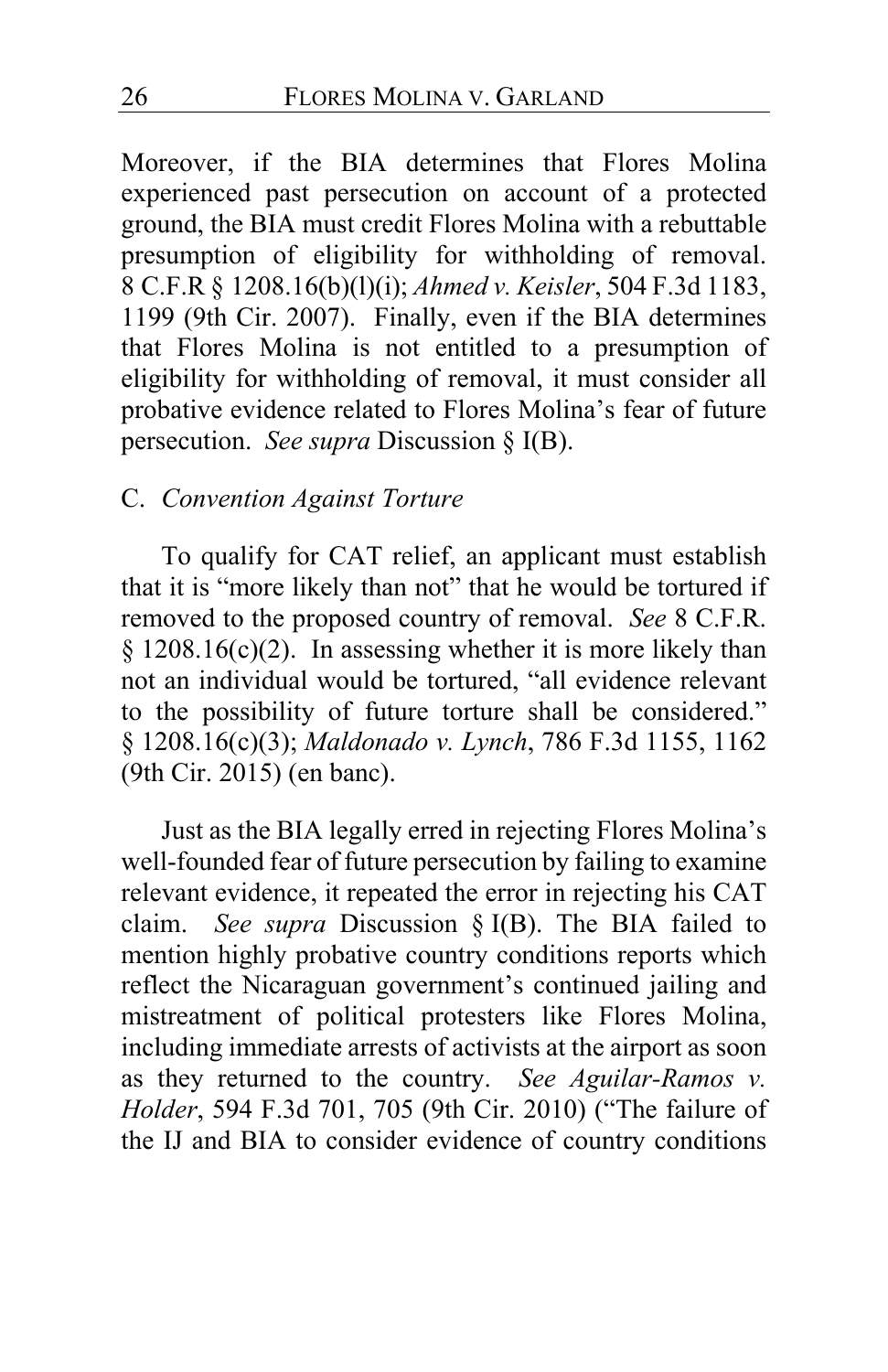[when assessing a CAT claim] constitutes reversible error." (citations omitted)).**[7](#page-26-0)**

Of particular relevance to Flores Molina's CAT claim, the 2018 State Department Report states that cases of torture are well documented and "public officials intentionally carried out acts that resulted in severe physical or mental suffering for the purposes of securing information, inflicting punishment, and psychologically deterring other citizens from reporting on the government's actions or participating in civic actions against the government." The report furthers states that "[m]embers of civil society and student leaders involved in the protests that began [in April 2018] were more likely than members of other groups to be subjected to such treatment." Flores Molina is a member of the opposition Liberal Party, participated in the April 2018 protests, and his stance against the Ortega regime was repeatedly publicized online by government operatives. The BIA's failure to consider relevant evidence of country conditions in connection with Flores Molina's CAT claim is reversible error. *Id.* We therefore grant Flores Molina's petition for review as to his CAT claim and remand for further consideration.

#### D. *Motion to Reopen*

Flores Molina's second petition (No. 20-71774) seeks review of the BIA's denial of his motion to reopen proceedings to seek a continuance while the United States Citizenship and Immigration Service adjudicates his

<span id="page-26-0"></span>**<sup>7</sup>** The BIA's gesture to "the totality of the record," without mentioning or discussing these country reports, does not insulate the BIA from reversal. "[W]here there is any indication that the BIA did not consider all of the evidence before it, a catchall phrase does not suffice, and the decision cannot stand." *Cole*, 659 F.3d at 771–72.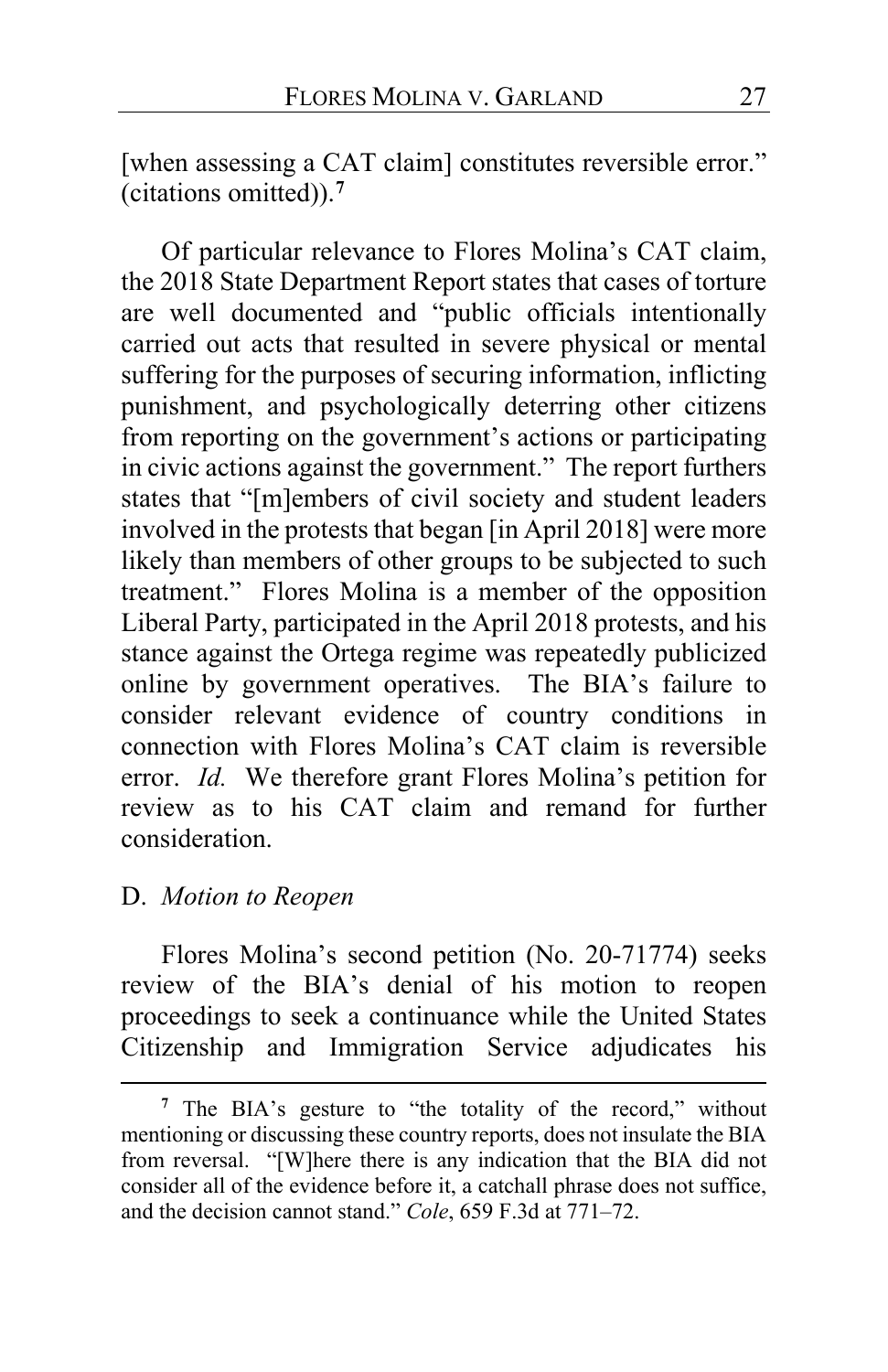application for an immigrant visa. Because we grant Flores Molina's first petition (No. 19-73028), upon remand to the BIA for further proceedings, Flores Molina will no longer be subject to a final order of removal. Upon remand, Flores Molina may request that the BIA remand his case to the IJ so that he may pursue his application for an immigrant visa. Accordingly, we dismiss his second petition as moot.

\* \* \*

In sum, we grant petition No. 19-73028 and hold that (1) the record evidence compels the conclusion that Flores Molina's past experiences rise to the level of persecution, (2) the BIA legally erred by failing to consider highly probative evidence of future harm that Flores Molina may suffer in its analysis of his asylum, withholding of removal and CAT claims, and, thus, (3) the BIA's denials of asylum, humanitarian asylum, withholding of removal, and CAT relief are remanded for further consideration. We dismiss as moot petition No. 20-71774.

#### **Petition 19-73028 GRANTED and REMANDED.**

#### **Petition 20-71774 DISMISSED as moot.**

KORMAN, District Judge, concurring:

I concur in the majority opinion. I write separately to address an issue raised by Judge VanDyke's dissent and left unresolved in the majority opinion—specifically, the standard of review that applies to the BIA's past persecution decision. The dissent attacks the manner in which this circuit and the majority opinion apply the substantial evidence standard provided by the Immigration and Nationality Act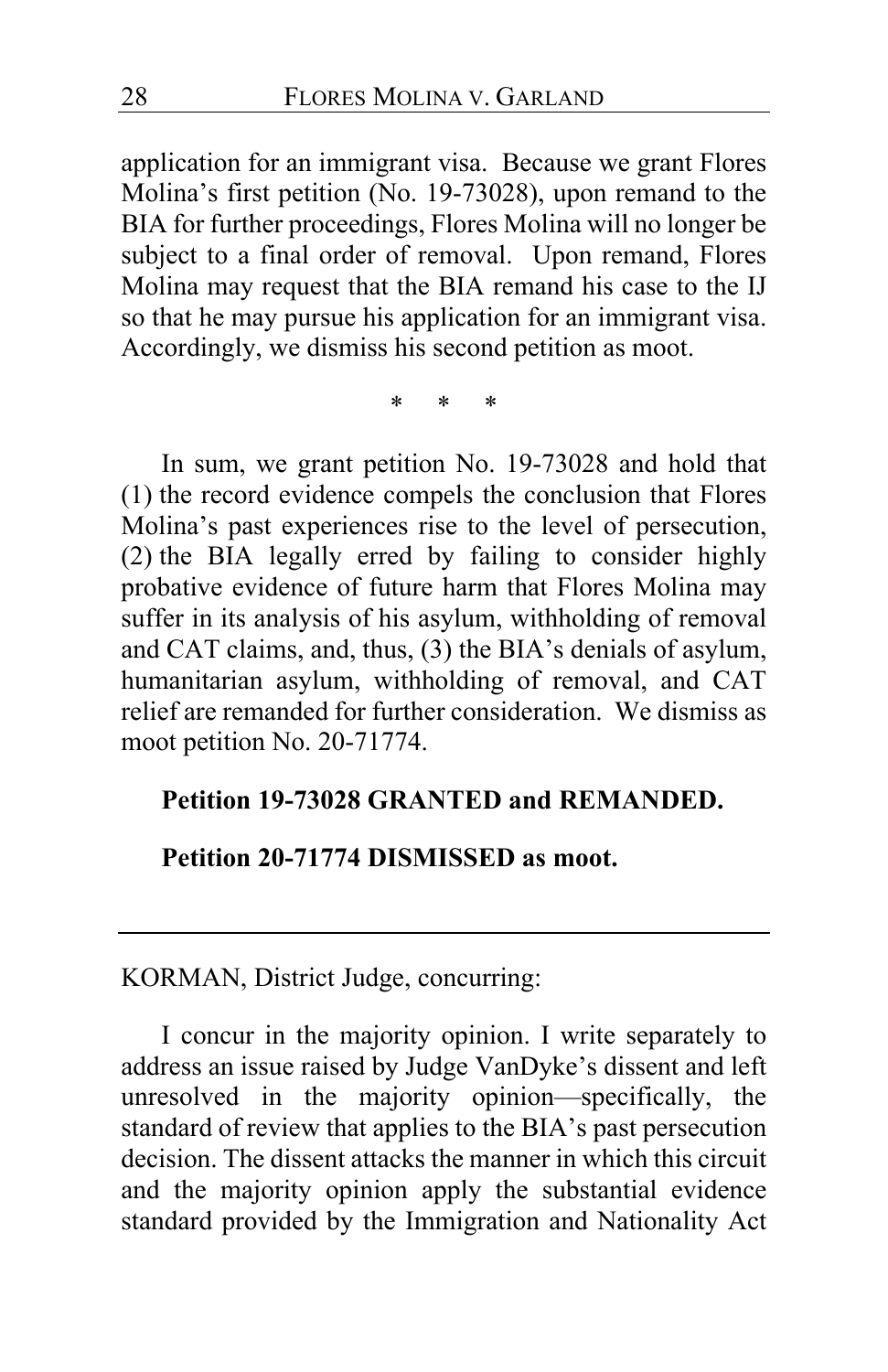("INA"), which requires that "the administrative findings of fact are conclusive unless any reasonable adjudicator would be compelled to conclude to the contrary." 8 U.S.C.  $§$  1252(b)(4)(B). The majority opinion opens the door to such a critique because it vacates the BIA's past persecution finding based on reasoning that "the BIA's determination that Flores Molina did not suffer past persecution in Nicaragua is not supported by substantial evidence." Majority Opinion at [15.](#page-14-1) Yet there is no need to apply the substantial evidence standard to our review of the "BIA['s] . . . analysis . . . determining that Flores Molina's past experiences did not rise to the level of persecution." *Id.* at [15.](#page-14-2)

In this case, the BIA did not base its past persecution finding on a rejection of the veracity of Flores Molina's description of his past experiences. Rather, the BIA held that Flores Molina's "*claimed* past harm, cumulatively considered, does not rise to the level of past persecution." (Emphasis added).**[1](#page-28-0)** Although we owe deference under the substantial evidence standard to "the administrative findings of fact," 8 U.S.C. § 1252(b)(4)(B), "[w]hether particular acts constitute persecution for asylum purposes is a legal question reviewed de novo," *Kaur v. Wilkinson*, 986 F.3d 1216, 1221 (9th Cir. 2021) (alterations adopted) (quoting *Boer-Sedano v. Gonzales*, 418 F.3d 1082, 1088 (9th Cir. 2005)); *see also Pitcherskaia v. INS*, 118 F.3d 641, 646 (9th

<span id="page-28-0"></span>**<sup>1</sup>** Thus, contrary to Judge VanDyke's suggestion, this is not a case in which "we don't know if the agency discounted Molina's factual account of his past experiences" in denying his claims. Dissent at [41](#page-40-0) n.3. Whether or not "the agency [will] f[i]nd [that] version of facts fully persuasive" on remand remains to be seen, *id.*, but it strains credulity to suggest that it based the decision before us on a different set of facts than the one put forward by Flores Molina. Not to mention that such a "path may [not] reasonably be discerned" from the BIA's opinion. *Garland v. Ming Dai*, 141 S. Ct. 1669, 1679 (2021).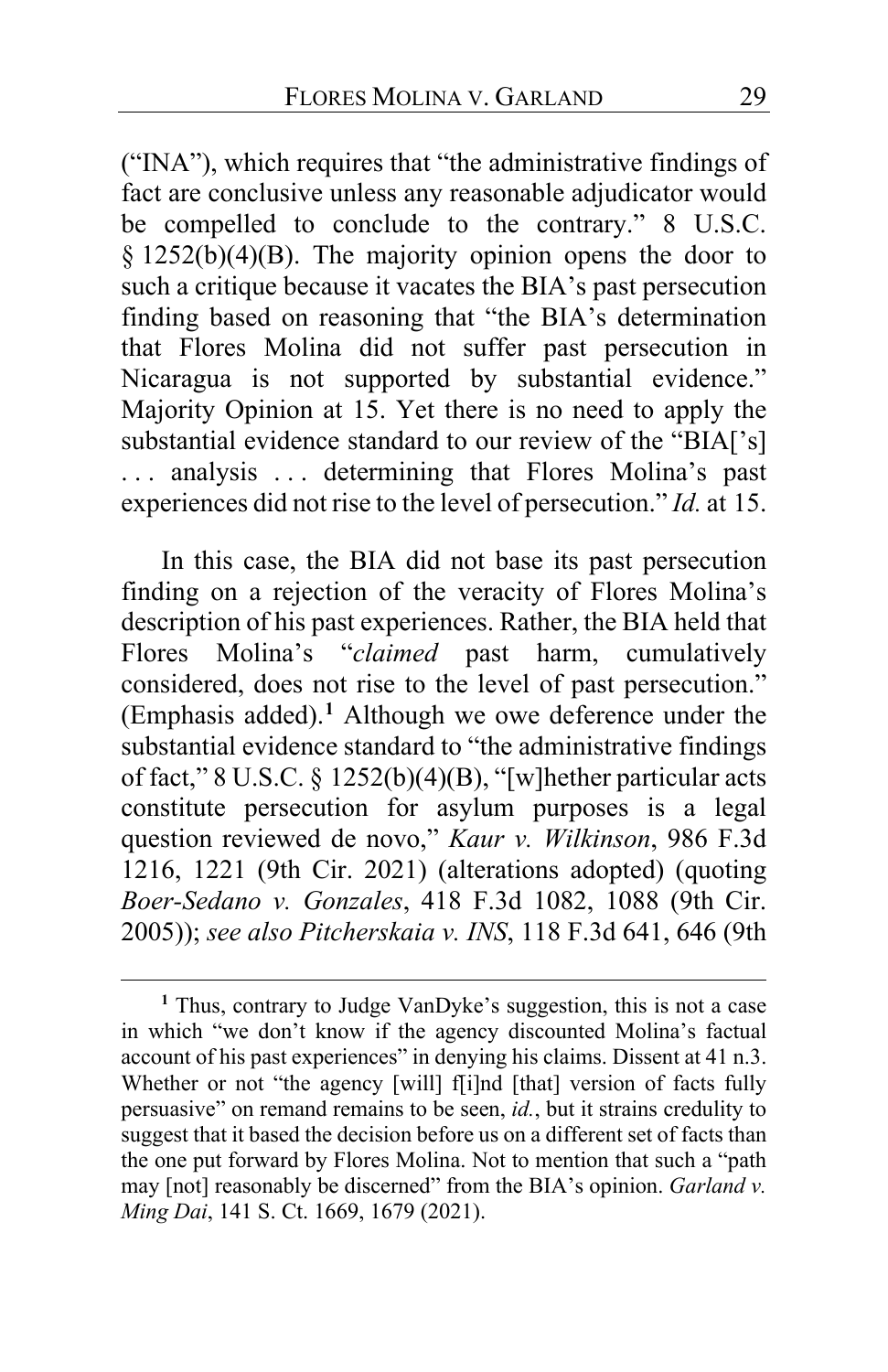Cir. 1997) ("The meaning of 'persecution' . . . is a legal question reviewed *de novo*."); *Mendoza-Alvarez v. Holder*, 714 F.3d 1161, 1163 (9th Cir. 2013) (similar).

Nevertheless, there are cases that have applied substantial evidence review to such questions without substantial discussion or analysis of the issue. *See, e.g.*, *Sharma v. Garland*, 9 F.4th 1052, 1060 (9th Cir. 2021). But the substantial evidence standard is not a good fit for questions, like the one presented in this case, regarding the application of a legal standard to settled facts. No case explains how a reviewing court can ascertain whether or how a reasonable adjudicator could make the determination prescribed by 8 U.S.C. § 1252(b)(4)(B) without making a separate determination whether the law was correctly applied by the agency to the facts it found. On its own terms, moreover, the substantial evidence standard applies only to the agency's "findings of fact,"  $8$  U.S.C.  $\S$  1252(b)(4)(B), not its application of a legal standard to those facts. Indeed, the Supreme Court held in an analogous context that "the statutory phrase 'questions of law'" in 8 U.S.C.  $§ 1252(a)(2)(D)$ , "includes the application of a legal standard to undisputed or established facts." *Guerrero-Lasprilla v. Barr*, 140 S. Ct. 1062, 1068 (2020). *See also Fon v. Garland*, — F.4th —, No. 20-73166, 2022 WL 1562281, at \*9–12 (9th Cir. May 18, 2022) (Collins, J., concurring) (providing additional reasons that support applying de novo review to "the question whether [a] [p]etitioner's harms rose to the level of persecution"); *id.* at \*7 (Graber, J., concurring) (acknowledging that de novo review applies to such questions where "answering [it] entails primarily legal . . . work").

While I agree with the majority opinion that our decision in this case would be the same regardless of which standard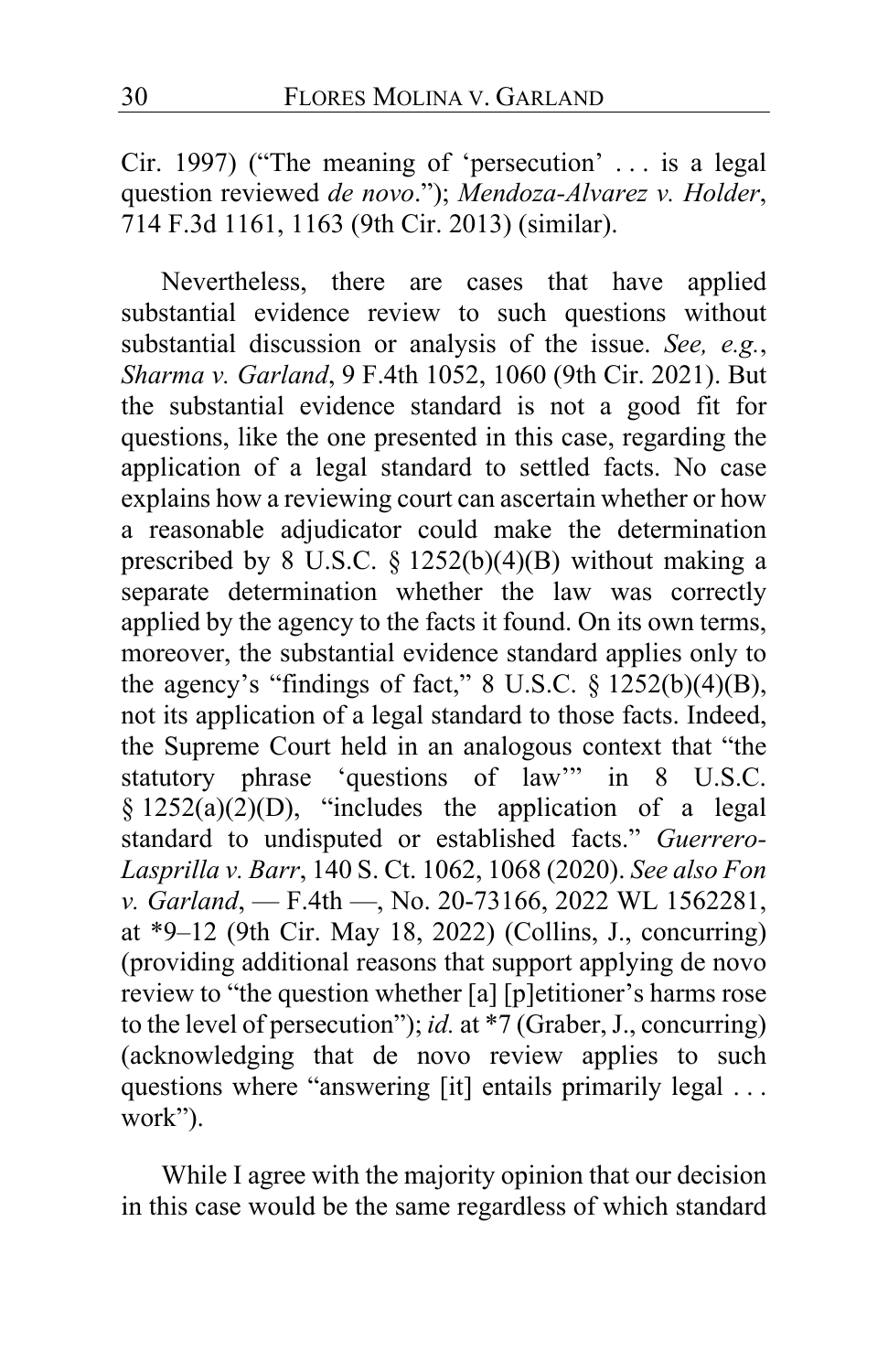applies, Judge VanDyke appears to take a different view. He contends that the substantial evidence standard requires that we uphold the BIA's past persecution decision but acknowledges that he may have reached a different conclusion under a de novo standard of review. *See* Dissent at [32](#page-31-0) ("If I were the BIA-for-a-day . . . I may have been persuaded that Molina's hardships amounted to persecution."). I agree that, deferring to the BIA's construction of the facts, its decision that Flores Molina's hardships did not amount to persecution was legally erroneous. And I would have also concurred in a majority opinion that would have decided this case on that ground.

### VANDYKE, Circuit Judge, dissenting:

We say it often: the review of agency immigration decisions must be done with an extraordinarily high level of deference. This deference demands more than mere lip service to the standard of review and allows us to reverse agency decisions in only the narrowest of circumstances—if the record *compels* a different conclusion. *Wang v. Sessions*, 861 F.3d 1003, 1007 (9th Cir. 2017). To properly and faithfully apply this extreme deference, we must search the record as a whole for evidence that supports the agency's decision—and in doing so, resist the temptation to reweigh evidence or rigidly quantify the qualitative inquiries that the agency alone is tasked with answering. Our immigration decisions should recognize (as the Supreme Court recently reaffirmed in *Dai*) the wide discretion that Congress has afforded the agency in weighing how sufficient, credible, or persuasive it finds each part of the evidence and a petitioner's testimony. *See Garland v. Dai*, 141 S. Ct. 1669, 1680 (2021). Here, because the agency's decision falls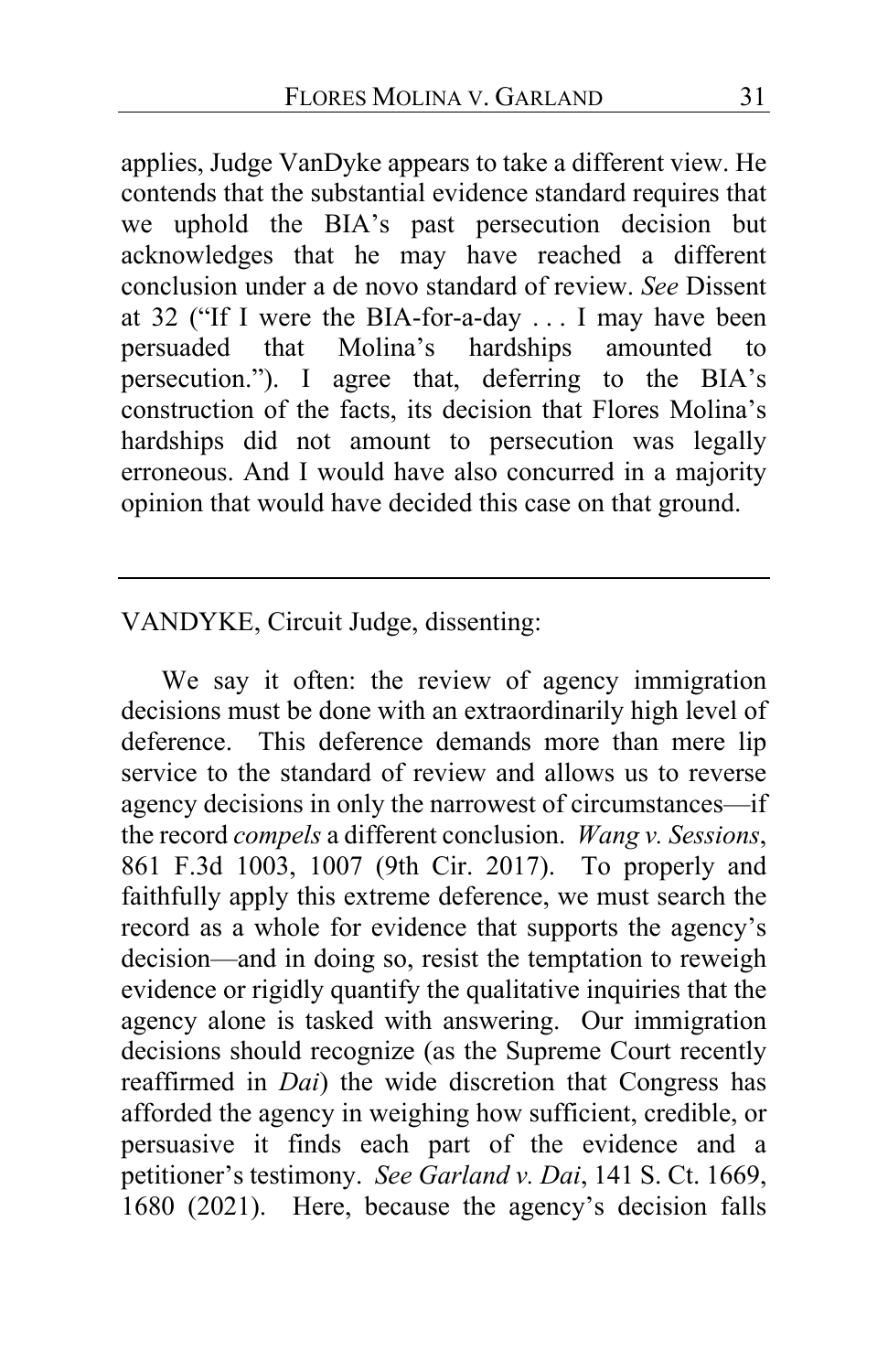within the wide parameters of its discretion and the record does not compel a different conclusion, we have no authorization to remand to reach a different outcome (even one that may be more palatable or equally reasonable).

<span id="page-31-0"></span>This is the type of case where the agency certainly could have granted relief from removal. If I were the BIA-for-aday, as our court so often likes to play, I may have been persuaded that Molina's hardships amounted to persecution and found him eligible for asylum.**[1](#page-31-1)** But the close cases are where our deferential standard of review is *most* important and where, unfortunately, this court too often disregards it in favor of a preferred result. Once again, our court asks and answers the wrong question—not whether the record or parts therein *could* permit a different result—but whether the record as a whole *compels* a different result. Reviewing the agency's decision in light of its wide discretion and the extraordinary amount of deference we owe, I cannot conclude the record here compels a different conclusion. So I must respectfully dissent.

# **I. DISCUSSION**

Before turning to the specifics of this case, it's important to review some fundamental features of immigration law and our limited role as a reviewing court. To fully appreciate just how far our court has strayed from the narrow role Congress prescribed for us, we must first look back—*far*

<span id="page-31-1"></span>**<sup>1</sup>** Judge Korman in his concurrence purports to "agree" with me that, if we (inappropriately) applied a de novo standard of review, the BIA's "decision that Flores Molina's hardships did not amount to persecution was legally erroneous." I nowhere say that. To be clear, and consistent with my intentional use of the word "may," I remain studiously agnostic because I can (and should) under the appropriately deferential standard of review.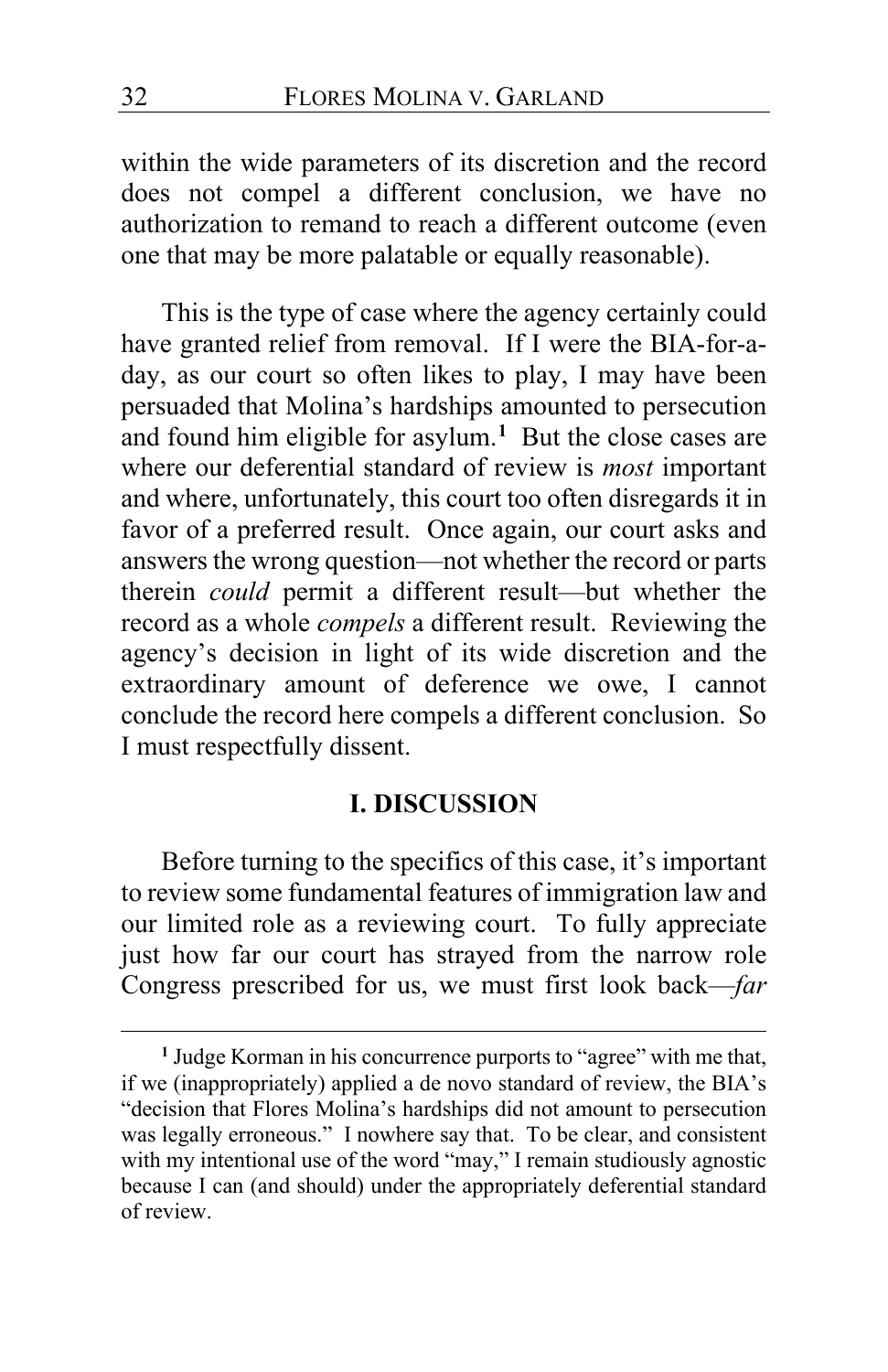back—from our court's wayward precedents to the deferential standard of review we are supposed to apply. After limning the various factors affecting the extraordinarily deferential review that our court *should be* giving to agency immigration decisions, I then relate how we have instead built a remarkably unbalanced edifice of circuit precedents that enable and mask our frequent unwillingness to properly defer to the agency—just like in this case.

# **A. The Extreme Deference Required in Immigration Cases**

In our review of immigration decisions, three interconnected layers of deference combine to form what should be one of the most deferential standards of review in our legal system. First, the scope of our review is tightly circumscribed by the *extraordinarily deferential standard* that Congress has commanded—yielding to the agency's determinations unless a different conclusion is *compelled*. Second, we apply that extreme deference to the *extraordinarily difficult and often indeterminate factual inquiries* that the agency alone is charged with making. And third, as the Supreme Court recently reiterated in *Dai*, the agency enjoys *extraordinary discretion* in making the difficult determinations of how much credibility, weight, and persuasiveness to afford different parts of the record in reaching its factual conclusions.

# **1. Extraordinary Judicial Deference**

In the Immigration and Nationality Act (INA), Congress codified the highly deferential substantial evidence test and established what should be our court's guiding star in the review of immigration decisions: that "administrative findings of fact are *conclusive* unless any reasonable adjudicator would be *compelled* to conclude to the contrary."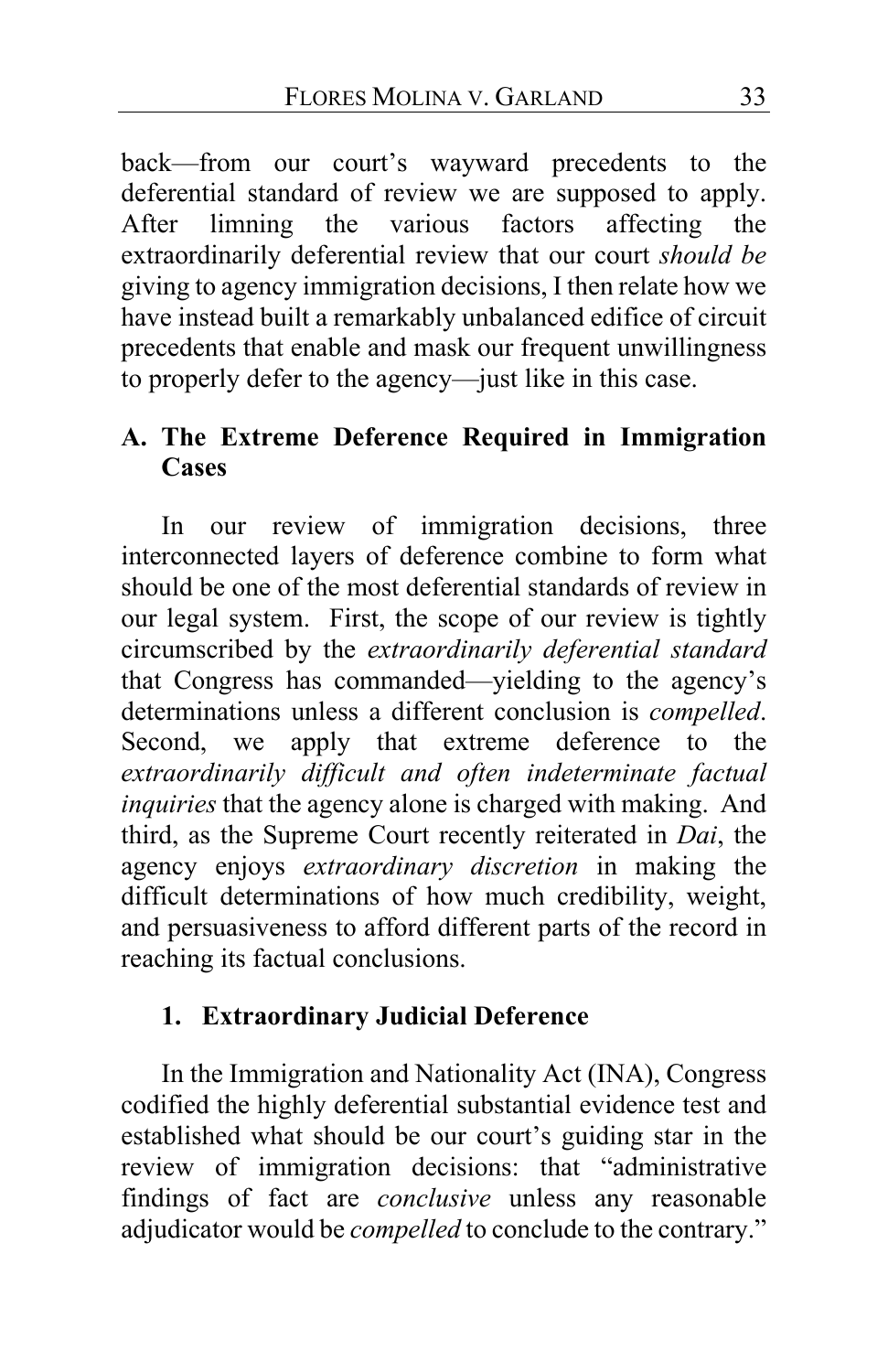INA § 242(b)(4)(B) (codified as 8 U.S.C. § 1252(b)(4)(B) (emphasis added)). Congress later amended the INA by passing the REAL ID Act, further reining in our role and discretion as a reviewing court and stripping federal courts of jurisdiction to hear certain immigration claims. *See Nasrallah v. Barr*, 140 S. Ct. 1683, 1698 (2020) (Thomas, J., dissenting). Over time, however, this court's decisions have chipped away at these statutory standards—broadening the scope and standard of our review far beyond the limited and deferential posture that Congress unmistakably set out in the INA. *See id.*

To properly apply our deferential standard of review, we are supposed to scour the record to answer a single question: could *any* reasonable adjudicator have agreed with the agency's result, or does the record as a whole *compel* a different conclusion? *See INS v. Elias-Zacarias*, 502 U.S. 478, 481 (1992) (explaining that substantial evidence review requires that we review "the record considered as a whole" and reverse the agency only if no reasonable factfinder could agree with its conclusion); *see also Prasad v. INS*, 47 F.3d 336, 339 (9th Cir. 1995) (describing *Elias-Zacarias* as "the touchstone" and "definitive statement of 'substantial evidence' in the context of . . . factual determinations in asylum cases"). On its face, this is an exceptionally deferential standard of review. But there's more.

## **2. Inherently Indeterminate Inquiries**

Our deferential standard of review becomes even more significant in light of what our court is tasked with reviewing: agency answers to inherently imprecise and difficult factual inquiries. The factual determinations The factual determinations. involved in immigration law are innately indeterminate difficult to answer quantitatively or reduce to precise legal categorization—which underscores the importance of our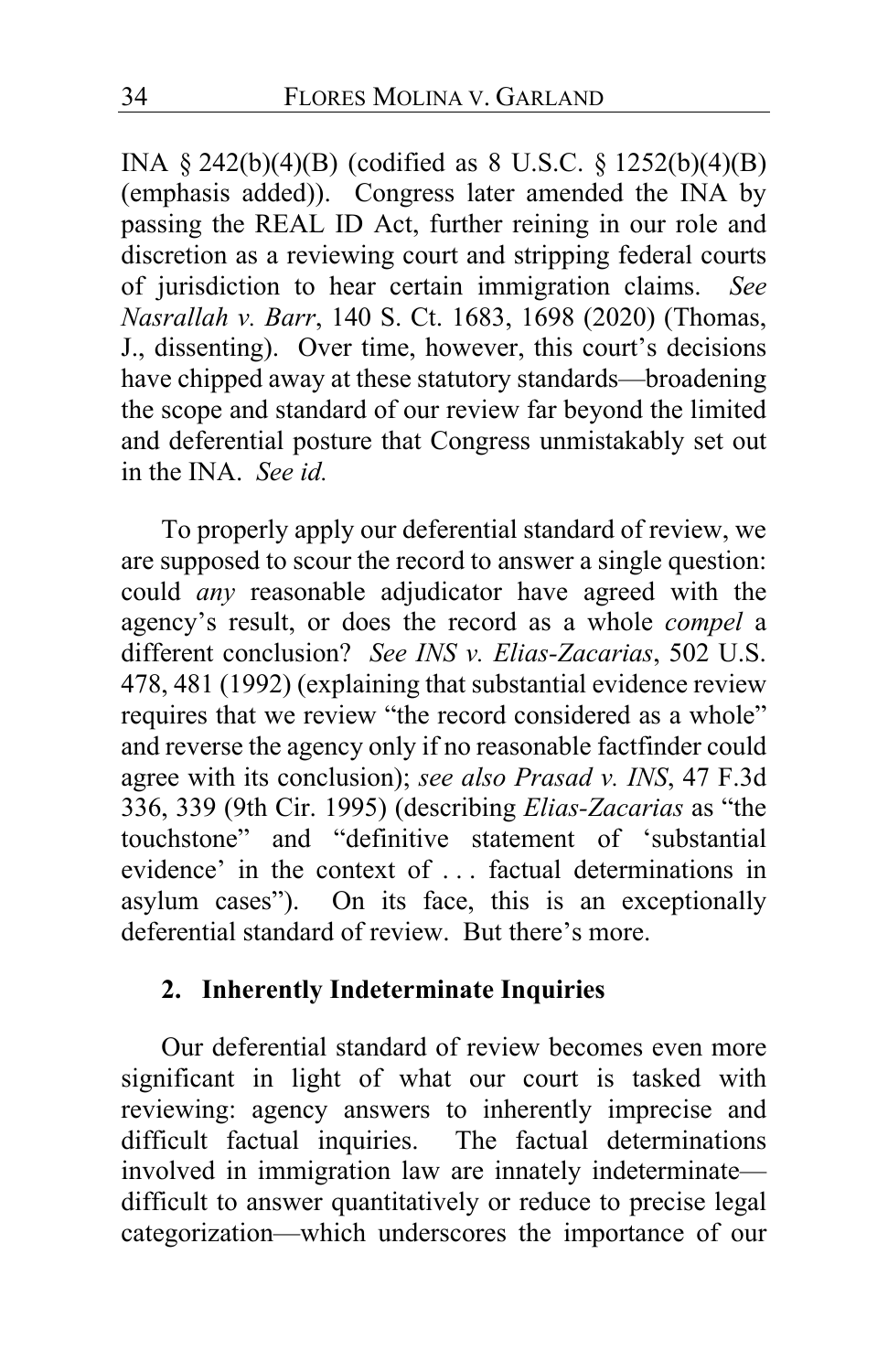deferential posture and limited role in reviewing agency decisions.

I illustrate this with just one example, but others abound. The inquiries at issue in this case—whether Molina's past hardships constitute "persecution" under the INA or whether his fear of future persecution is "well-founded"—are anything but self-evident and could be answered with a range of reasonable views (any one of which we must defer to if selected by the agency). There is no one objective answer to the questions of whether a petitioner has suffered real past "persecution," or if his fear of future persecution is "well-founded"

Congress established the relief Molina seeks with the Refugee Act of 1980, which gives the Attorney General *discretionary* authority to grant asylum to an alien who is unable or unwilling to return to his home country "because of persecution or a well-founded fear of persecution on account of race, religion, nationality, membership in a particular social group, or political opinion." 8 U.S.C.  $\S$  1101(a)(42). Unsurprisingly, courts have struggled to articulate what constitutes persecution or a well-founded fear of it, as they are inherently obscurant inquiries left largely undefined by the INA or its implementing regulations. *See, e.g.*, *INS v. Cardoza-Fonseca*, 480 U.S. 421, 448 (1987) (recognizing "[t]here is obviously some ambiguity in a term like 'well-founded fear'" left undefined by the Act); *Mikhailevitch v. INS*, 146 F.3d 384, 389 (6th Cir. 1998) (observing that "[t]he Act provides no definition of 'persecution'").

Despite this inherent ambiguity—or perhaps more accurately, *because* of this inherent ambiguity (in order to portray our review of these difficult questions as more objective or unbiased)—our court has latched onto the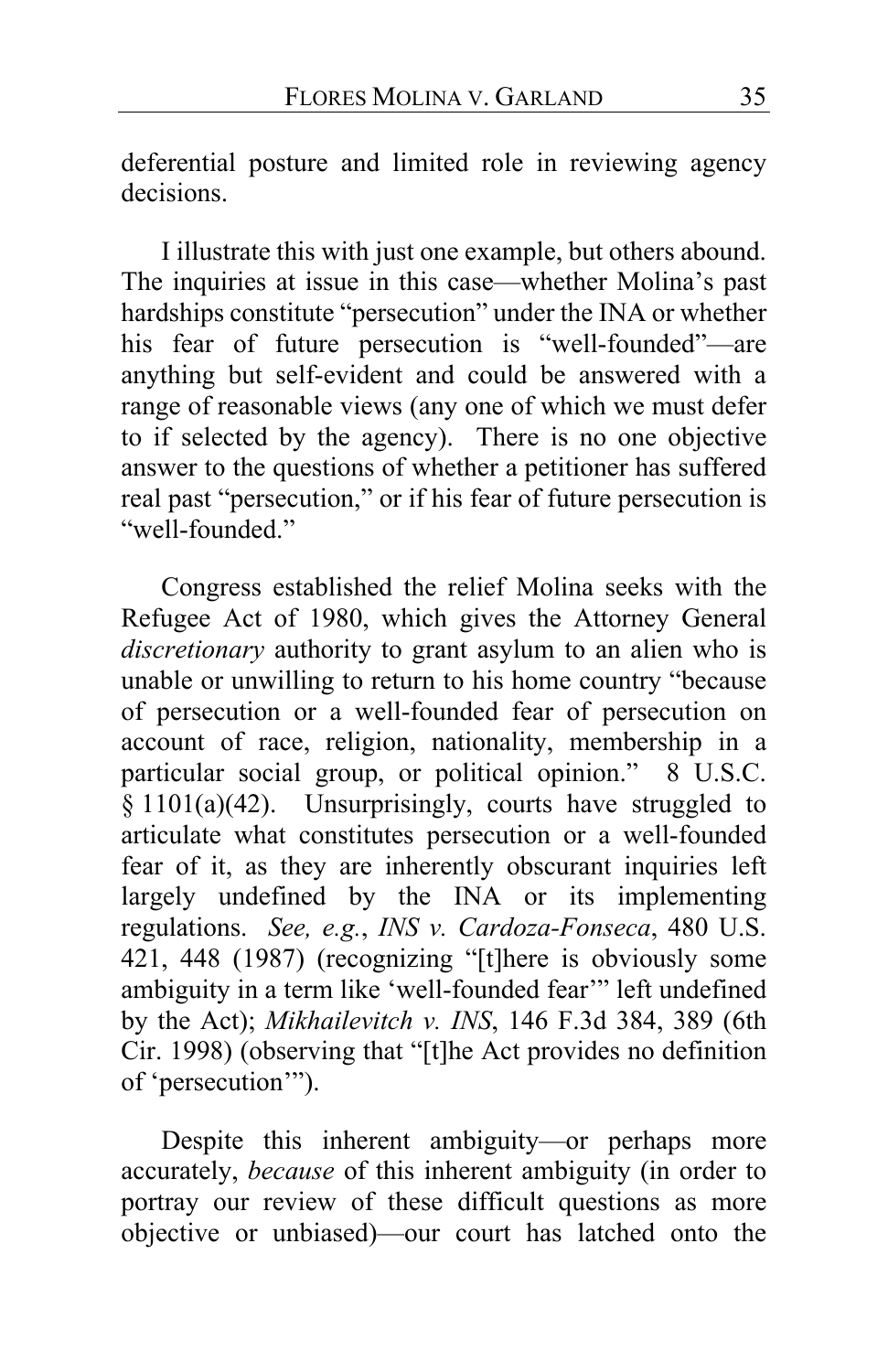concept that a 10% possibility of future persecution constitutes a "well-founded fear" under the statute (when accompanied by a genuine, subjective fear of future persecution). *See, e.g.*, *Al-Harbi v. INS*, 242 F.3d 882, 888 (9th Cir. 2001) ("[E]ven a ten percent chance of persecution may establish a well-founded fear.") (citing *Cardoza-Fonseca*, 480 U.S. at 431).**[2](#page-35-0)** But there are several problems with this artificial threshold.

The first is that slapping a percentage threshold on an inherently indeterminate question does not somehow magically make it more determinate, because deciding whether or not someone has a higher than 10% possibility of persecution still remains an entirely qualitative inquiry. By pretending to resolve these questions with numerical exactitude, we are merely masking the nonquantifiable nature of the inquiry. It is a barely disguised rhetorical ploy, and nothing more.

Even putting that aside, our 10% test is itself a misreading of Supreme Court precedent. It doesn't come from the statutory text or any implementing regulation, but from a *theoretical* scenario from a law journal that the Supreme Court cited in *Cardoza Fonseca*. It was an academic thought-experiment for considering when a petitioner may have a well-founded fear of future persecution, even when the mathematical possibility of persecution was less than 50%. *See Cardoza-Fonseca*, 480 U.S. at 448.

<span id="page-35-0"></span>**<sup>2</sup>** Because the majority concludes that Molina's past hardships amount to past persecution, it relies primarily on the rebuttable presumption that arises in favor of a well-founded fear of future persecution without directly examining whether Molina satisfied this 10% threshold. But the example illustrates my point nonetheless.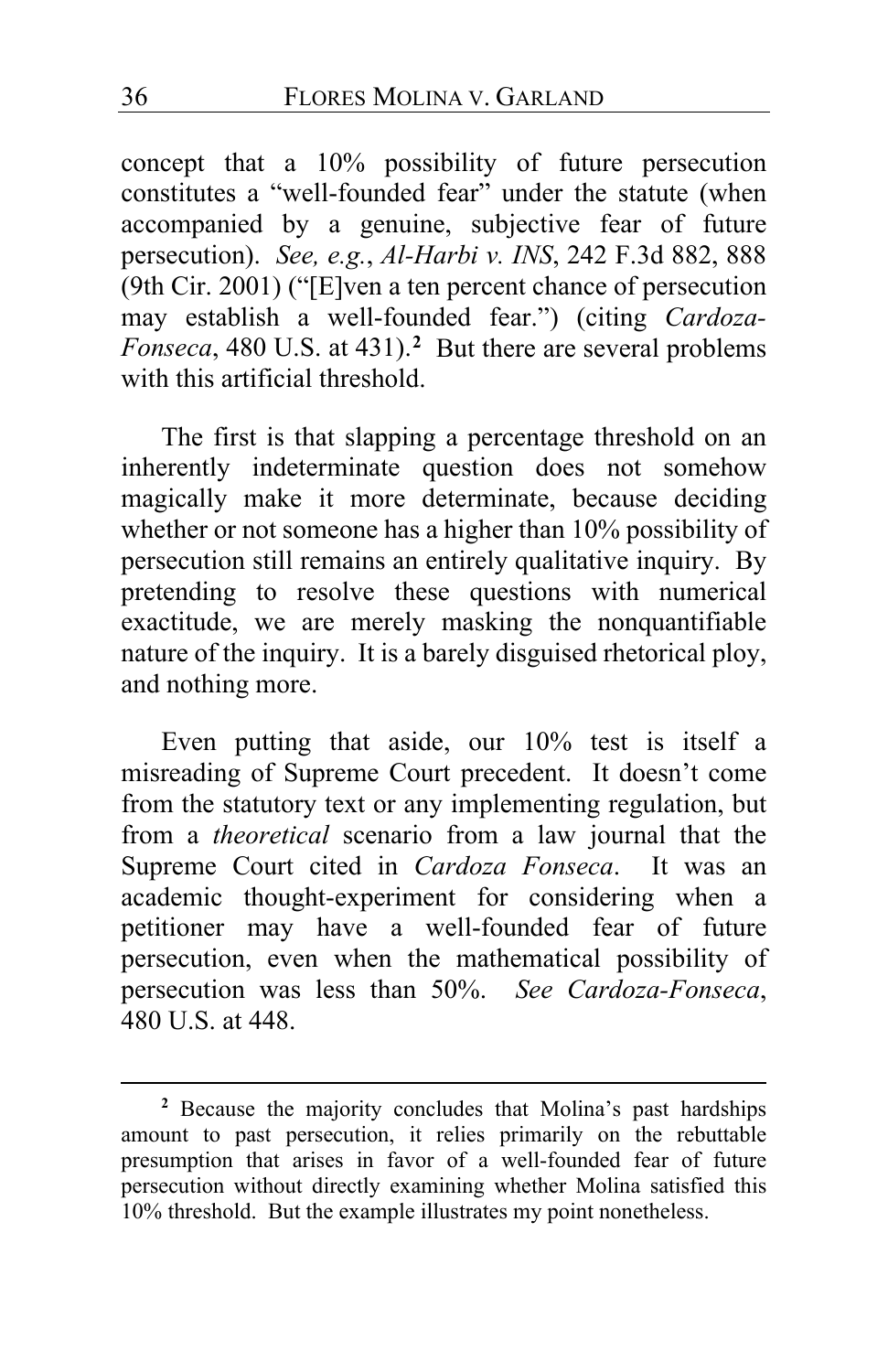The Supreme Court found that for a fear to be "wellfounded" in support of asylum eligibility there had to be a "reasonable possibility" of future persecution—which it decided (after looking at the statute's structure, its legislative history, and international law) was something less than the more-likely-than-not standard used in withholding more-likely-than-not standard used in withholding proceedings. *Cardoza-Fonseca*, 480 U.S. at 427–49. The Court stopped short of filling the statutory gap and declined to dictate a specific percentage of persecution-possibility that would be reasonable and therefore sufficient to establish a well-founded fear—instead leaving it for *the agency* to fill on a case-by-case basis. *See id.* at 448. But the Court did offer an example, a hypothetical plucked from a law journal article (published years before Congress passed the statutory language at issue), to illustrate that, if a petitioner's country of origin was executing one out of every ten adult males, the petitioner could still show a well-founded fear of future persecution even though the mathematical possibility of persecution did not meet the greater than 50% standard used in withholding proceedings. *Cardoza-Fonseca*, 480 U.S. at 431 (quoting 1A Grahl-Madsen, The Status of Refugees in International Law). Latching onto the Court's academic musings in *Cardoza-Fonseca*, *our* court wasted no time stepping over the agency to fill in the statutory gap with a new categorical rule—just as Justice Scalia had feared thereby (again) expanding both asylum eligibility and our role beyond that authorized by Congress. *See id.* at 453 (Scalia, J., concurring); *Blanco-Comarribas v. INS*, 830 F.2d 1039, 1042 (9th Cir. 1987) (citing *Cardoza-Fonesca* for the 10% test); *Al-Harbi v. INS*, 242 F.3d 882, 888 (9th Cir. 2001) (same).

Our reliance on this fictitious rule is problematic first and foremost because it finds no basis or support in the statute we are supposedly applying—and therefore expands the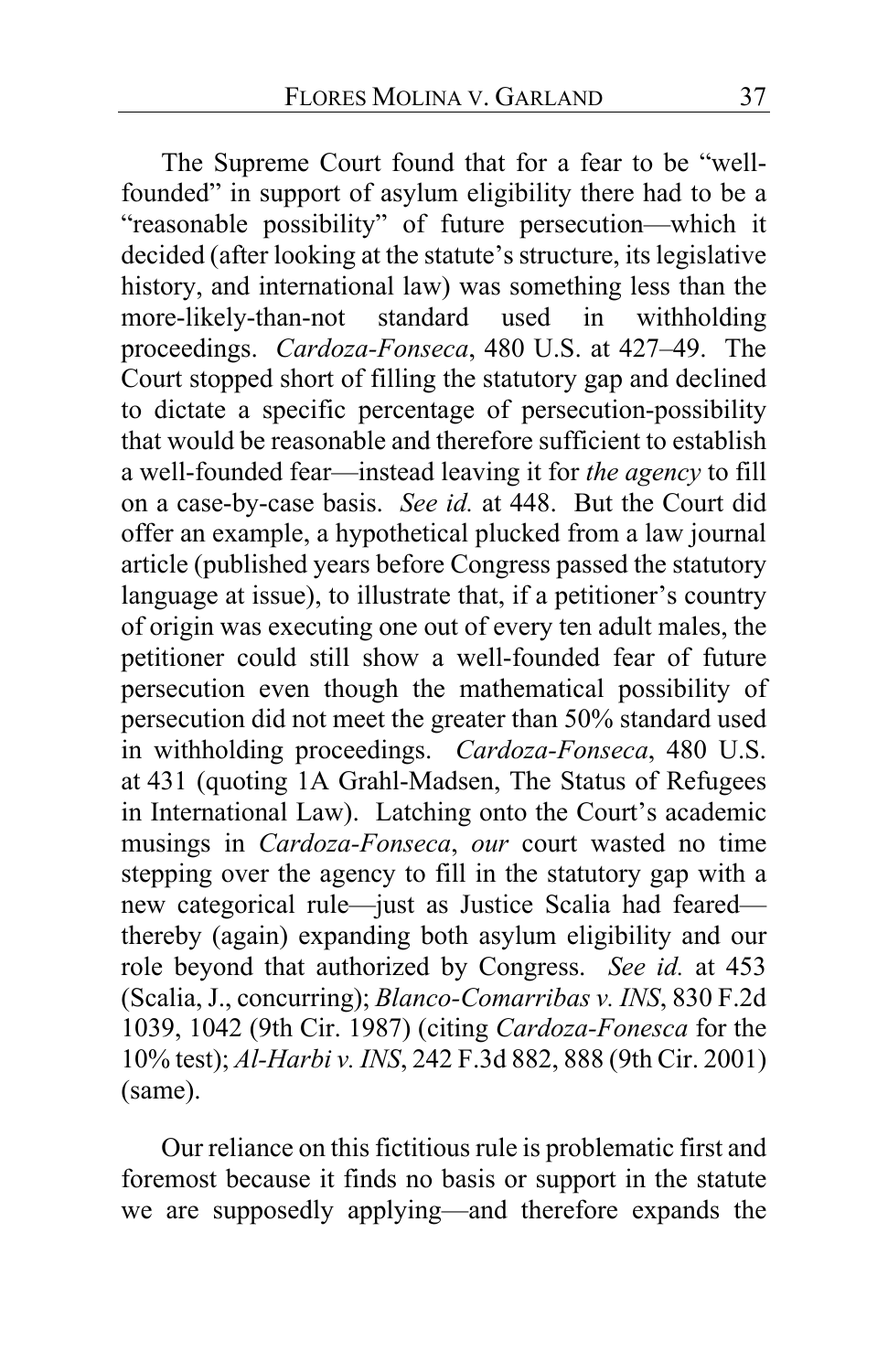class of petitioners eligible for asylum beyond what Congress authorized. The 10% standard is also problematic because it essentially lowers the bar that petitioners must surpass to establish eligibility for asylum—which, in turn, effectively widens this court's discretion. Today, under our errant rule, we no longer ask whether the agency has considered what the statute commands (i.e., if the petitioner's fear of persecution is *well-founded*), or what the Supreme Court actually ruled in *Cardoza-Fonseca* (i.e., if the petitioner faces a "*reasonable possibility*" of persecution). 8 U.S.C. § 1101(a)(42)(A) (emphasis added); *Cardoza-Fonseca*, 480 U.S. at 440 (emphasis added). Instead, we ask if there is even a marginal, 10% chance that the petitioner may face persecution.

Our reliance on these judge-made rules that purport to quantify the unquantifiable questions in immigration law is particularly problematic because it obfuscates what is actually happening: the substitution of our own discretion in place of the marked deference we owe the agency. Immigration cases are both complicated and indeterminate. But our court cannot resist the urge to gloss over these complexities with a quantitative sheen that gives the appearance of a mere technical application of the law when, in reality, this faux quantification only aggrandizes our discretion at the expense of the agency's. We cannot and should not ignore the fundamental complexities of immigration inquiries—which produce a far wider range of "reasonable" views to which we owe more deference than our precedents suggest. But that's still not all.

# **3. Extraordinary Agency Discretion**

Lastly, it is not only *how* we are to review agency decisions (with a very limited scope and deferential posture) or *what* we are reviewing (answers to inherently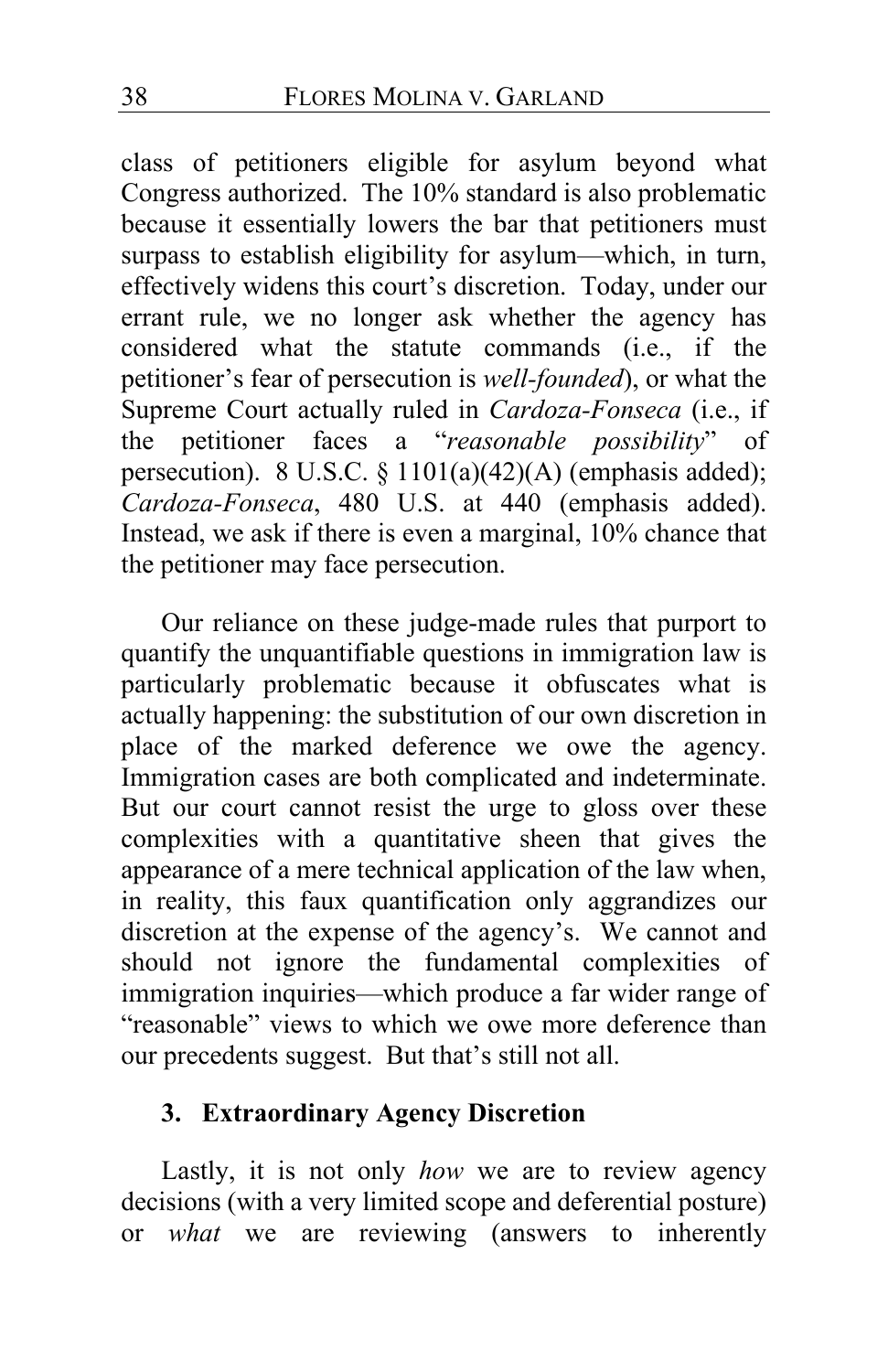indeterminate questions) that undergird the super-deference Congress has commanded we apply. The Supreme Court also recently, and unanimously, reemphasized that Immigration Judges and the BIA enjoy wide discretion in how *they arrive at, and articulate*, the conclusion and supporting grounds that we review. *See Dai*, 141 S. Ct. at 1677–81*.*

Before being reversed in *Dai*, our court followed a selfmade rule that severely limited the agency's discretion in answering the indeterminate inquiries presented in immigration applications. *See id.* Our court, in its "deemedtrue-or-credible-rule," decided that any agency decision issued without an explicit adverse credibility determination must mean that the agency not only found the petitioner's testimony 100% credible but also gave it 100% *weight* and found it 100% *persuasive*. In other words, whatever the agency decided on credibility, so too (we assumed) went the determinations on weight and persuasiveness. This presumption essentially narrowed the agency's wide discretion to two options: either find the petitioner explicitly noncredible and *reject* 100% of his testimony, or our court would assume the agency *accepted* 100% of the petitioner's testimony as true. *See id.*

In *Dai*, the Supreme Court stated the obvious: that our judge-made rule was wholly irreconcilable with the INA and had "no proper place in a reviewing court's analysis." *Id.* at 1677. *Dai* emphasized that in answering the indeterminate and ambiguous inquiries described above, the agency does so with an extraordinary amount of discretion as to how credible, weighty, and persuasive it finds different parts of the record. *Id.* at 1680–81. In other words, how much weight and persuasive value the agency affords various parts of the record is done on a dial with a range of reasonable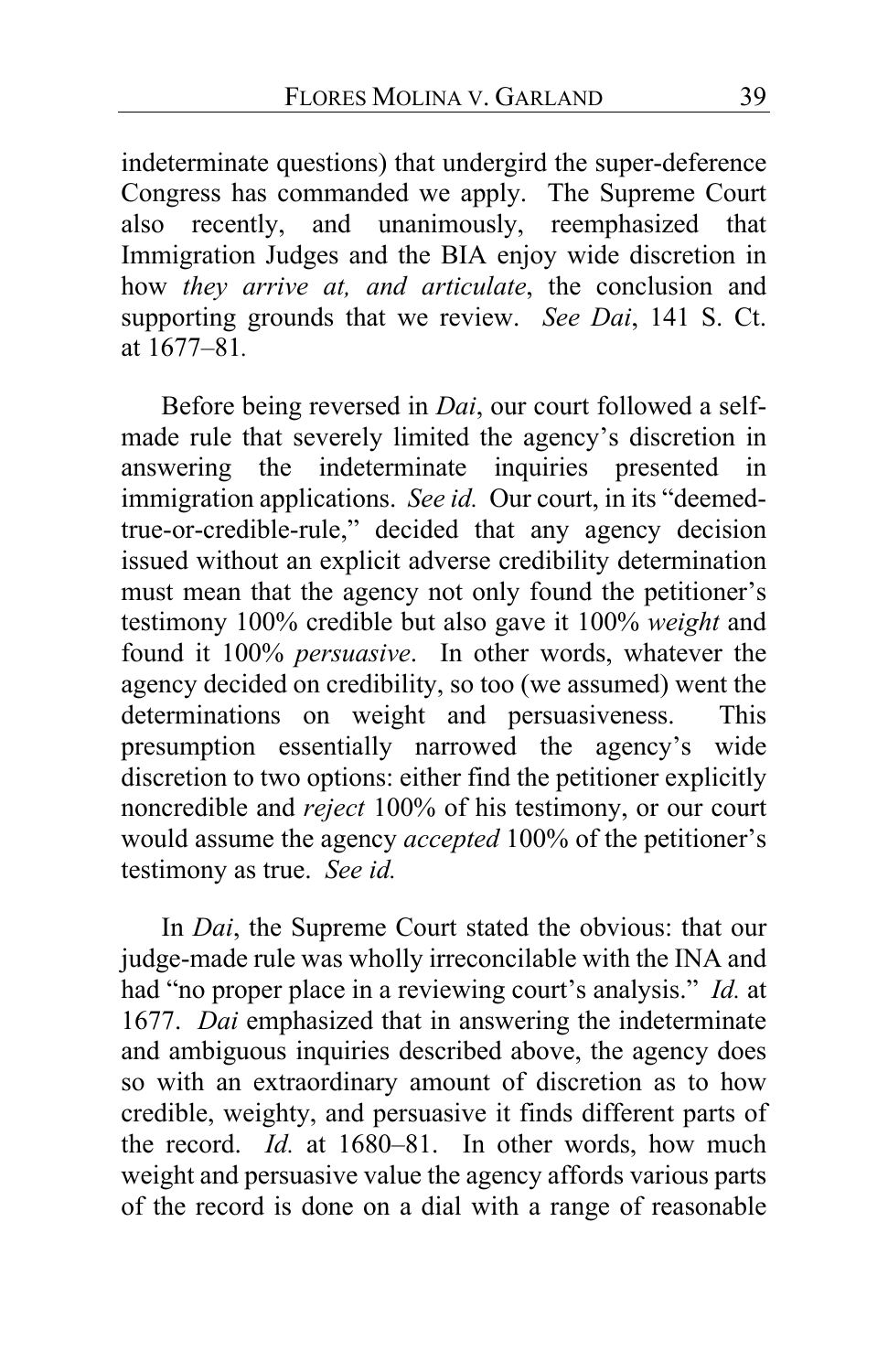allocations; it does not always follow or correlate to the on/off switch of credibility as our pre-*Dai* regime wrongly assumed.

The agency is afforded this wide discretion not only because of the nature of inquiries being assessed but also because of the practical realities at play in immigration cases. A petitioner's testimony about what happened in a foreign country is often practically impossible to verify, and petitioners are usually strongly motivated to avoid deportation, which predictably often results in the embellishment of their own past hardships and other testimony. Separating the wheat from the chaff under these conditions is more of an art than a science, which is just one reason why an Immigration Judge may ultimately conclude that an alien is generally credible, but still not give full weight to his testimony. These fact-heavy determinations are complex and murky and present precisely the kind of questions that Congress has entrusted the agency alone to answer.

And as *Dai* illustrated, we are supposed to consider the record as a whole, and diligently search for grounds to affirm the agency's determination. We are bound to uphold agency decisions, even those of "less than ideal clarity if the agency's path may be reasonably discerned." *Zamorano v. Garland*, 2 F.4th 1213, 1222 (9th Cir. 2021) (quoting *Dai*, 141 S. Ct. at 1679). The overworked agency is not required to show every step of its work, or "follow a particular formula or incant 'magic words'" in exercising its discretion. It is not required to disclose exactly what parts of the record it found persuasive or quantify how much of the petitioner's testimony may have been discounted or even why. *See id.* Indeed, *Dai* makes clear that the agency may exercise its wide discretion in making these determinations *implicitly*,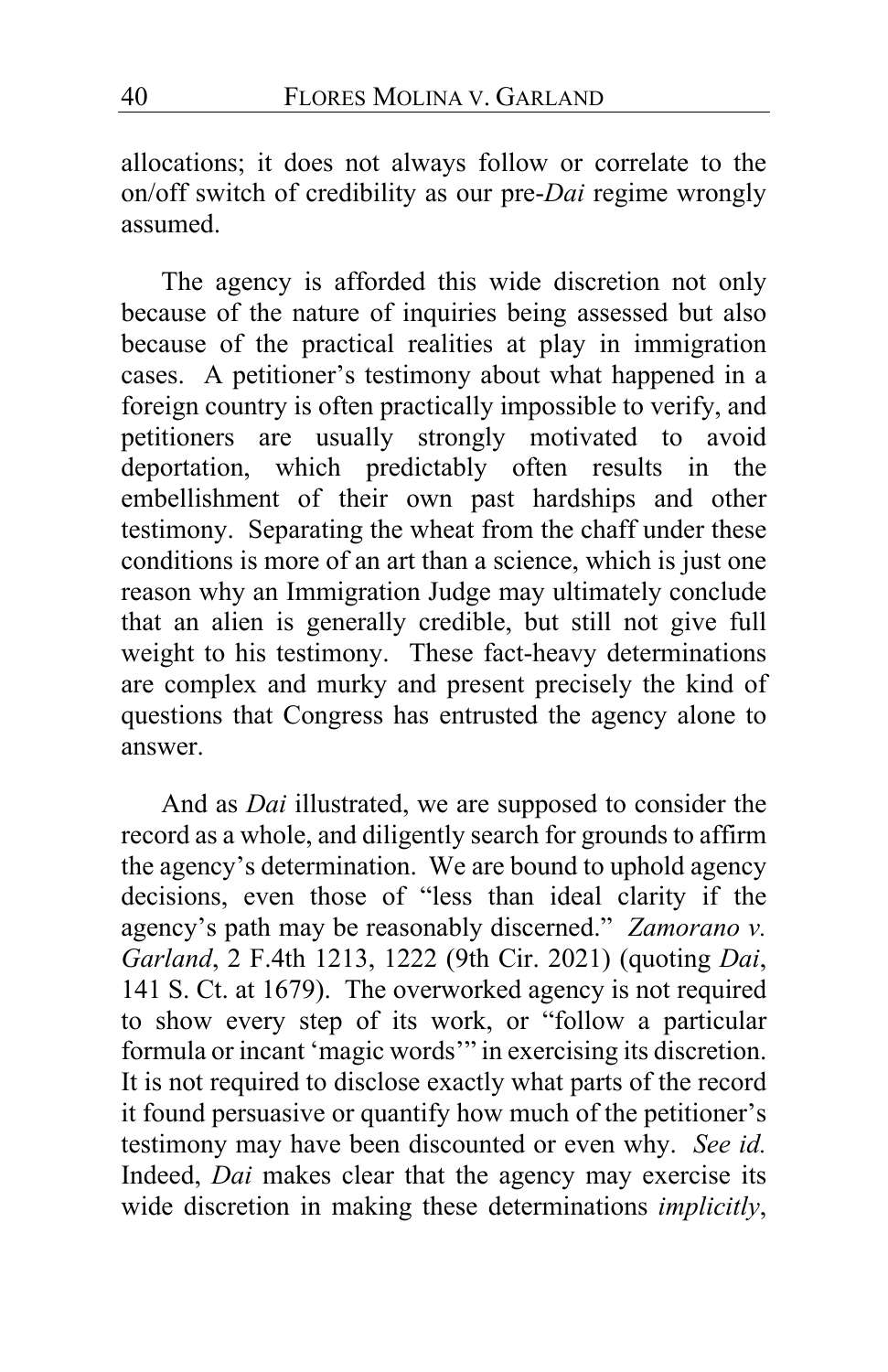and we must consider this possibility in searching through the record for support of the agency's decision. *See Dai*, 141 S. Ct. at 1680–81.**[3](#page-40-1)**

<span id="page-40-1"></span><span id="page-40-0"></span>**<sup>3</sup>** Recognizing the difficulty in justifying the majority's decision under substantial evidence review, Judge Korman's separate concurrence proposes a solution both simple and elegant: just don't defer. The concurrence acknowledges a divide within our circuit (and amongst the circuits) as to what standard of review should apply when determining whether certain facts constitute persecution, and expresses a preference for characterizing them as legal questions that we review de novo. Judge Korman argues for de novo review because "the BIA did not base its past persecution finding on a rejection of the veracity of Flores Molina's description of his past experiences [i.e., an explicit adverse credibility determination]. Rather, the BIA held that Flores Molina's 'claimed past harm, cumulatively considered, does not rise to the level of past persecution.'" But Judge Korman seems to have missed the Supreme Court's clear message in *Dai*. As explained above, *Dai* unmistakably directed that when reviewing agency decisions, *even if no adverse credibility determination was explicitly made*, we must account for the possibility that the agency did not give every factual assertion made by the petitioner full weight or persuasive value. Converting every question of what facts constitute persecution into a legal one that we review de novo does not allow for this possibility because it wrongly assumes the agency found a petitioner's version of facts fully persuasive. Here, as in other cases where the agency did not explicitly reject the veracity of a petitioner's testimony, we don't know if the agency discounted Molina's *factual* account of his past experiences. De novo review, as Judge Korman would prefer, cannot account for this possibility. Nor can Judge Korman avoid *Dai* by attempting to constrain its implications to only those cases that present a wholly "different set of facts than the one put forward by" the petitioner. The Supreme Court in *Dai* repeatedly chastised our court for failing to consider whether the agency had implicitly determined that some of the evidence in that case was "outweighed" by other facts in the record. *Dai*, 141 S. Ct. at 1681. *Dai* thus requires us to consider whether the agency may have implicitly given reduced weight to some of the facts in the record vis-à-vis others, and if so, defer to the agency's conclusion. There is no way to do that under Judge Korman's de novo approach—it is, in fact, just our old,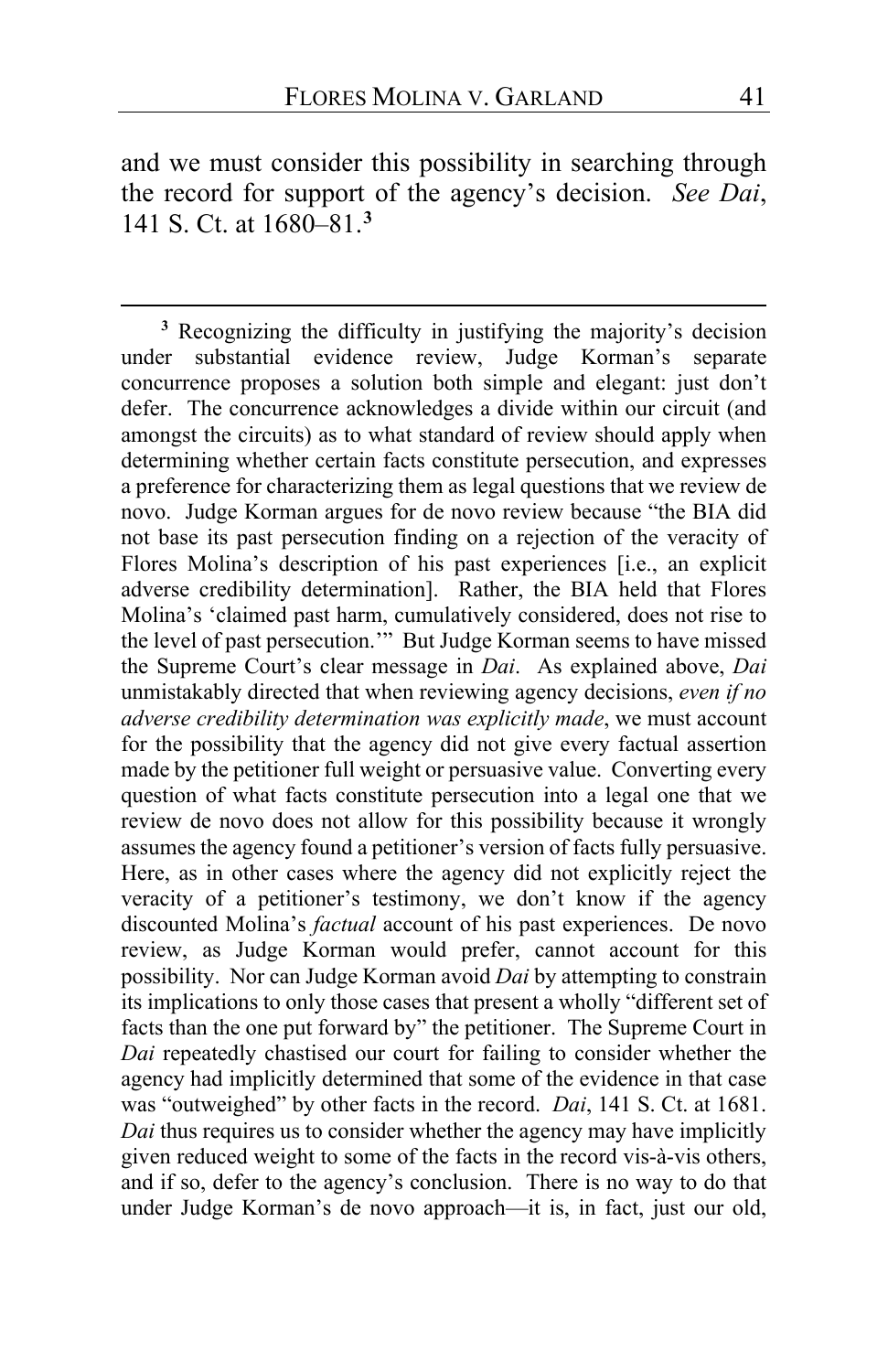# **B. Our Court's Replacement of Extraordinary Deference with an Imposing Edifice of Lopsided Immigration Precedents**

The three nested tiers of deference just discussed reinforce one another when we properly apply the substantial evidence test and ask only if the record *compels* a contrary conclusion. Viewed synergistically, (1) our extraordinarily deferential standard of review, carried out with (2) a recognition that we are reviewing inherently indeterminate and fact-intensive questions, in light of (3) the wide range of discretion Congress has given the agency in answering these difficult inquiries, should combine to present one of the most deferential standards of review we apply as judges.

But not in the Ninth Circuit. Our failure to defer begets more (and worsening) failures to defer, as our court keeps relying on its own distorted immigration precedent to justify a downward spiral. Every once in a while, the Supreme Court corrects us in a decision like *Dai*, where anyone with any common sense (including the *unanimous* Supreme Court) wonders how we could have strayed so far afield from our statutory mandate. But like a meandering elephant being smacked with a flyswatter, our court lumbers on. Unaffected by the occasional reversal, our ever-growing pile of perfidious immigration precedents make it harder and harder for judges to properly defer to the agency without seemingly conflicting with some precedent (while still following other

discredited "deemed-credible-or-true" approach under a different guise. As my dissent explains, reviewing agency determinations as to what facts constitute persecution for substantial evidence is the only practical way of effectuating the Supreme Court's instructions in *Dai* and not substituting judges' own weighing of the factual record for the agency's.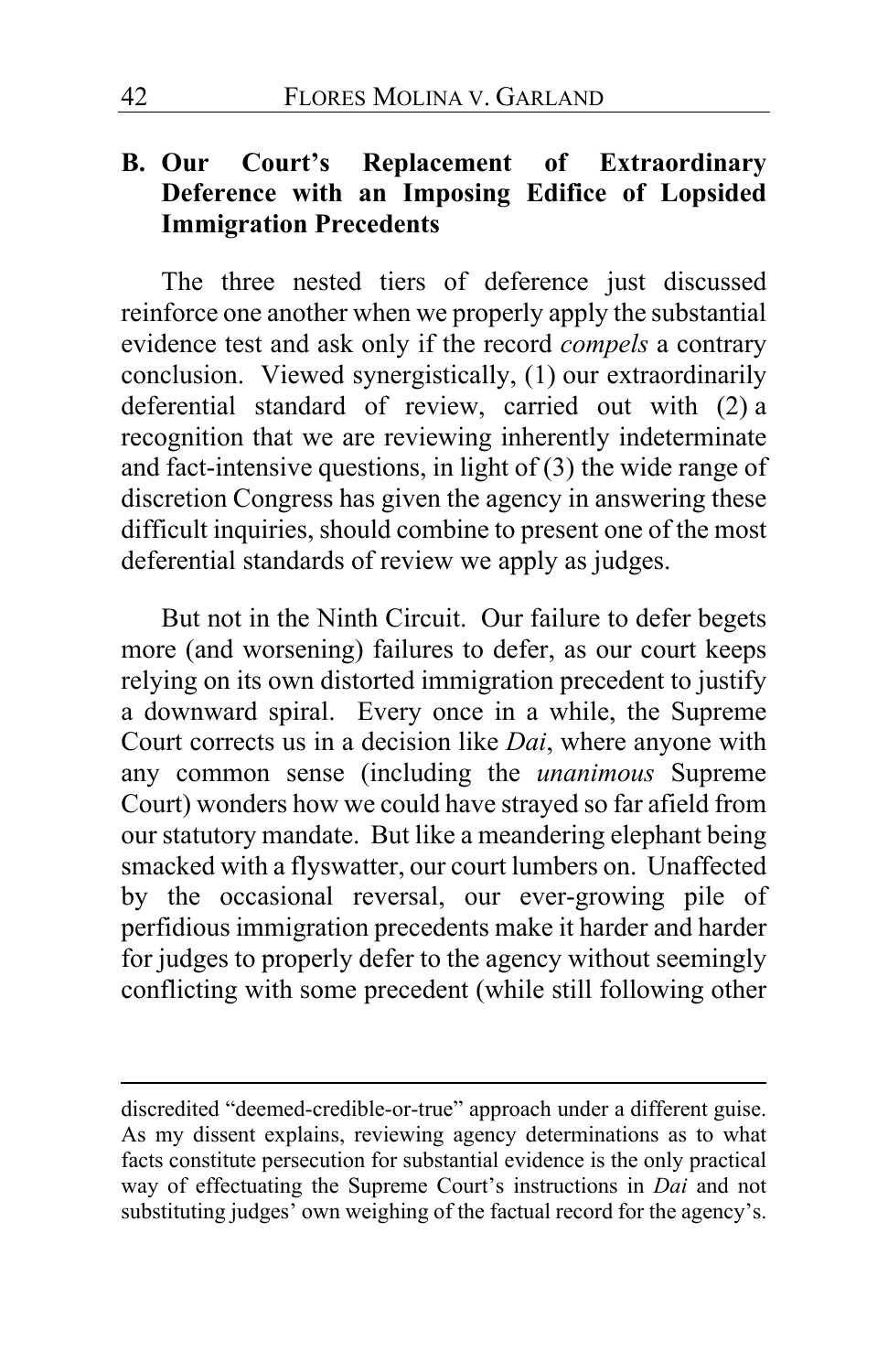precedent—more on that below). The mechanics of how this works merits further elaboration.

Despite the importance of this highly deferential and narrow scope of review to which Congress has anchored us, our court simply cannot resist the sirens of sympathy. So we frequently set our discretion free from the constraints of this hyper-deferential regime and reverse the agency in favor of a more palatable result. Each time a panel breaks free from the INA's anchor of deference, it publishes a precedential decision that elevates its own discretion over the agency's. The first panel to do so erected a buoy of caselaw that is only a stone's throw away from the statutory anchor that should have tied the panel to the agency's decision and commanded deference. But the next panel, drawn again to the sirens of sympathy or the lure of its own discretion, no longer starts from the original anchor of deference that Congress set. It instead starts from the bobbing buoy of our last wayward precedent. The process is foreseeable and plays out once again in this case—the majority latches onto a handful of similar facts from previous panel decisions that overruled the agency, and now erects its own new buoy of precedent, just a little further out to sea for the next sympathetic panel to analogize to (and stray further from). Eventually we are surrounded by precedential buoys that make any decision to reverse the agency appear like just routine reliance on precedent, even if it means the INA's statutory anchor of deference is by this point far out of sight.

Unmoored from the extremely deferential standard of review Congress has tied us to, we are now essentially lost at sea in our review of agency immigration decisions and tend to grab onto the nearest buoys of friendly caselaw closest to our facts (irrespective of whether the prior precedent was properly deferential). This is not how our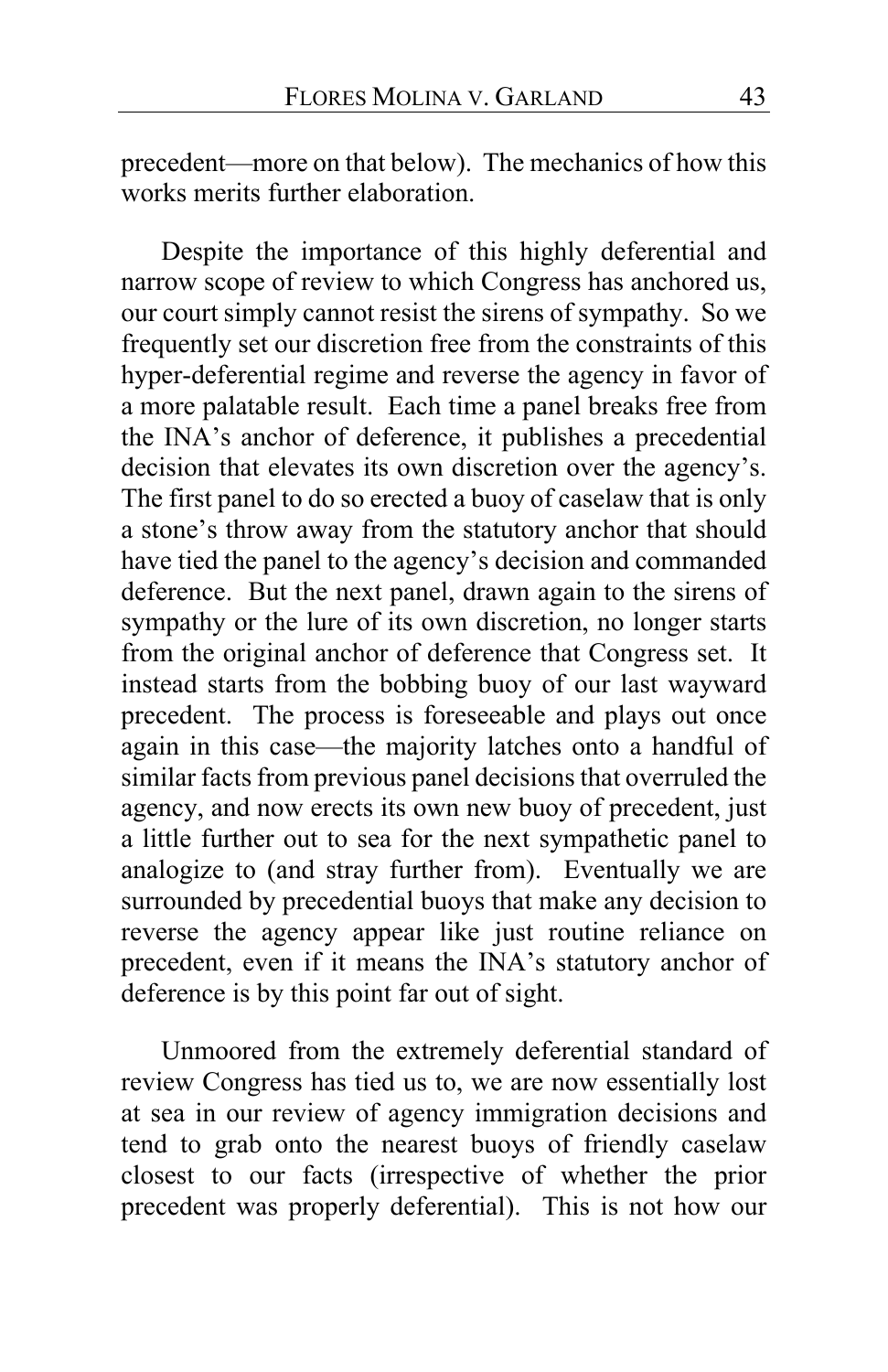"extremely" deferential standard of review should work. We should remain anchored to the standard of review Congress has dictated, and under that deferential regime I cannot say the record compels a different result with respect to Molina's claims here. Instead of respecting our deferential role and looking for ways to affirm agency decisions, our court has covered over the statutory standard of review with a common-law edifice of our own precedent that continues to obfuscate what proper application of the INA's substantial evidence review should look like.

This case follows and perpetuates the trend I've described. The majority recounts the standard of review, but then purports to follow it by cherry-picking immigration cases that justify its interpretation and preferred weight of the evidence (i.e., that Molina's past harms amount to persecution). The mostly unspoken reality—because our court maintains a large immigration docket and sometimes applies the deferential standard but often does not—is that for the facts of almost any immigration case there is usually somewhat "analogous" precedent that supports *both* denying *and* granting the petition. Justice Scalia's oft-cited concerns with respect to the indeterminate use of legislative history aptly apply in this context—that our huge court's inconsistent application of the deferential standard of review has resulted in immigration precedent that offers a little "something for everybody." ANTONIN SCALIA, A MATTER OF INTERPRETATION 36 (1997). Given that reality, judges can point to our precedent as justification for either result. The majority here analogizes to precedent that it argues shows the agency erred. But as I demonstrate below, our court's precedents (including those cited by the BIA) can be just as easily applied to *support* the agency's decision. Of course, in this situation—and in light of our extremely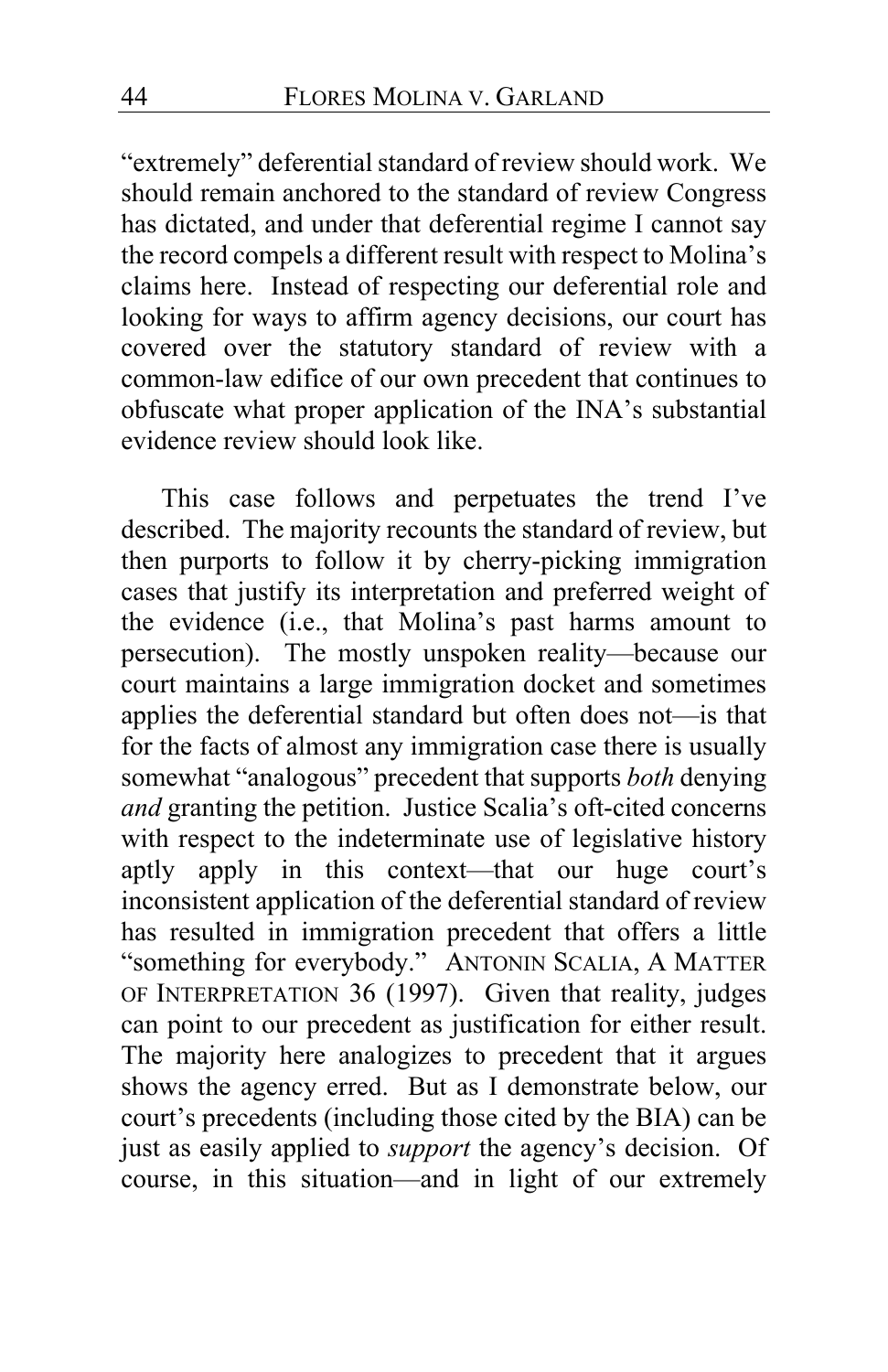deferential standard of review—a tie should go to the agency. But it often doesn't in our court.

One problem exacerbating this troubling trend is that decisions from our court that properly defer to the agency are usually resolved in unpublished dispositions with no precedential value. *See, e.g.*, *Islam v. Sessions*, 743 Fed. App'x 734, 736 (9th Cir. 2018) (finding, in an unpublished disposition, that the petitioner's past harm, including a beating and threats similar to what Molina suffered, "d[id] not evince actions so severe as to compel a finding of past persecution," and that the petitioner failed to establish a well-founded fear of future persecution because he failed to show a "reasonable possibility" of persecution) (citing *Hoxha v. Ashcroft*, 319 F.3d 1179, 1182 (9th Cir. 2003)). By contrast, decisions granting the petition by extending prior precedents are typically published. So even if one was inclined to engage in this inappropriate game of picking friendly precedents from a crowded and diverse room, the game is rigged and lopsided against proper deference.**[4](#page-44-0)**

Looking to our circuit's enormous, slanted edifice of deviant immigration precedents perpetuates our court's regretful trend of granting ourselves massive discretion instead of granting massive deference to the agency. The

<span id="page-44-0"></span>**<sup>4</sup>** It shouldn't matter much for purposes of precedent whether a circuit decision ruling on behalf of the BIA is published or not. The proper question is whether this record *compels* a result different than the agency's. And if in a similar case the panel concluded that the record did *not* compel a different result, that conclusion—whether published or not—is a strong indication that this record also does not compel otherwise. The very fact that two or more judges previously reached that conclusion in a comparable case is powerful evidence that the REAL ID Act's high standard hasn't been met, whether or not the previous decision is technically binding on subsequent panels.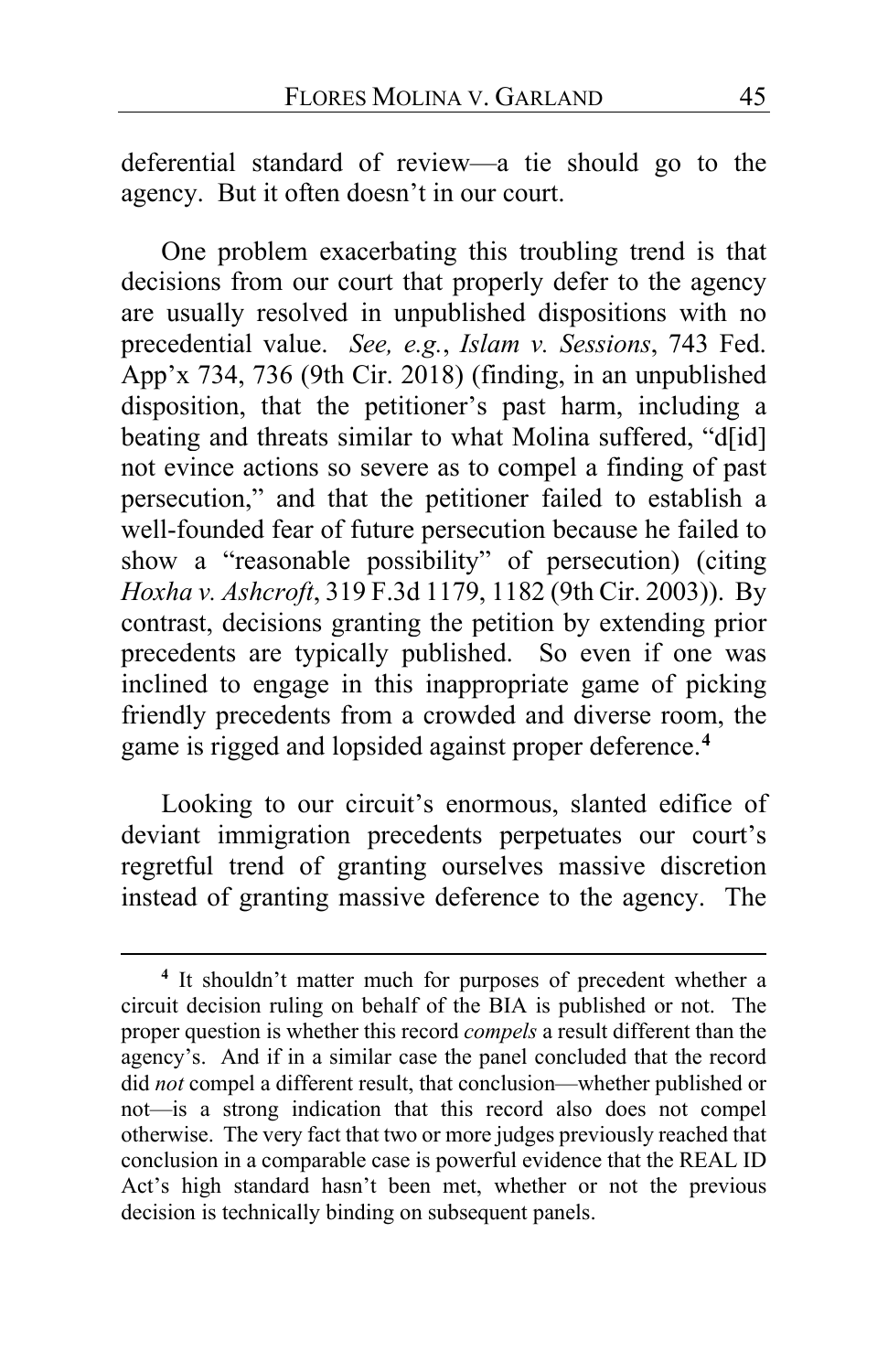remnants of our overturned *Dai* decision, and other clearly wrong and manufactured rules that we have etched into this edifice, echo throughout our caselaw, blatantly favoring immigration relief and disguising our disdain for the properly deferential role that Congress prescribed because we can always say we are just following (or *slightly* extending) precedent. We cite the obligatory deferential language at the beginning of each new recalcitrant opinion, masquerading as if we're being deferential even though we're not. Deference to our own precedents? I suppose. But not to the agency's discretion that Congress has authorized it to exercise and commanded that we defer to. Unfortunately, this case will no doubt be another layer in our leaning tower of precedents, encouraging further future deviation from our properly deferential role.

### **II. ANALYSIS**

#### **A. Proper Deference in This Case**

In this case, proper deference requires the panel to resist reweighing the evidence (i.e., giving greater weight to Molina's claimed past harms in order to find they amount to past persecution) and resist cherry-picking precedent to justify a conclusion that, even if reasonable, is not *compelled* by the record. Because, in applying the three-nested tiers of deference described above, I cannot say the record before us compels a contrary conclusion, I would affirm the agency's decision to dismiss Molina's asylum claim.

The agency's decision to deny Molina's asylum claim centered on his failure to demonstrate past persecution. *Navas v. INS*, 217 F.3d 646, 655–56 (9th Cir. 2000) ("In order to establish eligibility for asylum on the basis of past persecution, an applicant must show: (1) an incident, or incidents, that rise to the level of persecution; (2) that is on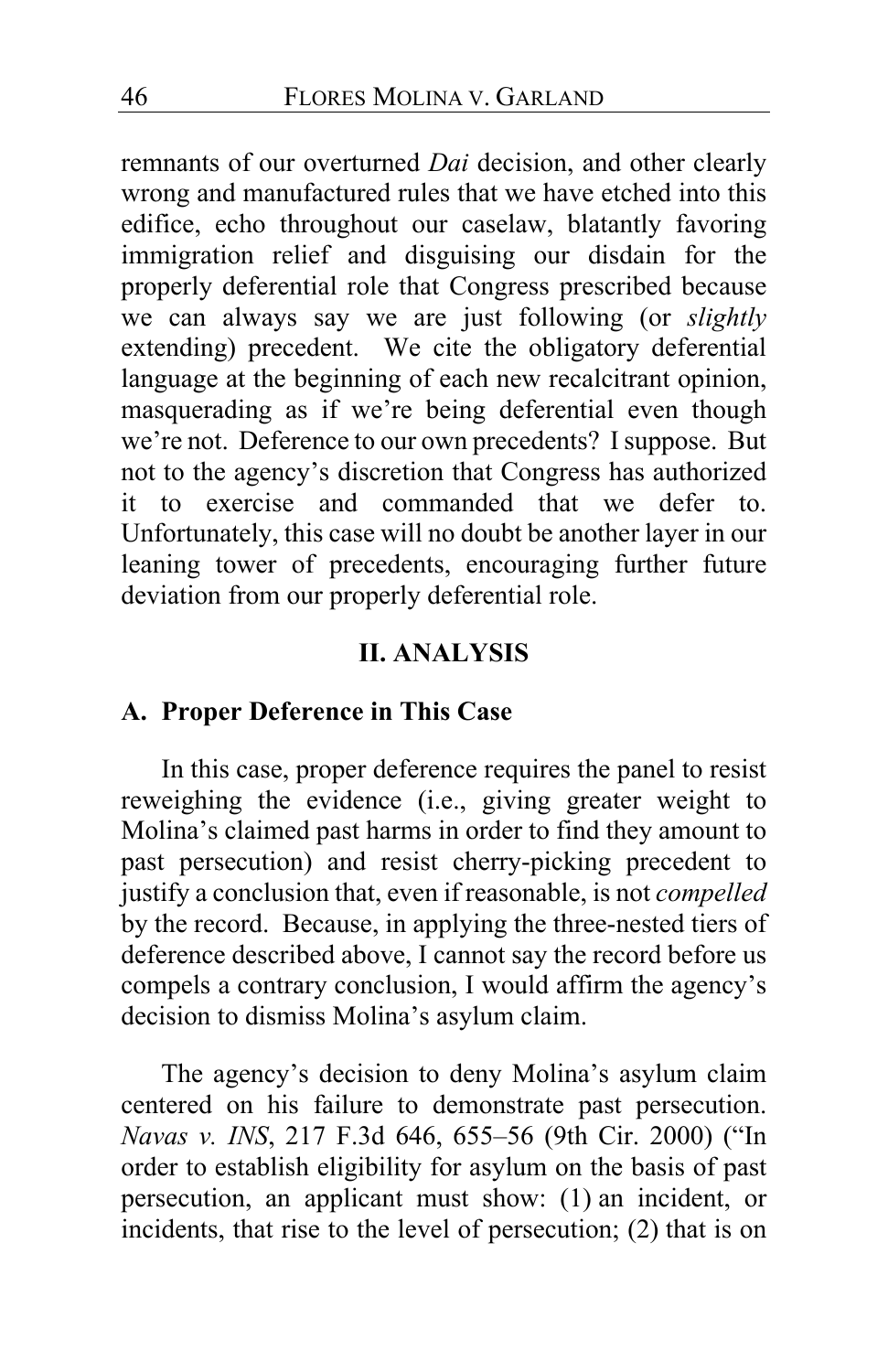account of one of the statutorily-protected grounds; and (3) is committed by the government or forces the government is either unable or unwilling to control.") (quotation marks omitted).

The difficulty of reviewing agency determinations on credibility, weight, and persuasiveness—and the consequences of not properly deferring to those determinations—is well-illustrated here. There is no formula for how much weight or persuasive value to give Molina's testimony that six hooded assailants threatened his life after giving him a bruised lip, and no formula for how much to discount his fear of future persecution in light of the evidence that conditions in Nicaragua seemed to be improving when the agency considered this case. In accordance with *Dai*, we must recognize that the absence of an adverse credibility determination does *not* mean that the agency also gave full weight and persuasive value to Molina's testimony. The majority's decision does not recognize or allow for this possibility, and instead implicitly assumes that because Molina's testimony was found to be consistent, the agency must have also accorded full weight and persuasive value to his testimony on past harms.

# **1. The Record Doesn't Compel that Molina's Past Harms Evince Past Persecution.**

Persecution is "an extreme concept that does not include every sort of treatment our society regards as offensive." *Duran-Rodriguez v. Barr*, 918 F.3d 1025, 1028 (9th Cir. 2019) (quoting *Nagoulko v. INS*, 333 F.3d 1012, 1016 (9th Cir. 2003)). Whether harm rises to the level of persecution necessarily requires weighing the evidence—a task only the agency is authorized to complete. Similarly, whether threats like the kind Molina received rise to the level of persecution (considering how direct, severe, repeated, etc.) is also a core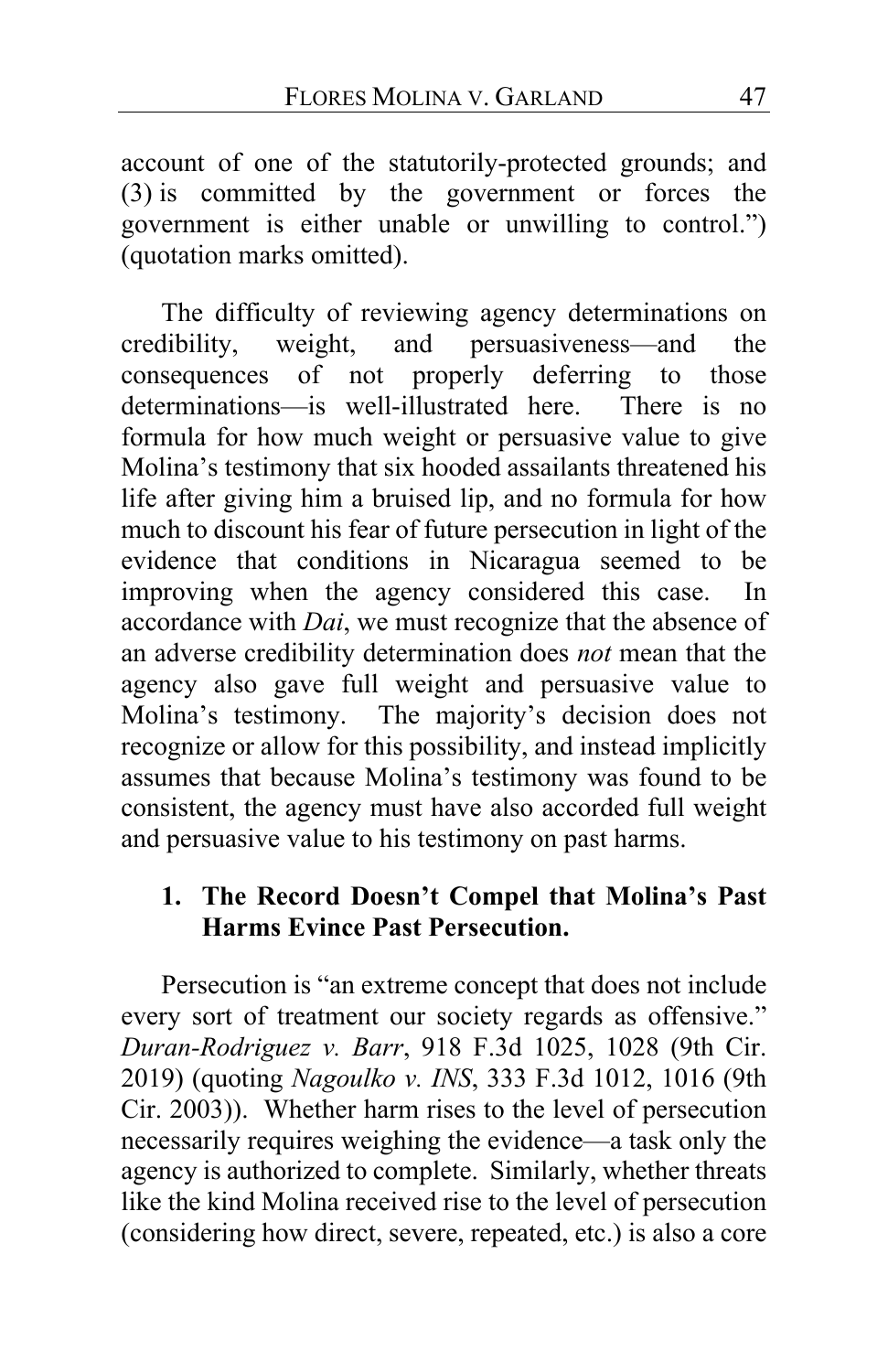function of the agency because it requires weighing the evidence.**[5](#page-47-0)**

In the agency's shoes, I may have allocated more weight to the harm Molina experienced and found that he suffered past persecution, or a well-founded fear of future persecution. But the evidence does not allow for *only* that view, as the majority claims. These fact-bound inquiries involve judgment calls that only the agency can make and we cannot reweigh the evidence as my colleagues in the majority have implicitly done here. *See Guo v. Sessions*, 897 F.3d 1208, 1212 (9th Cir. 2018); *see also Leon-Hernandez v. INS*, 926 F.2d 902, 904 (9th Cir. 1991).

# **a. The Majority's Discretion Trumps Proper Deference**

The majority identifies three bases for its conclusion that Molina's past experiences amount to persecution: (1) he was forced to flee; (2) he received death threats; and (3) cumulatively, the effect of those incidents amount to persecution. With respect to the first two bases, as is often true, we have caselaw pointing in both directions, making the majority's conclusion possible but not compelled since there are also circuit precedents evincing that threats combined with a minor assault are not enough to compel a finding of persecution. As to the third basis of the majority's decision, the agency explicitly conducted a cumulative

<span id="page-47-0"></span>**<sup>5</sup>** *Sharma v. Garland*, 9 F.4th 1052, 1061 (9th Cir. 2021) ("Determining whether the facts compel a conclusion of past persecution is ultimately a fact-bound endeavor that is not reducible to a set formula. . . . Under our cases, [relevant facts] must be evaluated in combination with each other to form a sufficiently negative portrait of the petitioner's experience in his or her own country that not only allows a finding of past persecution but requires it.").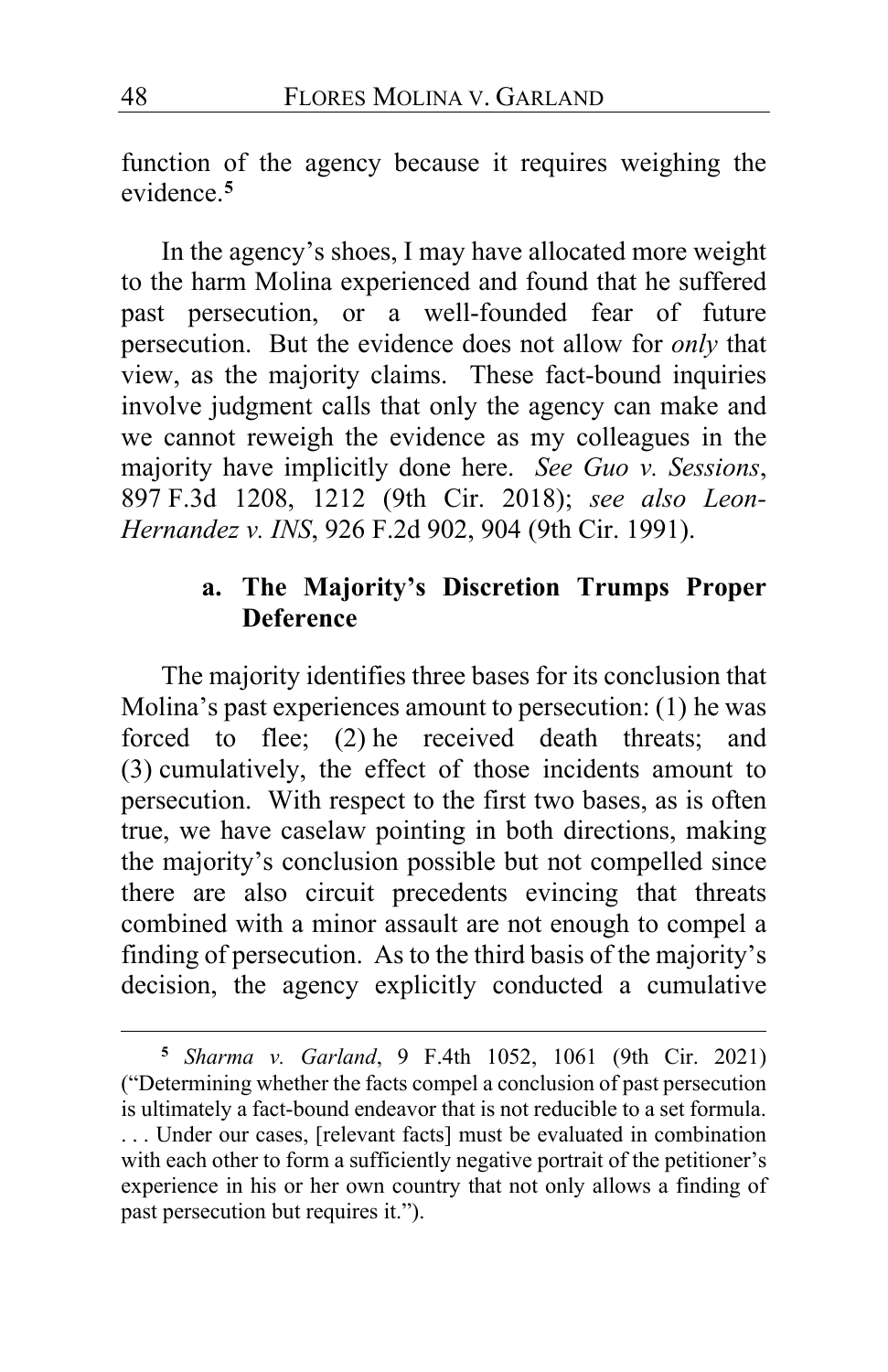review of the evidence, which requires our deference even if the majority disagrees with the result of that cumulative analysis.

# *i. Forced to Flee*

As the majority correctly notes, our court has recognized that under certain circumstances "being forced to flee from one's home in the face of an immediate threat of severe physical violence or death" can constitute persecution. *Mendoza-Pablo v. Holder*, 667 F.3d 1308, 1314 (9th Cir. 2012). But the circumstances in which our court has found that fleeing evidenced persecution were much more severe than those faced by Molina. For example, in *Mendoza-Pablo*, the petitioner's village was burned to the ground and its inhabitants massacred, including his immediate family members who were locked in their homes and burned alive—forcing his mother to flee to the mountains with him while eight-months pregnant. *Id.* at 1311–13. And in *Knezevic*, our court emphasized the "ethnic cleansing" that forced petitioner to flee after his home and business were destroyed while his hometown was shelled and bombarded by hostile forces. *Knezevic v. Ashcroft*, 367 F.3d 1206, 1208–12 (9th Cir. 2004). *Mendoza-Pablo* and *Knezevic* do not stand for the proposition that fleeing always, or even *usually*, constitutes persecution, and those cases cannot be read isolated from their extreme facts, which differ markedly from Molina's decision to relocate.

<span id="page-48-0"></span>Molina chose to relocate after a threat was spray painted on his house, and later after paramilitary members came looking for him. But our precedent sets a higher bar for persecution, including in the cases cited by the majority on fleeing one's home. The petitioners in *Mendoza-Pablo* and *Knezevic* fled their homes, because, unlike Molina, their homes were completely destroyed. At the end of the day,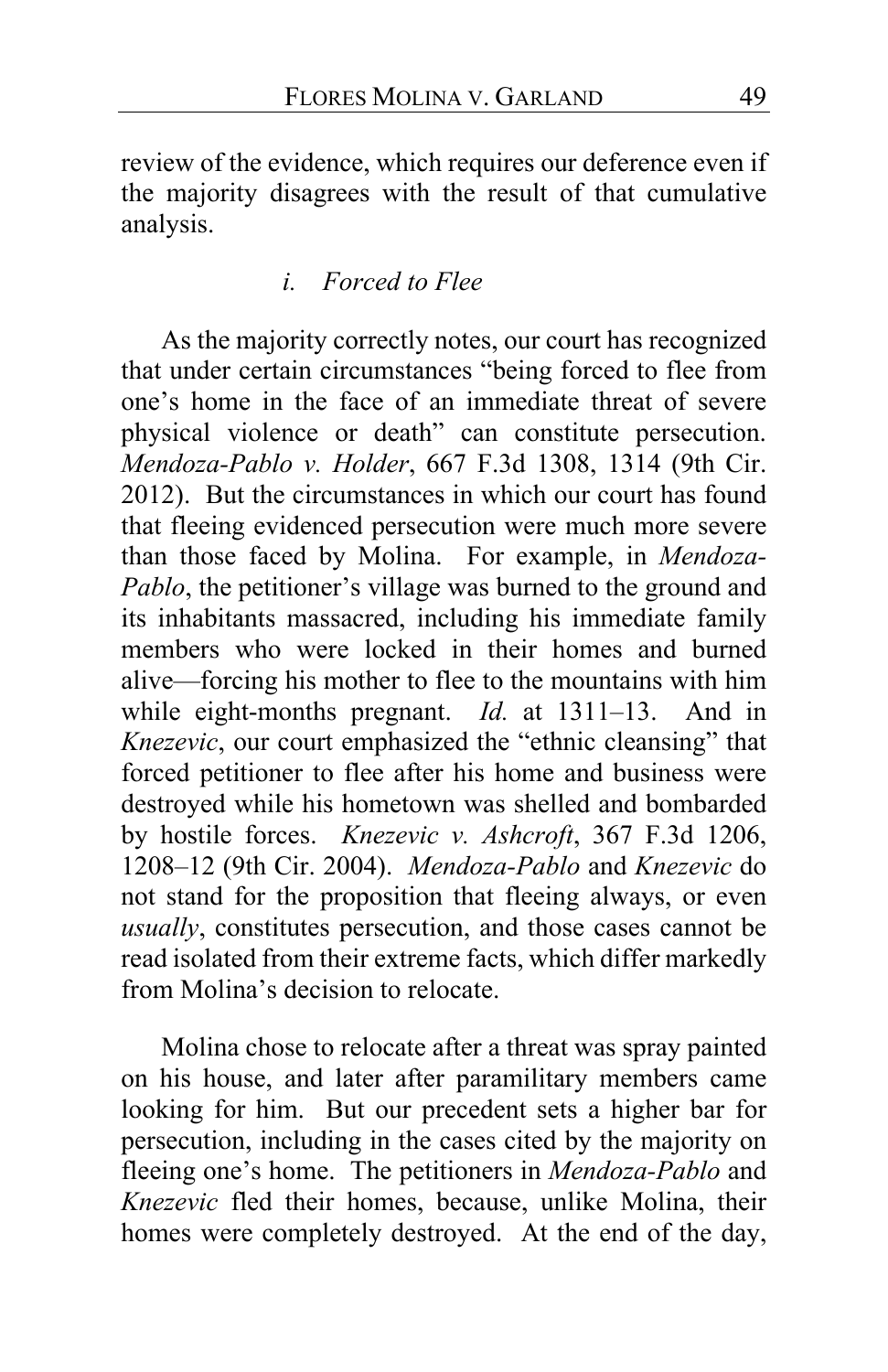fleeing is one of many factors the agency considered, and viewed in light of the record as a whole, one reasonable conclusion (which the agency drew) is that Molina did not suffer persecution even though he relocated after receiving threats. The cases cited by the majority do not compel otherwise.

### *ii. Death Threats*

Just as with being forced to flee, our court has also recognized that death threats can constitute persecution in a "small category of cases," but only "where threats are repeated, specific and combined with confrontation or other mistreatment." *Duran-Rodriguez*, 918 F.3d at 1028 (citation and quotation marks omitted) (determining that receiving death threats from armed men and fleeing to another town was *not* sufficient to compel a conclusion of past persecution); *Lim v. INS*, 224 F.3d 929, 936 (9th Cir. 2000) (holding that threats standing alone rarely constitute past persecution and "only when the threats are so menacing as to cause significant actual 'suffering or harm'") (citations omitted).

Here, the record could be weighed, as the agency did, to find that Molina's threats fall outside the small category of cases where threats constitute persecution, because the threats were not repeated, specific, or severe enough. Other than one instance, Molina's threats were mostly indirect and detached from physical harm.**[6](#page-49-0)**

<span id="page-49-0"></span>**<sup>6</sup>** While Molina was identified along with other protestors in social media posts as a violence instigator, called despicable things like a "rabid dog," and told that "Chipote awaits," those posts did not contain an explicit death threat and were not sent to him directly. Molina did receive a direct threat when "Bullets to the strikers (protesters)" was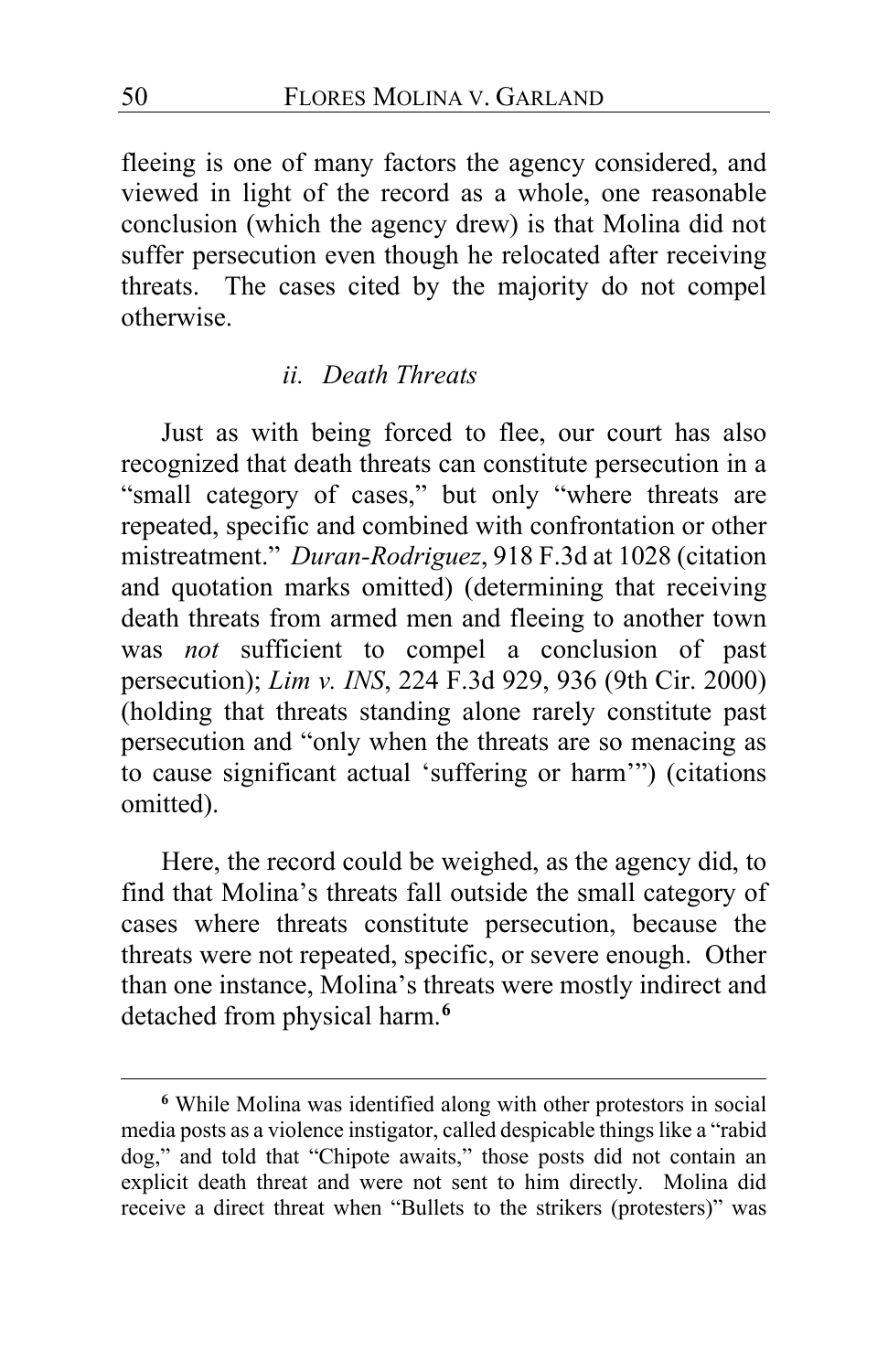It is true that our court has pushed the boundary further and further away from the core of "extreme" harm and suffering. But even under our expansive caselaw, the severity and frequency of Molina's past harm does not compel a conclusion different than the agency's. *See, e.g.*, *Mashiri v. Ashcroft*, 383 F.3d 1112, 1119–20 (9th Cir. 2004) (petitioner and his family were plagued with death threats and physical assaults for months, accompanied by slashed tires and a ransacked home); *Ruano v. Ashcroft*, 301 F.3d 1155, 1160–61 (9th Cir. 2002) (petitioner received *dozens* of death threats over the course of *six years*, was chased by armed men on multiple occasions, and frequently followed to his home and work); *Navas v. INS*, 217 F.3d 646, 658 (9th Cir. 2000) (petitioner was threatened with death after two members of his family were murdered, shot at by the same perpetrators, and his mother beaten); *Smolniakova v. Gonzales*, 422 F.3d 1037, 1041–42 (9th Cir. 2005) (petitioner was attacked and almost strangled to death by assailants who called her a "Jewish Bitch," had her wrist slashed, and received multiple death threats and anti-Semitic harassment that the police refused to stop, including profanities and human feces smeared on her apartment, fires set in her mailbox, and repeated slashings of her front door). So even under our oft-wayward precedents, whether Molina's threats and singular assault amount to persecution may be a close call, but it is not compelled by the record or our caselaw.

The majority distinguishes the cases relied on by the BIA, claiming they are "not on-point" with the harm Molina suffered. But the petitioner in *Lim* (though he was not

spray painted on his house. But—and without minimizing the gravity of the spray-painted threat—it only occurred once and was not accompanied by any physical harm.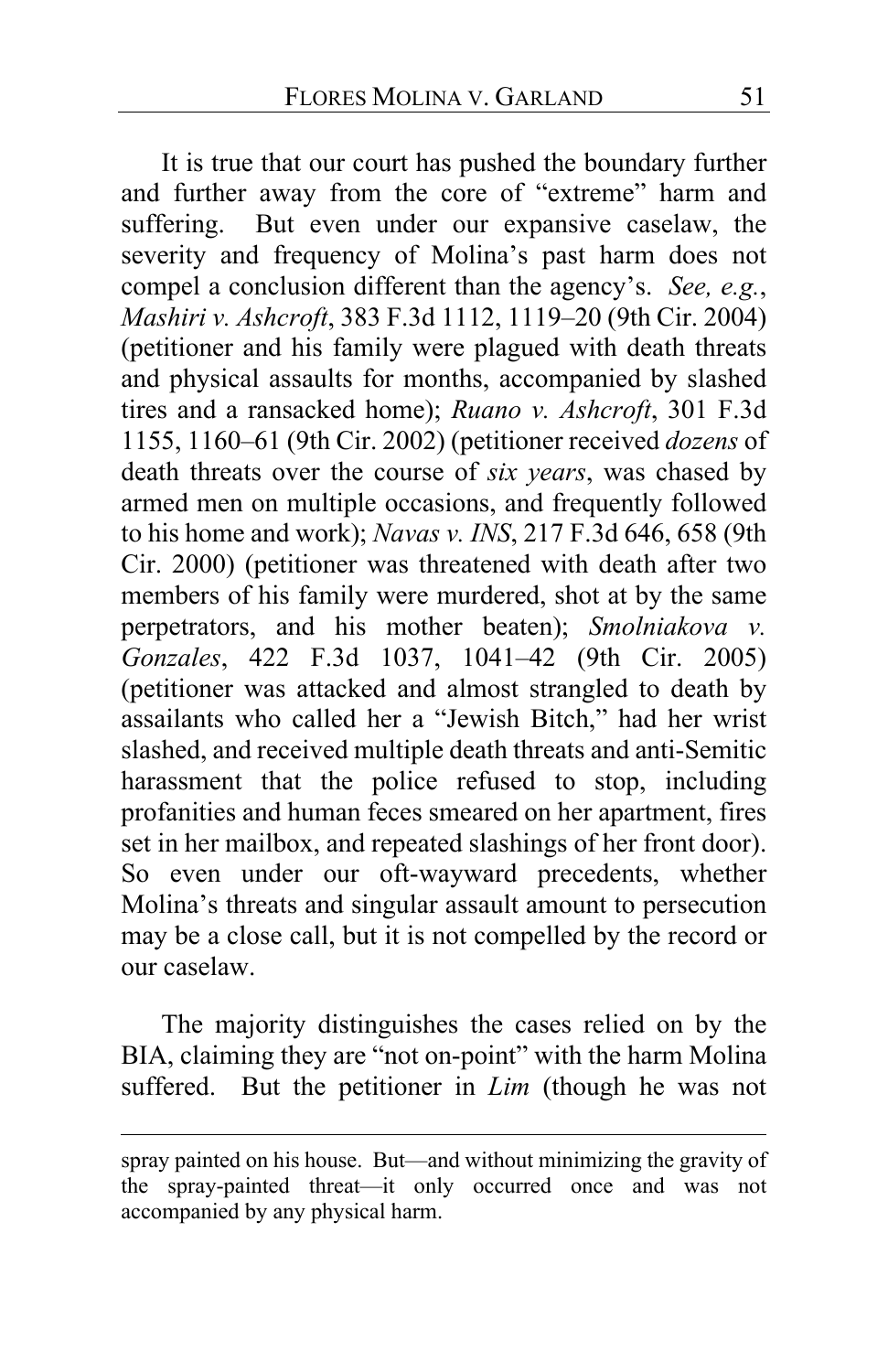physically attacked) had colleagues murdered by the dissident political group he infiltrated undercover, appeared on their death list, and suffered *two years* of death threats that prompted him to hire a personal bodyguard—a much longer period of harm and much more direct threats than Molina experienced. *Lim*, 224 F.3d at 932–35. Similarly, the petitioner in *Gu* (though he did not receive an explicit death threat) suffered more severe physical harm than Molina's lost tooth and bruised lip—he was struck ten times with a rod when he was detained by the police. *Gu v. Gonzales*, 454 F.3d 1014, 1020 (9th Cir. 2006). Yet our court agreed that a finding of persecution was not compelled in either case. Just as with the precedents relied on by the majority, *Lim* and *Gu* are no doubt distinguishable in some ways, but they illustrate how our court has affirmed findings of no persecution despite more severe harm or threats than Molina encountered, just as the BIA did here. Again, none of the cases the majority cites compel a finding of persecution, and *Lim* and *Gu* are more than enough to support the BIA's conclusion.

# *iii. Cumulative Effect*

Finally, the majority argues that even if none of Molina's past incidents rise to the level of persecution, a finding of persecution should be compelled given the "cumulative effect" and "escalating fashion" of his harms. Overturning an agency decision based on "cumulative effect" reasoning is always particularly undeferential, because whether or not disparate and independently insufficient harms cobbled together somehow suffice to meet an already ambiguous standard is really nothing more than the application of a "we know it when we see it" standard—reminiscent of Justice Stewart's infamous search for the bounds of obscenity. *See Jacobellis v. Ohio*, 378 U.S. 184, 197 (1964) (Stewart, J.,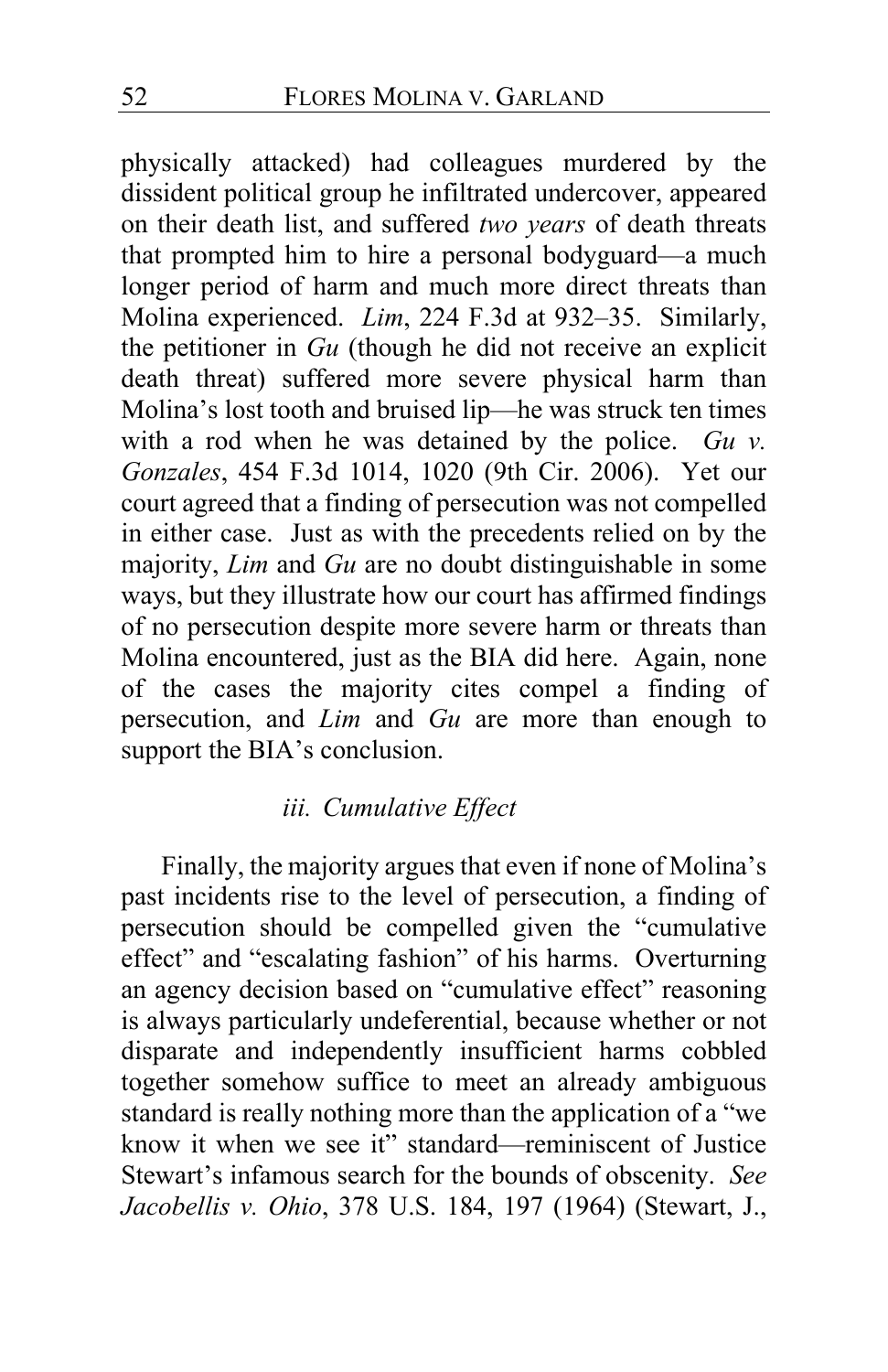concurring). The only circumstance in which I could imagine a court remanding an immigration case on "cumulative effect" without abandoning its deferential role would be if the agency obviously and completely failed to consider cumulative effects altogether. But here, the agency explicitly recounted and "cumulatively considered" Molina's past harms. And while the escalating nature of his harms *could* support a finding of persecution, I do not see how it *compels* a finding of persecution—and the majority cites no case to show otherwise.

The most factually similar precedent to this case is *Hoxha v. Ashcroft*, which was cited by the BIA in support of its determination that Molina's past harm, even cumulatively considered, did not constitute past persecution. 319 F.3d 1179 (9th Cir. 2003). Hoxha, an ethnic Albanian from Kosovo, received multiple threats since his early childhood "that he would be harmed or killed if he chose to stay [in Kosovo]," and he was beaten on one occasion when a group of Serbs overheard he and a friend speaking Albanian. *Hoxha*, 319 F.3d at 1180–81. Hoxha suffered two broken ribs and extensive facial bruises from the beating. *Id*. at 1181. This court acknowledged that "[a]lthough Hoxha's experiences are disturbing and regrettable, they do not evince actions so severe as to compel a finding of past persecution," and concluded that substantial evidence supported the BIA's finding of no past persecution. *Id*. at 1182. While there are some immaterial factual differences between *Hoxha* and this case (as no two immigration cases are the same), it is instructive here that evidence of multiple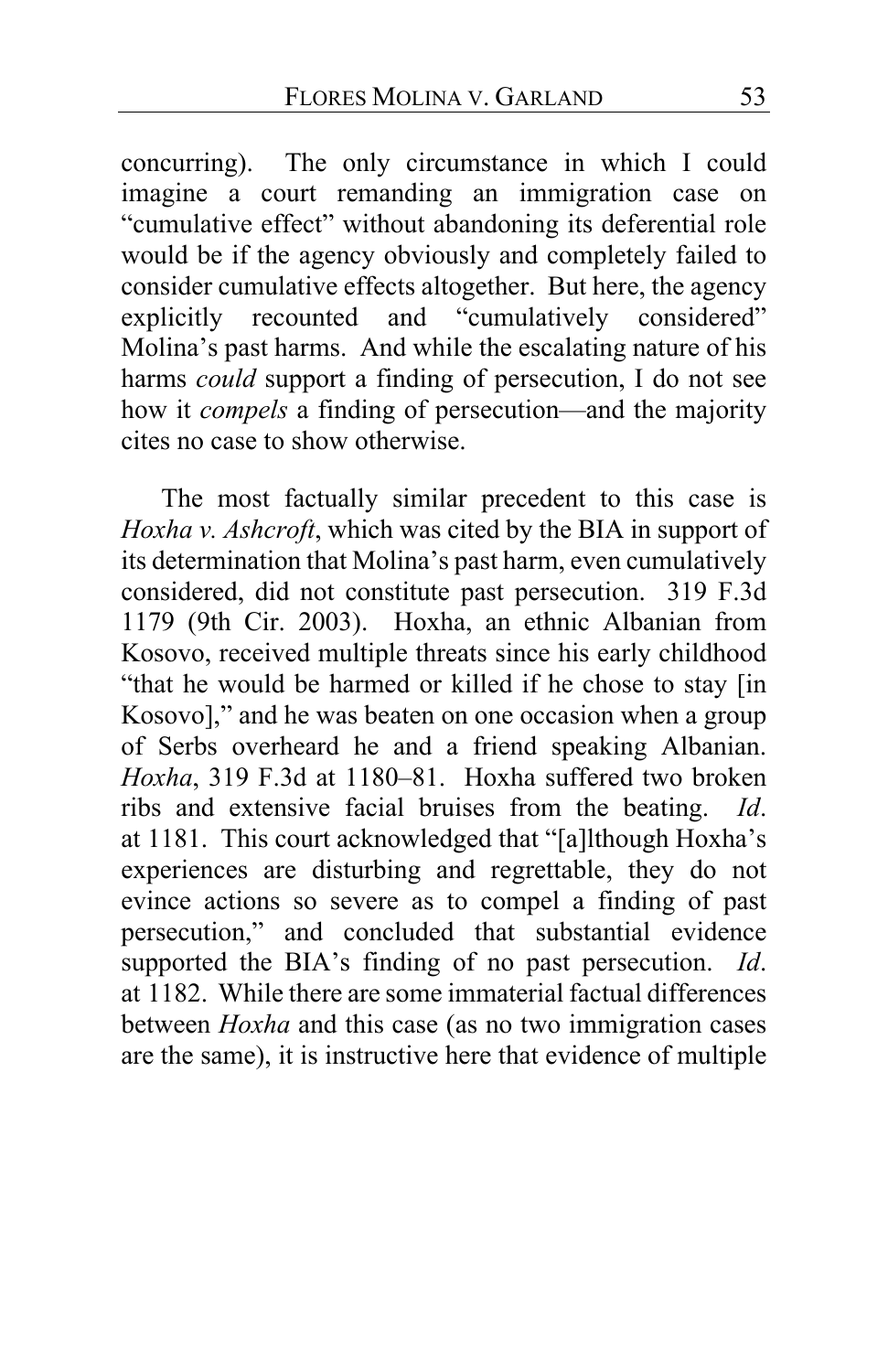threats, together with a severe beating, did *not* compel a conclusion that past persecution occurred in *Hoxha*. **[7](#page-53-0)**

The majority's contention that the agency did not conduct a cumulative analysis is, at bottom, a disagreement with the *result* of the agency's cumulative consideration of Molina's past harms. Could the agency have concluded that Molina's past harm cumulatively amounted to persecution? Sure. And the majority does an excellent job of outlining how our precedent *could* justify such a conclusion. But neither the record, nor even our precedent, *compels* a finding of past persecution.

The majority places a heavy emphasis on the escalating nature of Molina's harassment. But the reality, which after *Dai* we must account for, is that the agency presumably placed less weight on that consideration, and in reviewing the agency's decision we must consider the range of permissible weight-allocations to see if *any* reasonable adjudicator could find as the agency did. As the majority recognizes, determining whether the facts compel a conclusion of past persecution is ultimately "a fact-bound endeavor that is not reducible to a set formula." Because

<span id="page-53-0"></span>**<sup>7</sup>** One difference between *Hoxha* and the present case is that in *Hoxha* an active summons had been issued for the petitioner to report to the Serbian government and the country conditions evidence indicated "grisly documentation of numerous atrocities committed against ethnic Albanians" like Hoxha, that were not improving. *Hoxha*, 319 F.3d at 1181–84. Those facts led the court to conclude that Hoxha had a wellfounded fear of future persecution. *See id.* Here, no summons has been issued for Molina and the record is devoid of any other evidence indicating that the government or government-aligned groups have an active, ongoing interest in harming him. In the present case, the country conditions evidence before the agency indicated that conditions for political protestors in Nicaragua were improving.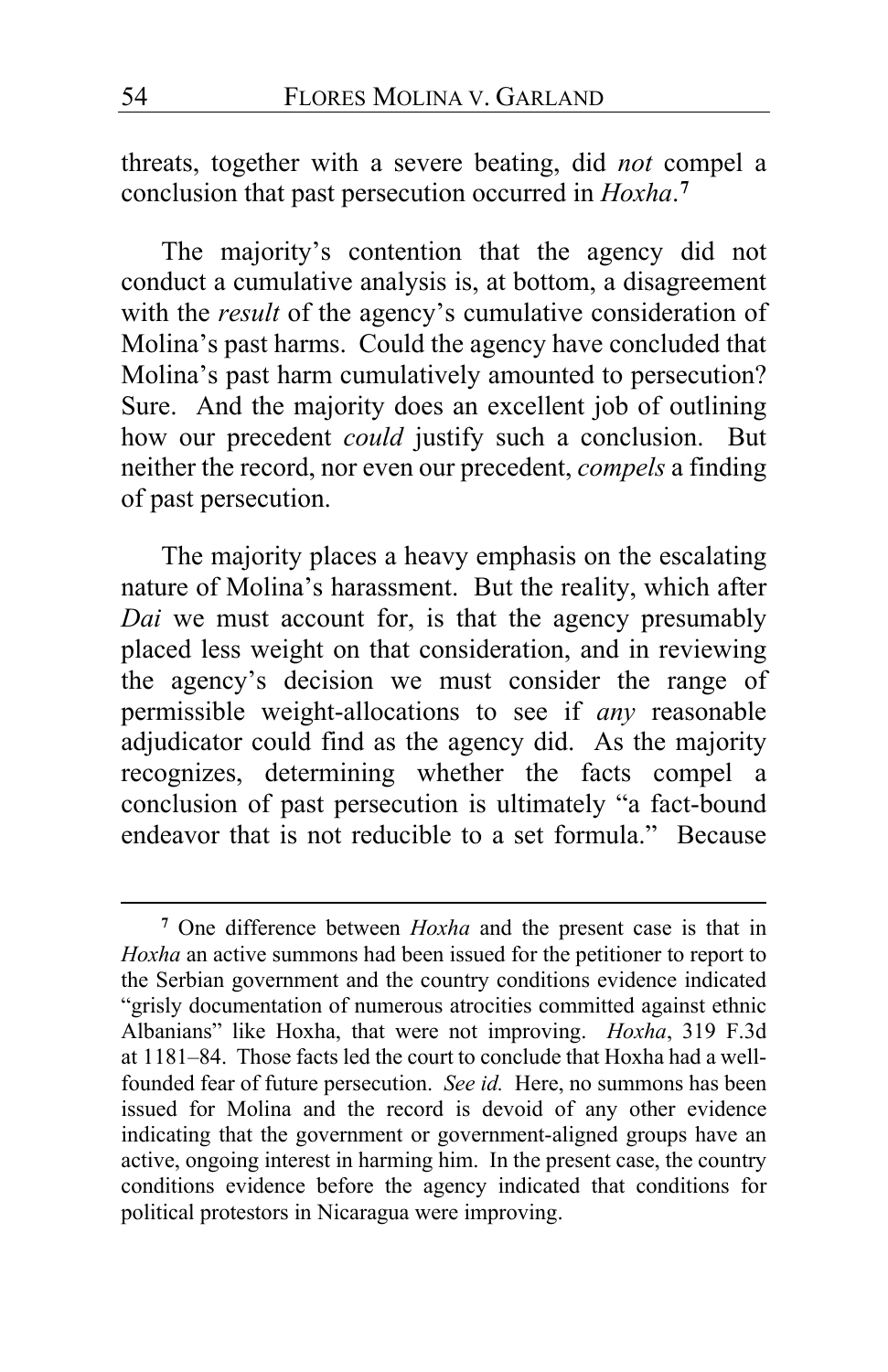here the formula used by the agency in weighing the evidence finds support in the record, I must defer to it.

# **b. How Proper Deference Should Work in This Case**

Mimicking the majority, I could hop from buoy to buoy plucking different cases that *support* the agency's decision, given that there are many decisions that illustrate neither death threats nor a single instance of physical harm, nor even a combination of the two, compel a finding of persecution.**[8](#page-54-0)** Indeed, the instances that our court has recognized as rising to the extreme level of past persecution generally far surpass

<span id="page-54-0"></span>**<sup>8</sup>** *See, e.g.*, *Fuyong Cui v. Barr*, 806 Fed. App'x 588, 590 (9th Cir. 2020) (petitioner failed to demonstrate past persecution even though he was arrested while participating in a protest, detained, kicked, punched in his face causing a tooth to fall out, and, after a subsequent protest, was hit several times with a baton and shocked with an electric baton); *Saenz Martinez v. Barr*, 818 Fed. App'x 767, 767–68 (9th Cir. 2020) (single beating at the hands of Sandinista supporters, which did not require medical treatment, and five or six unfulfilled threats did not rise to the level of persecution); *Wakkary v. Holder*, 558 F.3d 1049, 1059–60 (9th Cir. 2009) (petitioner's past experiences, including two beatings, even considered cumulatively, did not compel a finding of past persecution); *Gu*, 454 F.3d at 1021–22 (a three-day detention, two hour interrogation, and beating with a rod did not compel a conclusion of past persecution); *Hoxha*, 319 F.3d at 1182 (harassment, threats, and "one incident of physical violence" did not compel a finding of past persecution); *Prasad*, 47 F.3d at 339–40 (arrest, interrogation, beating, and other forms of harassment including rocks thrown at his house and attempts to steal his property were not enough to compel a finding of past persecution); *see also Samad v. Whitaker*, 759 Fed. App'x 634, 636 (9th Cir. 2019) (threats and beating did not rise to the level of persecution); *Argieta-Chavarria v. Barr*, 780 Fed. App'x 519, 520 (9th Cir. 2019) (single beating and subsequent harassment and threats did not rise to the level of persecution); *Dong v. Barr*, 830 Fed. App'x 239, 239–40 (9th Cir. 2020) (arrest, interrogation, beating, and 48-hour detention did not rise to the level of persecution).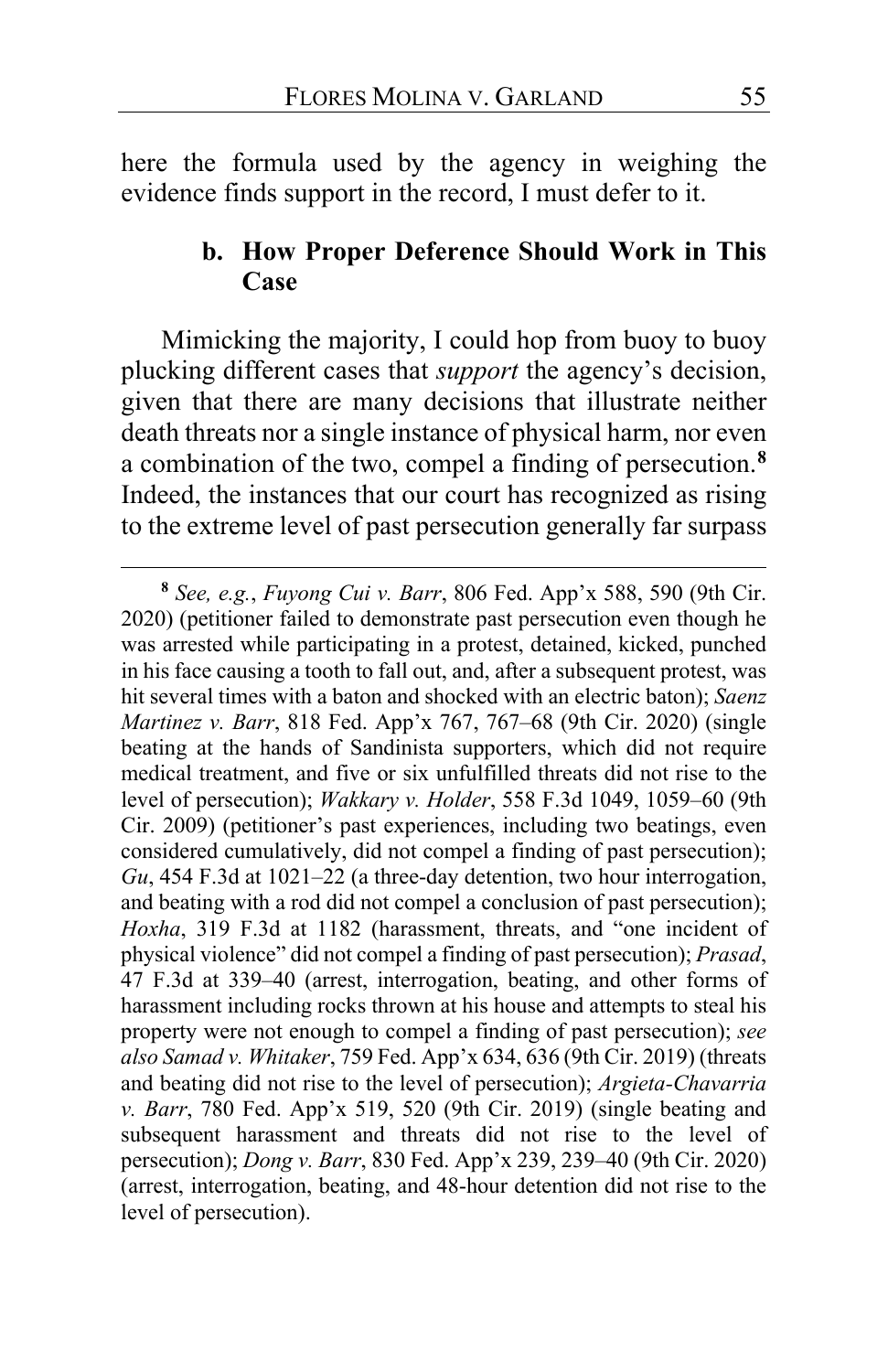what Molina experienced in Nicaragua.**[9](#page-55-0)** But as already explained, that is not the proper application of substantial evidence review.

This case is a snapshot of how difficult it is to properly defer under our court's immigration precedent because we have strayed so far from our limited role—gaining confidence, even expertise, at second-guessing the agency and reweighing the evidence—which is what the majority reflexively does here. In short, the majority's three bases in support of its decision are simply three bases that *could* support a finding of past persecution under a different weighing of the evidence and emphasis on caselaw. But none of the bases for the majority's decision *compels* that conclusion in the face of the agency's authoritative decision otherwise.

When analogous precedent goes both ways on an issue (as it frequently does in our circuit's immigration caselaw, and does here on the scope of harms that constitute persecution), deference should dictate our decision and we

<span id="page-55-0"></span>**<sup>9</sup>** *See Parada v. Sessions*, 902 F.3d 901, 909–10 (9th Cir. 2018) (petitioner's brother was assassinated, his neighbor murdered, and he was captured and beaten to the point of unconsciousness, repeatedly subjected to forced home invasions, and specific death threats toward his family—which collectively rose to the level of persecution); *Bondarenko v. Holder*, 733 F.3d 899, 908–09 (9th Cir. 2013) (three detentions and one severe beating constituted past persecution); *Guo v. Ashcroft*, 361 F.3d 1194, 1197–98 (9th Cir. 2004) (multiple arrests, detentions (including one for fifteen days), beatings, and inability to find work after being fired rose to the level of persecution); *Guo*, 897 F.3d at 1215 (beating which left petitioner unable to stand on his own and required medical attention, coupled with being unable to practice his faith constituted persecution). Accordingly, while Molina's "experiences are disturbing and regrettable, they do not evince actions so severe as to compel a finding of past persecution." *Hoxha*, 319 F.3d at 1182.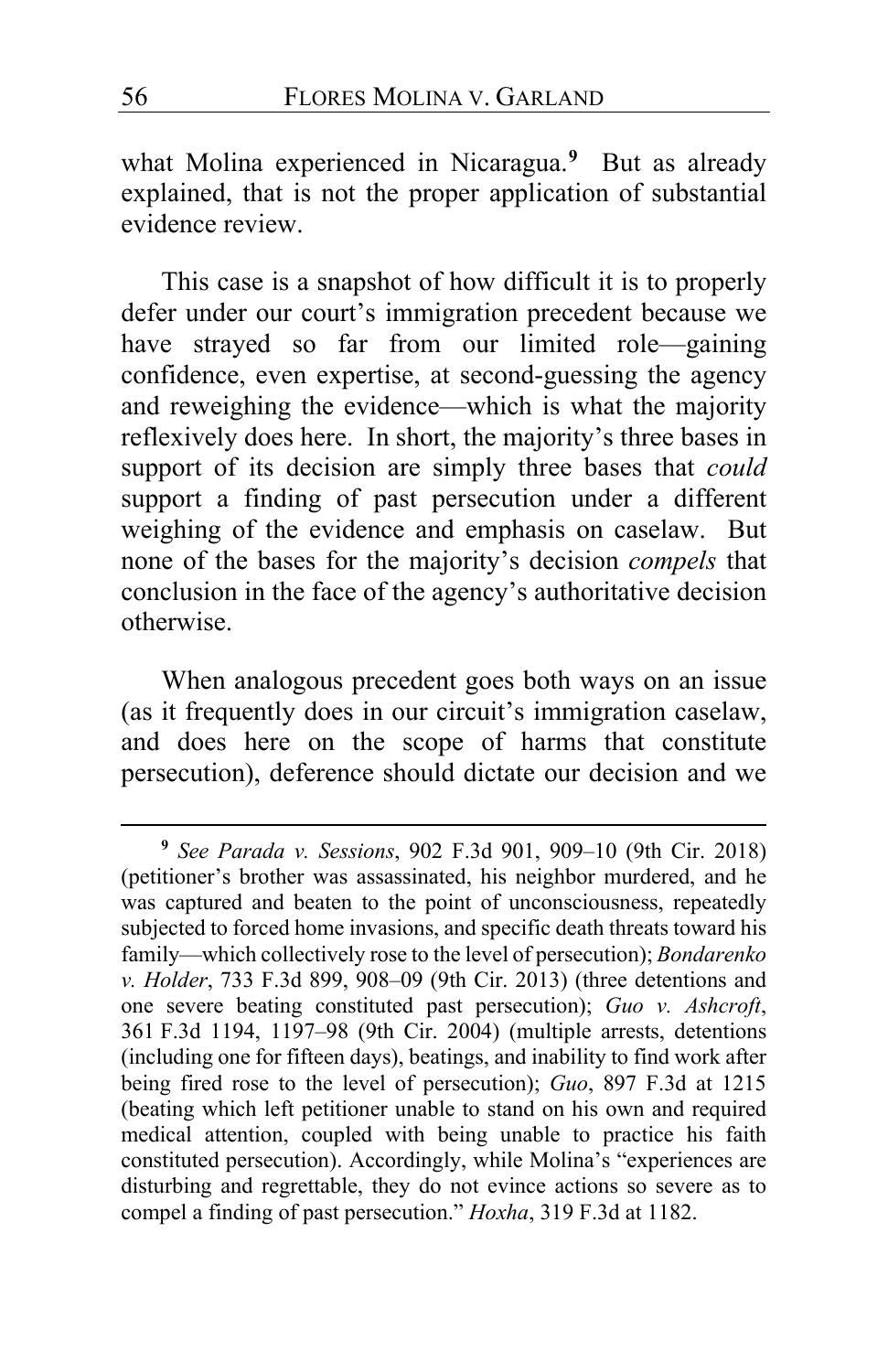should rely on precedent that supports the agency's decision. Just as Justice Scalia warned with respect to legislative history, we should avoid the temptation to just "look over the heads of the crowd and pick out your friends." ANTONIN SCALIA, A MATTER OF INTERPRETATION 36 (1997) (quoting Judge Leventhal). Unless we are guided by some North Star, our precedents will often support whatever conclusion we want. That guidance—the tie-breaker between conflicting precedents—is deference to the agency.

The majority cannot point to a single precedent that would require *any reasonable* adjudicator to find that Molina suffered persecution. Given the short duration of his harm, the singular (and relatively minor) physical encounter, vague threats, and evidence before the agency of improving country conditions—a reasonable adjudicator could have weighed the record as a whole to find that Molina suffered harassment, but not persecution, which we reserve for "extreme" suffering or harm. *See Donchev v. Mukasey*, 553 F.3d 1206, 1213 (9th Cir. 2009). "The possibility of drawing two inconsistent conclusions from the evidence does not prevent an administrative agency's finding from being supported by substantial evidence." *Leon-Hernandez*, 926 F.2d at 904 (citation omitted). The agency's conclusion may not be the result I would have reached or prefer, but again, that's not the question before us. Applying the very deferential standard of review we should be anchored to, the record does not compel the conclusion that various indirect threats, combined with a single physical attack resulting in minor injuries, constitutes past persecution. *See Hoxha*, 319 F.3d at 1181–82.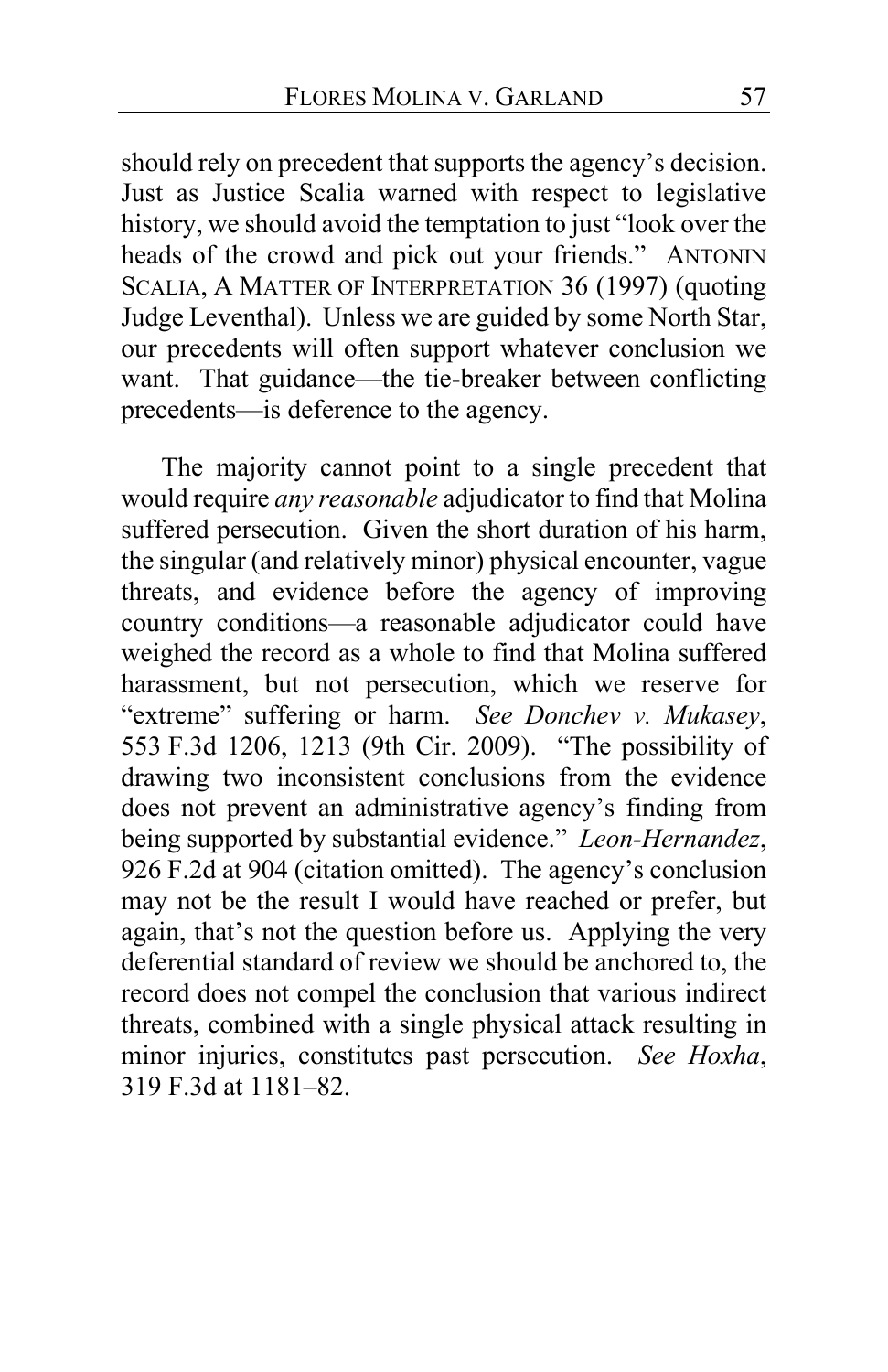# **2. The Record Doesn't Compel that Molina's Fear of Future Persecution is Well-Founded.**

Because the record as a whole does not compel a finding of past persecution, Molina is not entitled to the presumption of future persecution that the majority awards him. *Davila v. Barr*, 968 F.3d 1136, 1141–42 (9th Cir. 2020). That means Molina was required to demonstrate to the agency a well-founded fear of future persecution. As already discussed, what constitutes persecution or a well-founded fear of it is an inherently ambiguous concept—underscoring the importance of deferring to the agency's determination on those issues.

The majority claims that the BIA "selectively" cited portions of the record and "ignored" other evidence of the country conditions in Nicaragua that would have supported Molina's fear of future persecution. The majority's position is a classic demonstration of what I've outlined above looking for ways to reverse the agency's decision instead of looking for ways to uphold it.

Several reports on the conditions in Nicaragua were offered to the agency, most from 2018, and some more recent reports from 2019. The agency emphasized the more recent reports that indicated conditions in Nicaragua were improving—political prisoners were being released, and the government had announced its intention to release "all remaining political prisoners." Whether correct or not, the agency reasonably concluded based on the evidence in front of it at the time that the political tide was turning in Nicaragua, and given that "upwards of a million people" participated in the protests but only a small fraction were pursued by the government, Molina's fear of future persecution was too speculative to be well-founded.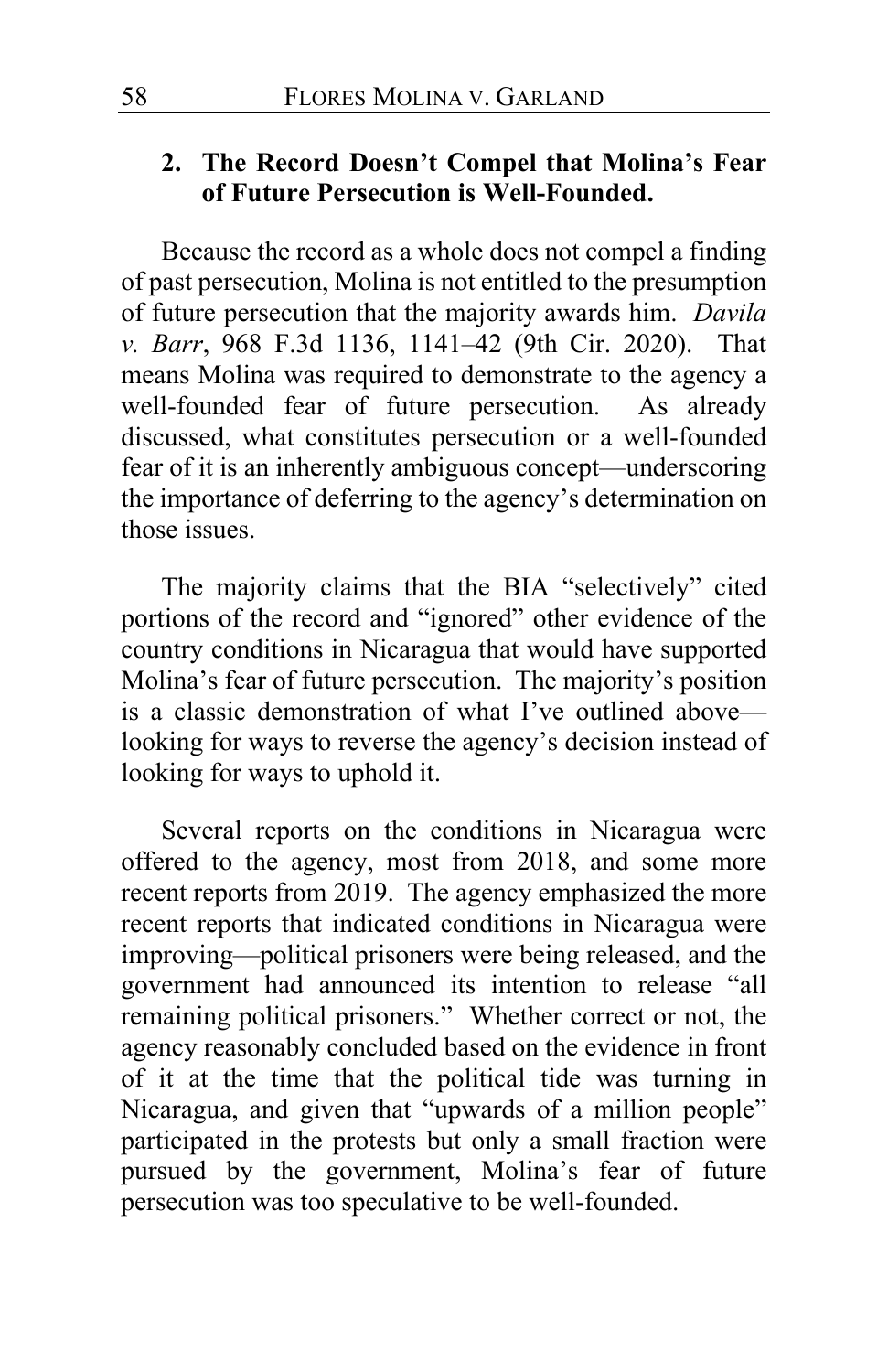The majority claims that because the earlier reports, which detailed the human rights abuses in Nicaragua during 2018, were not explicitly mentioned in the agency's decision, they were ignored—justifying reversal. But it is the majority that ignores parts of the BIA's decision in its quest to overturn it. The agency's actual analysis expressly said it reviewed the entire record *and* explicitly acknowledged that "human rights abuses occur in Nicaragua." It gleaned this fact from the parts of the record the majority says the agency ignored. The agency didn't ignore any part of the record; it simply emphasized and gave more weight to the more recent accounts that showed conditions were improving, precisely what the agency is permitted to do. Additionally, much of the country conditions evidence that the majority claims was not considered by the agency was largely focused on the treatment of *detainees* in prison—not political protestors such as Molina. The majority once again misconstrues the agency's obligations. It is not obligated to spell out every piece of evidence it relies on or rejects, nor is it required to explicitly state how much weight it gives various pieces of the record or "incant 'magic words'" in the exercise of its discretion. *Zamorano*, 2 F.4th at 1222 (quoting *Dai*, 141 S. Ct. at 1679).

## **III. CONCLUSION**

Ultimately, my view of Molina's past harms is not far from that of my colleagues—as I noted above, the facts present a close call, and I am sympathetic to the majority's view that Molina may have suffered past persecution. Where we diverge is our approach to the agency's decision and the record. The majority admittedly travels a welltrodden path in its approach: looking for a basis to overturn the agency instead of scouring the record as a whole looking